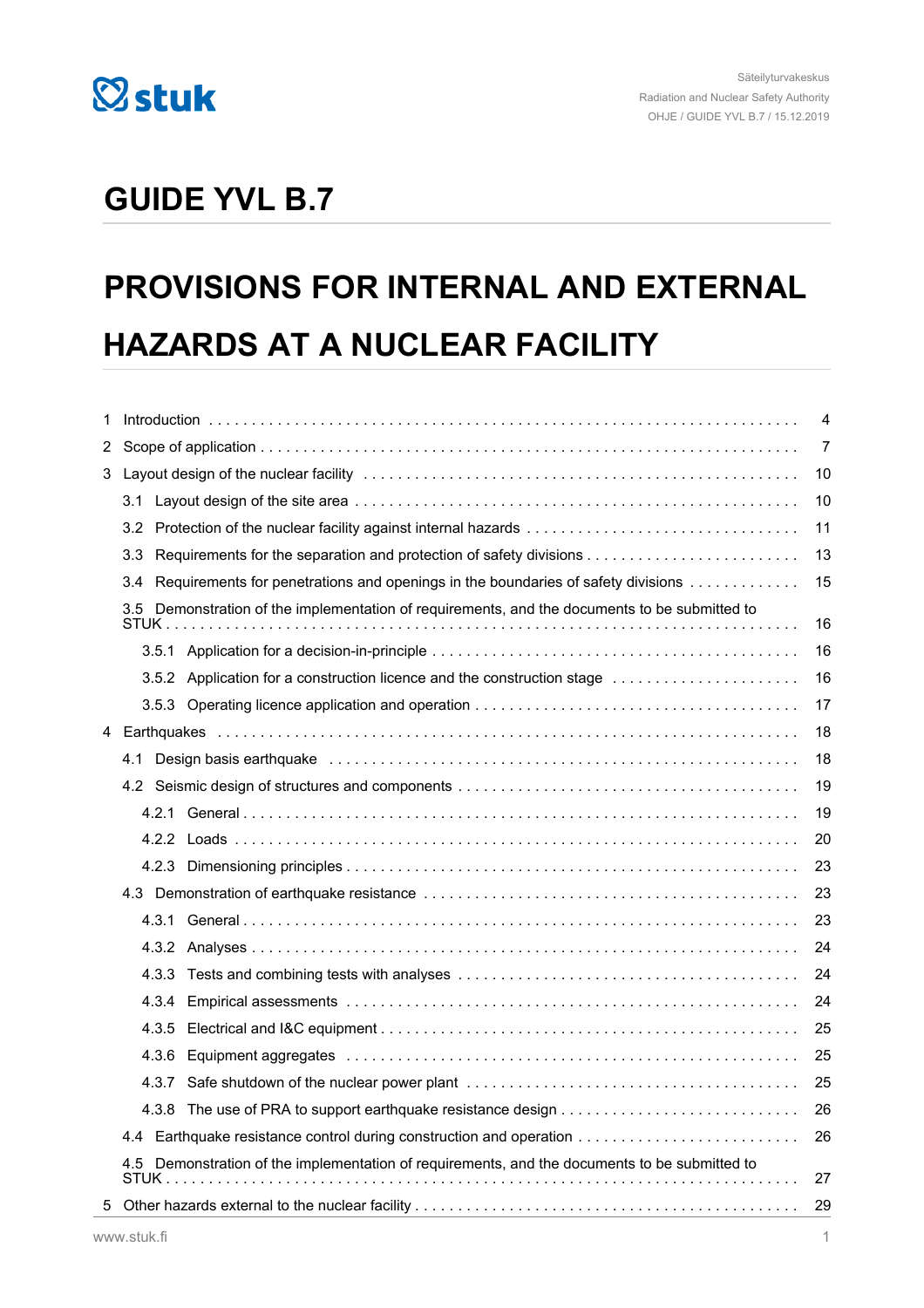# **Østuk**

| 5.1                                                                                            |                                                                                                                                                                                                                                | 29 |
|------------------------------------------------------------------------------------------------|--------------------------------------------------------------------------------------------------------------------------------------------------------------------------------------------------------------------------------|----|
| 5.2                                                                                            |                                                                                                                                                                                                                                | 31 |
| 5.3                                                                                            |                                                                                                                                                                                                                                | 31 |
| 5.4                                                                                            |                                                                                                                                                                                                                                | 32 |
| 5.5                                                                                            |                                                                                                                                                                                                                                | 33 |
| 5.6                                                                                            | Other external events endangering seawater and raw water supply                                                                                                                                                                | 33 |
| 5.7                                                                                            | External fires and explosions entertainment contains and all the statements of the statement of the statement of the statement of the statement of the statement of the statement of the statement of the statement of the sta | 34 |
| 5.8                                                                                            |                                                                                                                                                                                                                                | 34 |
| 5.9                                                                                            |                                                                                                                                                                                                                                | 34 |
| 5.10 Demonstration of the implementation of requirements, and the documents to be submitted to |                                                                                                                                                                                                                                |    |
|                                                                                                |                                                                                                                                                                                                                                | 35 |
|                                                                                                | 5.10.2 Application for a construction licence, construction stage and plant modifications                                                                                                                                      | 35 |
|                                                                                                | 5.10.3 Application for an operating licence and commissioning of plant modifications                                                                                                                                           | 36 |
|                                                                                                | 6 Regulatory oversight by the Radiation and Nuclear Safety Authority metables in the serve servers in the                                                                                                                      | 37 |
|                                                                                                | 7 Removed (Appendix An example of an acceptable spectrum)                                                                                                                                                                      | 39 |
|                                                                                                |                                                                                                                                                                                                                                | 40 |
|                                                                                                |                                                                                                                                                                                                                                |    |

Definitions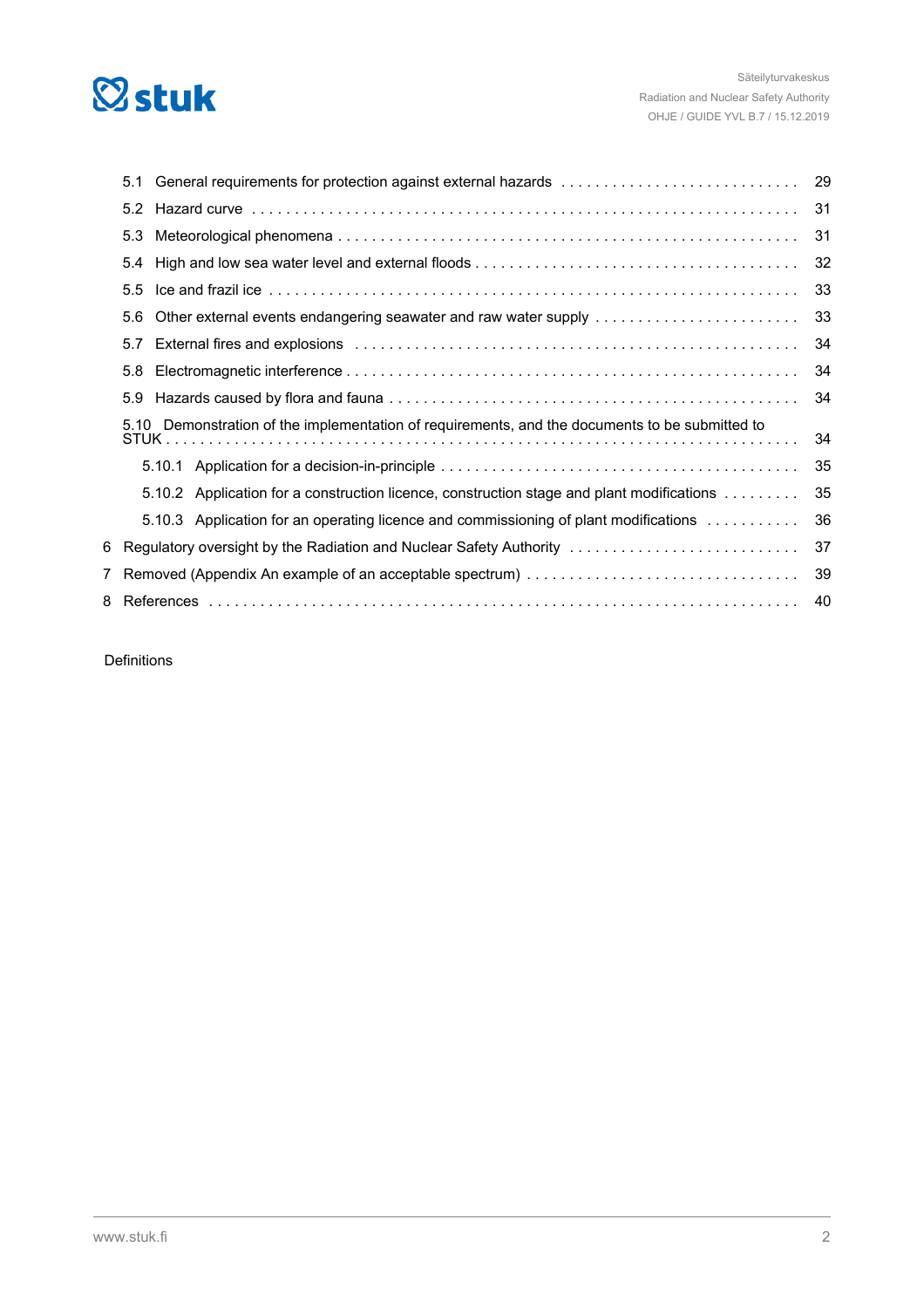

## **Authorisation**

According to Section 7 r of the Nuclear Energy Act (990/1987), *the Radiation and Nuclear Safety Authority (STUK) shall specify detailed safety requirements for the implementation of the safety level in accordance with the Nuclear Energy Act.*

## **Rules for application**

The publication of a YVL Guide shall not, as such, alter any previous decisions made by STUK. After having heard the parties concerned STUK will issue a separate decision as to how a new or revised YVL Guide is to be applied to operating nuclear facilities or those under construction, and to licensees' operational activities. The Guide shall apply as it stands to new nuclear facilities.

When considering how the new safety requirements presented in the YVL Guides shall be applied to the operating nuclear facilities, or to those under construction, STUK will take due account of the principles laid down in Section 7 a of the Nuclear Energy Act (990/1987): *The safety of nuclear energy use shall be maintained at as high a level as practically possible. For the further development of safety, measures shall be implemented that can be considered justified considering operating experience and safety research and advances in science and technology.*

According to Section 7 r(3) of the Nuclear Energy Act, *the safety requirements of the Radiation and Nuclear Safety Authority are binding on the licence holder, while preserving the licence holder's right to propose an alternative procedure or solution to that provided for in the regulations. If the licence holder can convincingly demonstrate that the proposed procedure or solution will implement safety standards in accordance with this Act, the Radiation and Nuclear Safety Authority may approve the procedure or solution.*

With regard to new nuclear facilities, this Guide shall apply as of 1 January 2020 until further notice. With regard to operating nuclear facilities and those under construction, this Guide shall be enforced through a separate decision to be taken by STUK. This Guide replaces Guide

YVL B.7 (15.11.2013).

Translation. Original text in Finnish.

#### **STUK • SÄTEILYTURVAKESKUS STRÅLSÄKERHETSCENTRALEN RADIATION AND NUCLEAR SAFETY AUTHORITY**

Osoite / Address • Laippatie 4, 00880 Helsinki Postiosoite / Postal address • PL / P.O.Box 14, FI-00811 Helsinki, FINLAND Puh. / Tel. (09) 759 881, +358 9 759 881 • Fax (09) 759 88 500, +358 9 759 88 500 •<www.stuk.fi>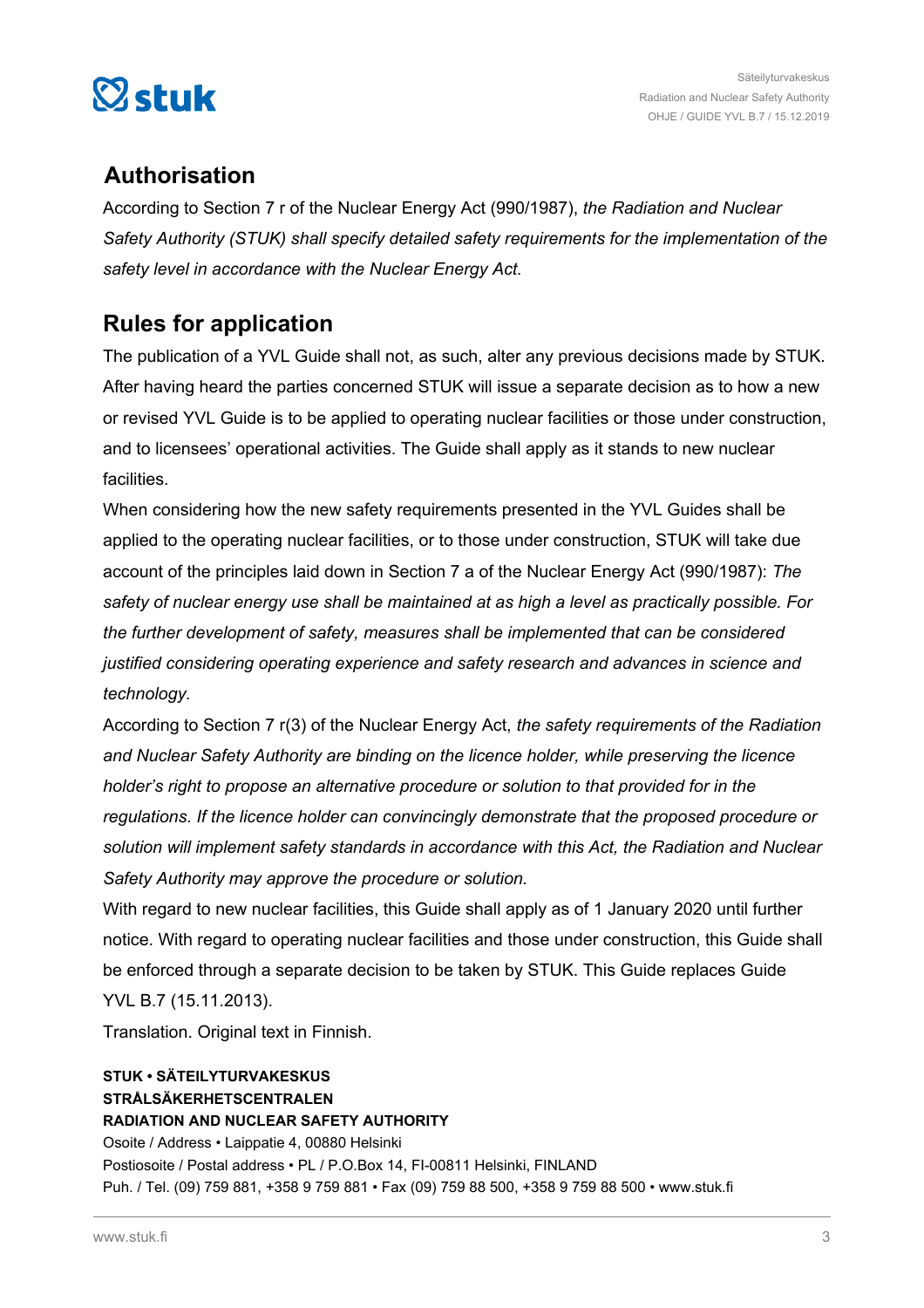<span id="page-3-0"></span>

## **1 Introduction**

101. This Guide presents how internal and external hazards shall be taken into account in the design of a nuclear facility. **[**2013-11-15 **]**

102. General requirements for the protection of a nuclear power plant against external hazards are given in Section 14 of Radiation and Nuclear Safety Authority Regulation on the Safety of a Nuclear Power Plant (STUK Y/1/2018):

*1. The design of a nuclear facility shall take account of external hazards that may endanger safety. Systems, structures, components and access shall be designed, located and protected so that the impacts of external hazards deemed possible on nuclear facility safety remain minor. The operability of systems, structures and components shall be demonstrated in their design basis external environmental conditions.*

*2. External hazards shall include exceptional weather conditions, seismic events, the effects of accidents that take place in the environment of the facility, and other factors resulting from the environment or human activity. The design shall also consider unlawful and other unauthorised activities compromising nuclear safety and a large commercial aircraft crash.* **[**2019-12-15 **]**

103. General requirements for the protection of a nuclear waste facility against external hazards are given in Section 17 of Radiation and Nuclear Safety Authority Regulation on the Safety of Disposal of Nuclear Waste (STUK Y/4/2018):

*1. The design of a nuclear facility shall take account of external hazards that may endanger operational safety. Systems, structures and components as well as access routes shall be designed, located and protected so that the impacts of external hazards deemed possible on nuclear facility safety remain minor. The operability of systems, structures and components important to safety shall be demonstrated in the external environmental conditions used as their design bases.*

*2. External hazards shall include exceptional weather conditions, seismic events, the effects of accidents that take place in the environment of the facility, and other factors resulting from the environment or human activity. The design shall also consider unlawful and other unauthorised activities compromising nuclear safety, as well as aircraft crashes.* **[**2019-12-15 **]**

104. General requirements for the protection of a nuclear power plant against internal hazards are given in Section 15 of Radiation and Nuclear Safety Authority Regulation on the Safety of a Nuclear Power Plant (STUK Y/1/2018):

*1. The design of a nuclear facility shall take account of any internal hazards that may endanger safety. Systems, structures and components shall be designed, located and protected so that*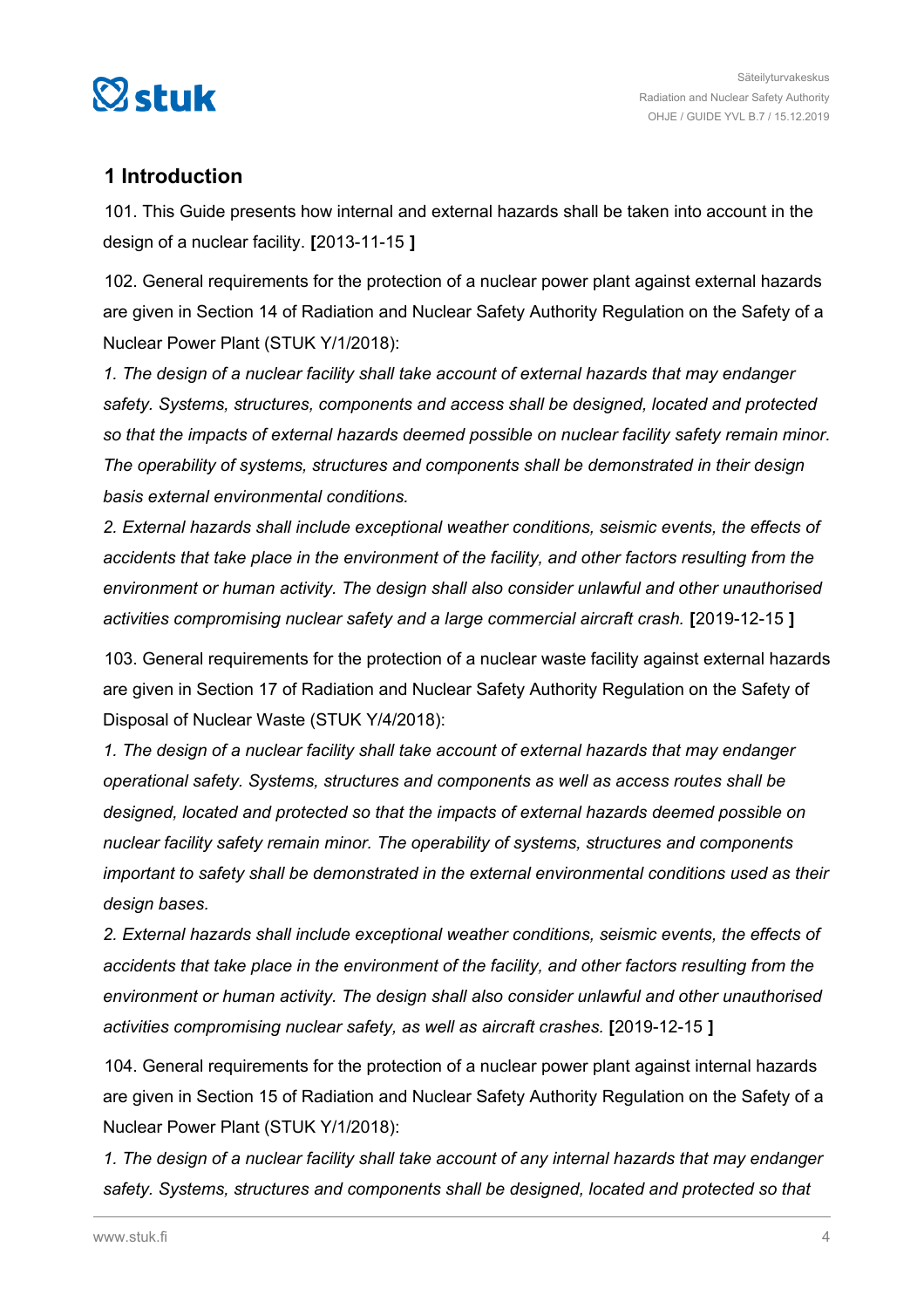

*the probability of internal hazards remains low and impacts on nuclear facility safety minor. The operability of systems, structures and components shall be demonstrated in the room specific environmental conditions used as their design bases.*

*2. Internal hazards to be considered include at least fire, flood, explosion, electromagnetic radiation, pipe breaks, container ruptures, drop of heavy objects, missiles due to explosions or component failures, and other possible internal hazards. The design shall also consider unlawful and other unauthorised activities compromising nuclear safety.* **[**2019-12-15 **]**

105. General requirements for the protection of a nuclear waste facility against internal hazards are given in Section 18 of the Radiation and Nuclear Safety Authority Regulation on the Safety of Disposal of Nuclear Waste (STUK Y/4/2018):

*1. The design of a nuclear facility shall take account of internal hazards that may endanger safety. Systems, structures and components shall be designed, located and protected so that the probability of internal hazards remains low and impacts on plant safety minor. The operability of systems, structures and components shall be demonstrated in the environmental conditions used as their design bases.*

*2. Internal hazards to be considered shall include fire, flood, explosion, electromagnetic radiation, drop of heavy objects, different types of rock slides, and other possible internal events. The design shall also consider unlawful and other unauthorised activities compromising nuclear safety.* **[**2019-12-15 **]**

106. Under Section 3 of Radiation and Nuclear Safety Authority Regulation on the Emergency Arrangements of a Nuclear Power Plant (Y/2/2018):

*1. Emergency arrangements shall be planned to ensure that emergency situations are quickly brought under control, the safety of the individuals in the site area is assured, and timely action is taken to prevent or limit radiation exposure to the public in the emergency planning zone.*

*2. Planning shall take account of a simultaneous threat to nuclear safety occurring in all nuclear facilities in the site area and their potential consequences, especially the radiation situation on the site and in the surrounding area and the opportunities to access the area.*

*3. Planning shall take account of the fact that the emergency situation could continue for a prolonged period.*

*4. Planning shall be based on analyses of the time-behaviour progress of severe accident scenarios resulting in a potential release. In such a case, variations in the state of the plant, the development of events as a function of time, the radiation situation at the plant, radioactive releases, radioactive release routes and weather conditions shall be taken into account. 5. Planning shall take account of events deteriorating safety, their controllability and the severity*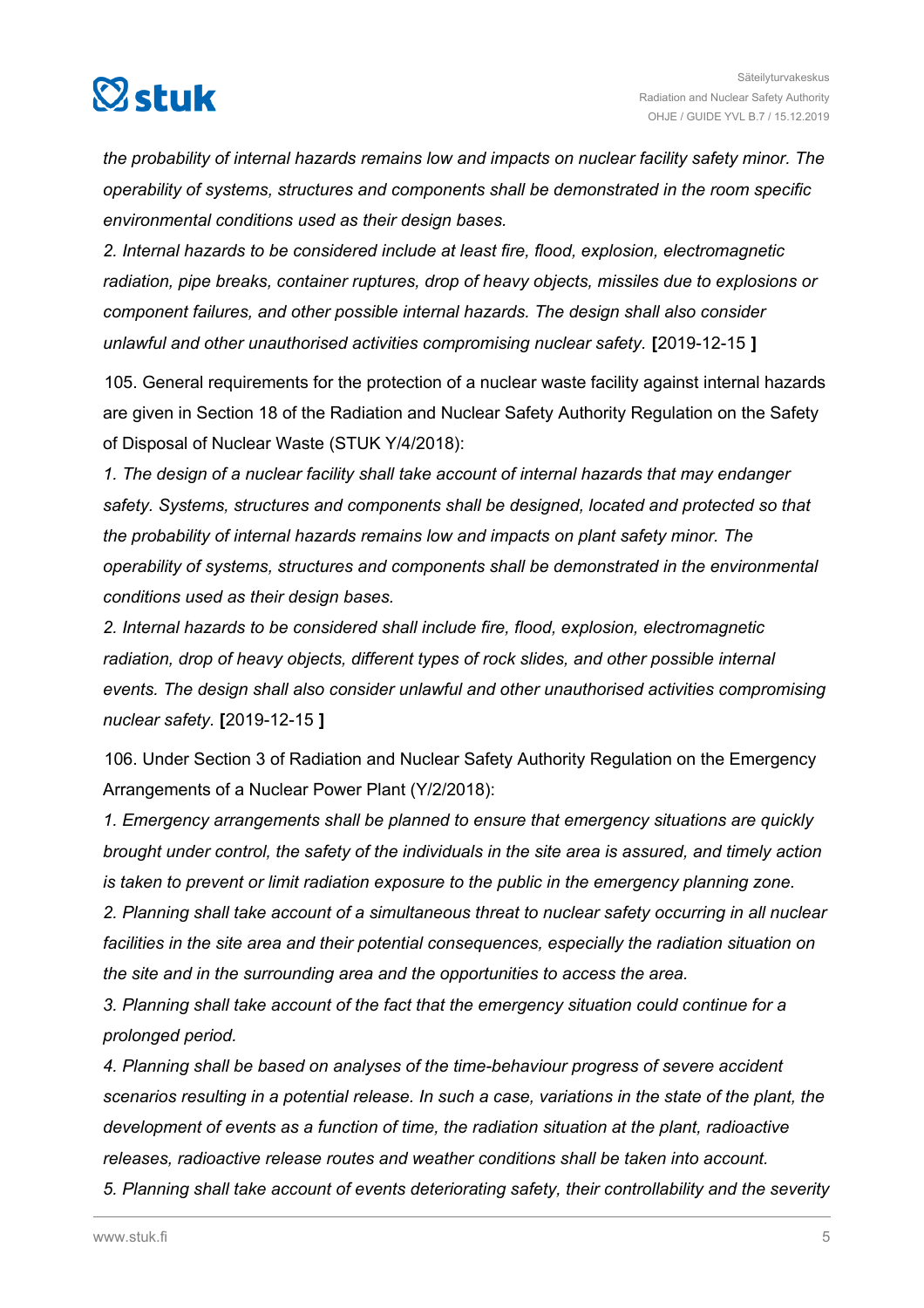

*of consequences, and threats related to unlawful action and the potential consequences thereof.* **[**2019-12-15 **]**

107. Protection against internal and external hazards is provided by the nuclear facility's layout design, application of the redundancy, separation and diversity principles, structural dimensioning of components and structures, the environmental qualification of the components and documented procedures for protection against internal and external hazards. Layout design is important in protecting the nuclear facility against internal and external hazards.

#### **[**2019-12-15 **]**

108. The following general principles apply to solutions implemented for protection against internal and external hazards [21]:

- The design is performed conservatively in order to ensure sufficient safety margins.
- If possible, the protection is implemented so that it does not require actions from the operating personnel.
- It is ensured that the management of assumed operational occurrences and postulated accidents is possible during and after internal and external design basis events.
- The predictability of external events and the available warning time is taken into account in the provisions.
- The possibilities and procedures to control the plant's status during and after internal and external events are ensured.
- The possible simultaneous effect of external events on parallel and diverse (sub)systems, several systems, structures and components, several nuclear power plant units and other nuclear facilities located on the same site, the regional infrastructure, material deliveries from outside the plant site and the implementation of countermeasures is taken into account.
- The sufficiency of personnel and other resources is ensured considering the use of shared equipment and personnel at several nuclear power plant units and other nuclear facilities located on the same site.
- It is ensured that protection against internal and external hazards does not adversely affect the management of initiating events caused by other reasons.

The above general principles have been followed in the requirements of the Guide, and they are also a good starting point in assessing questions related to external hazards for which there are no detailed requirements in the regulations or guides. **[**2019-12-15 **]**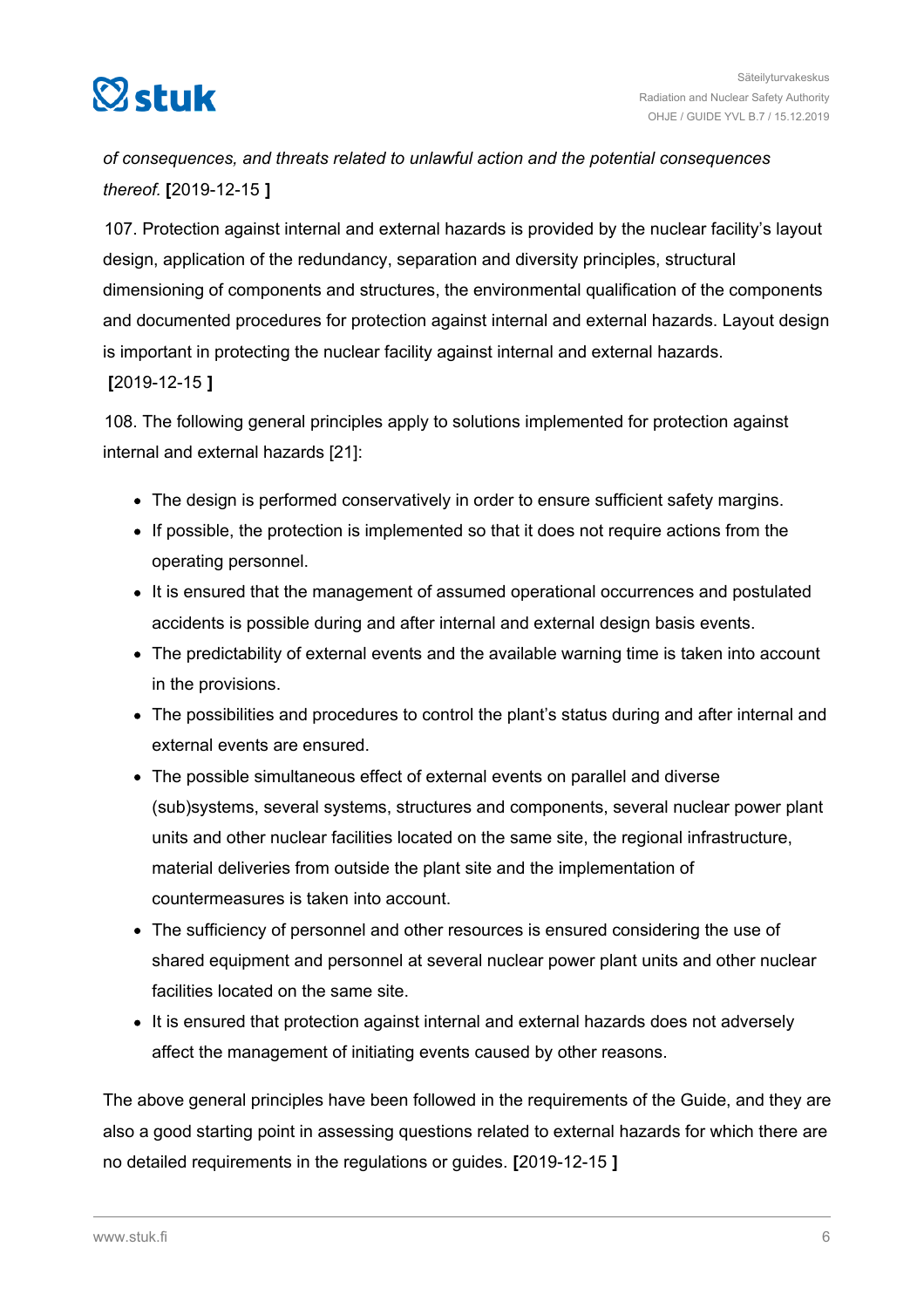<span id="page-6-0"></span>

## **2 Scope of application**

201. This Guide applies to provisions for internal and external hazards at a nuclear facility during the different phases of its life cycle. Certain requirements separately mentioned in this Guide only apply to a nuclear power plant. **[**2013-11-15 **]**

202. This Guide applies to an applicant for and the holder of a Government decision-in-principle in accordance with the Nuclear Energy Act (990/1987), an applicant for and the holder of a construction licence for a nuclear facility, as well as an applicant for and the holder of an operating licence for a nuclear facility. **[**2019-12-15 **]**

203. During a nuclear facility's construction, before nuclear fuel or nuclear waste has been brought to the facility, this Guide shall apply in the scope necessary to ensure the integrity and operability of systems, structures and components important to safety during facility operation. **[**2019-12-15 **]**

204. This Guide applies to a nuclear facility undergoing decommissioning in the scope justifiable considering the amount of radioactive substances contained in the nuclear facility and the risk of their release. **[**2019-12-15 **]**

205. This Guide does not apply to underground rooms for final disposal of nuclear waste or to a research reactor. **[**2013-11-15 **]**

206. This Guide applies to hazards arising from natural phenomena and external hazards pertaining to human activities, such as explosions and chemical spills not intended for harming the nuclear facility on purpose. Requirements pertaining to protection against unlawful action are given in Guide YVL A.11. **[**2013-11-15 **]**

207. This Guide concerns hazards that may occur at the current or planned Finnish nuclear facility sites or similar sites during a facility's life cycle. The Radiation and Nuclear Safety Authority imposes, where necessary, additional requirements that might be needed for sites essentially deviating from the current facility sites. **[**2019-12-15 **]**

208. Requirements for the nuclear facility's layout design as well as protection against internal and external hazards are given also in the following Guides:

- YVL A.1 "Regulatory oversight of safety in the use of nuclear energy", submission of documents to STUK
- YVL A.2 "Site for a nuclear facility", including assessments of external conditions
- YVL A.7 "Probabilistic risk assessment and risk management of a nuclear power plant",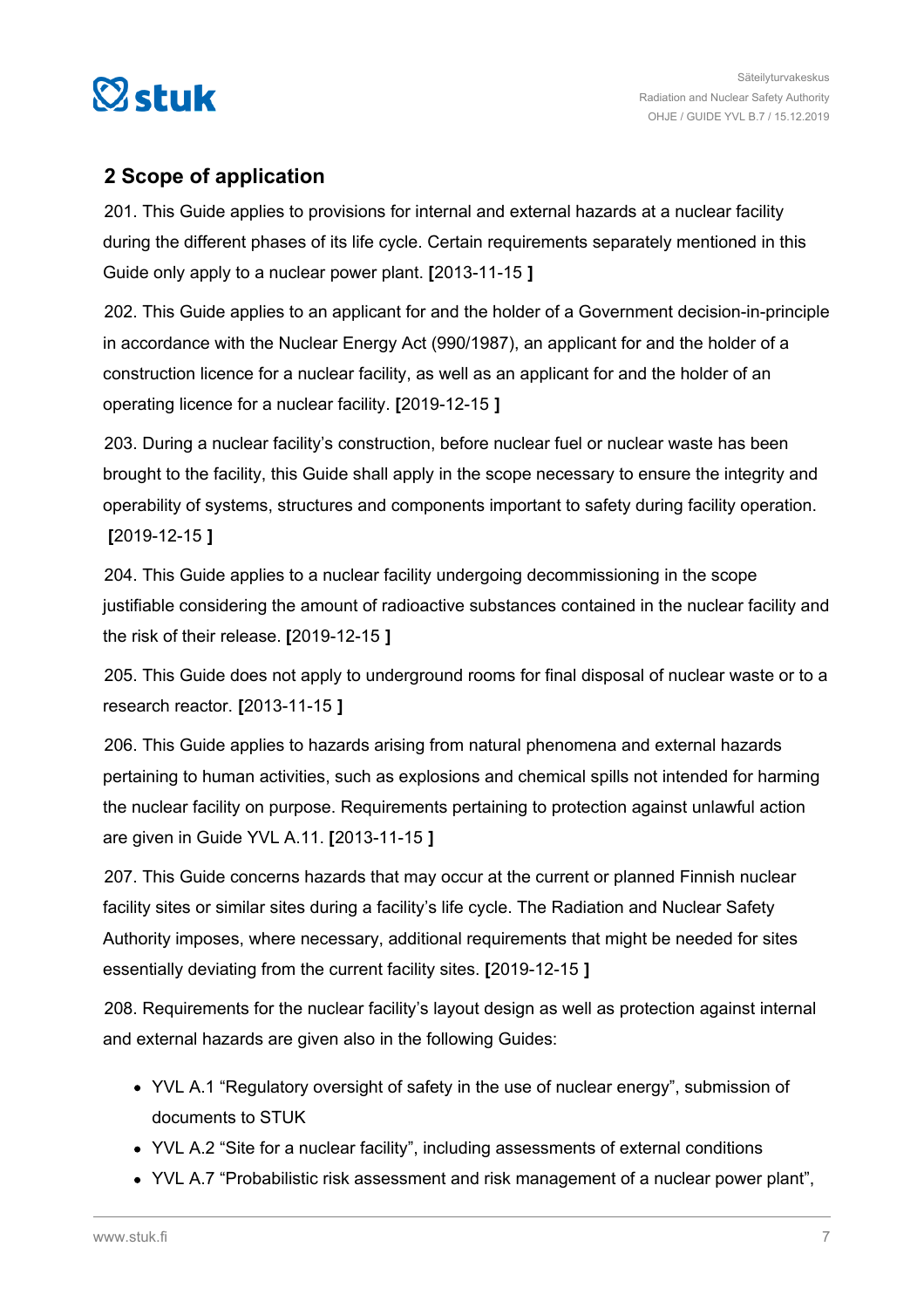

including seismic PRA and fragilities as well as the PRA of other external events

- YVL A.10 "Operating experience feedback of a nuclear facility", including reporting of internal and external events
- YVL A.11 "Security of a nuclear facility", including the use of security zones for the placement and protection of systems and equipment important to safety
- YVL B.1 "Safety design of a nuclear power plant", including general separation requirements, protection against electromagnetic disturbances, the design criteria for air conditioning systems, the design documents to be submitted to STUK and keeping them up to date
- YVL B.2 "Classification of systems, structures and components of a nuclear facility", including seismic classification
- YVL B.8 "Fire protection at a nuclear facility"
- YVL C.1 "Structural radiation safety at a nuclear facility", radiation protection considerations in layout design
- YVL C.5 "Emergency arrangements of a nuclear power plant", consideration of external events in the planning of emergency arrangements
- YVL E.13 "Ventilation and air-conditioning equipment of a nuclear facility".

#### **[**2019-12-15 **]**

209. Detailed layout design requirements as well as requirements for protection against internal and external hazards are also provided in other YVL Guides. Chapter-specific reference to the most important YVL Guides is made later in the text. **[**2013-11-15 **]**

210. Acts, decrees and regulations in force in Finland that pertain to construction and fire and rescue services also apply to the construction and design of the nuclear facility. The Decree of the Ministry of the Environment on the Fire Safety of Buildings (848/2017), in particular, presents requirements affecting layout design [13]. Fire protection requirements for the nuclear facility are provided in Guide YVL B.8. **[**2019-12-15 **]**

211. The requirements of this Guide apply to systems, structures and components important to the nuclear facility's safety, unless a requirement separately specifies its scope of application. A system, structure or component important to safety shall refer to systems, structures and components in safety classes 1, 2 and 3 and systems in class EYT/STUK. In addition, the requirements of chapter 4 concerning seismic design are applied to seismic category S2A equipment and structures to the extent necessary to protect systems important to safety. However, the requirements of the Guide are not applied to systems that belong to class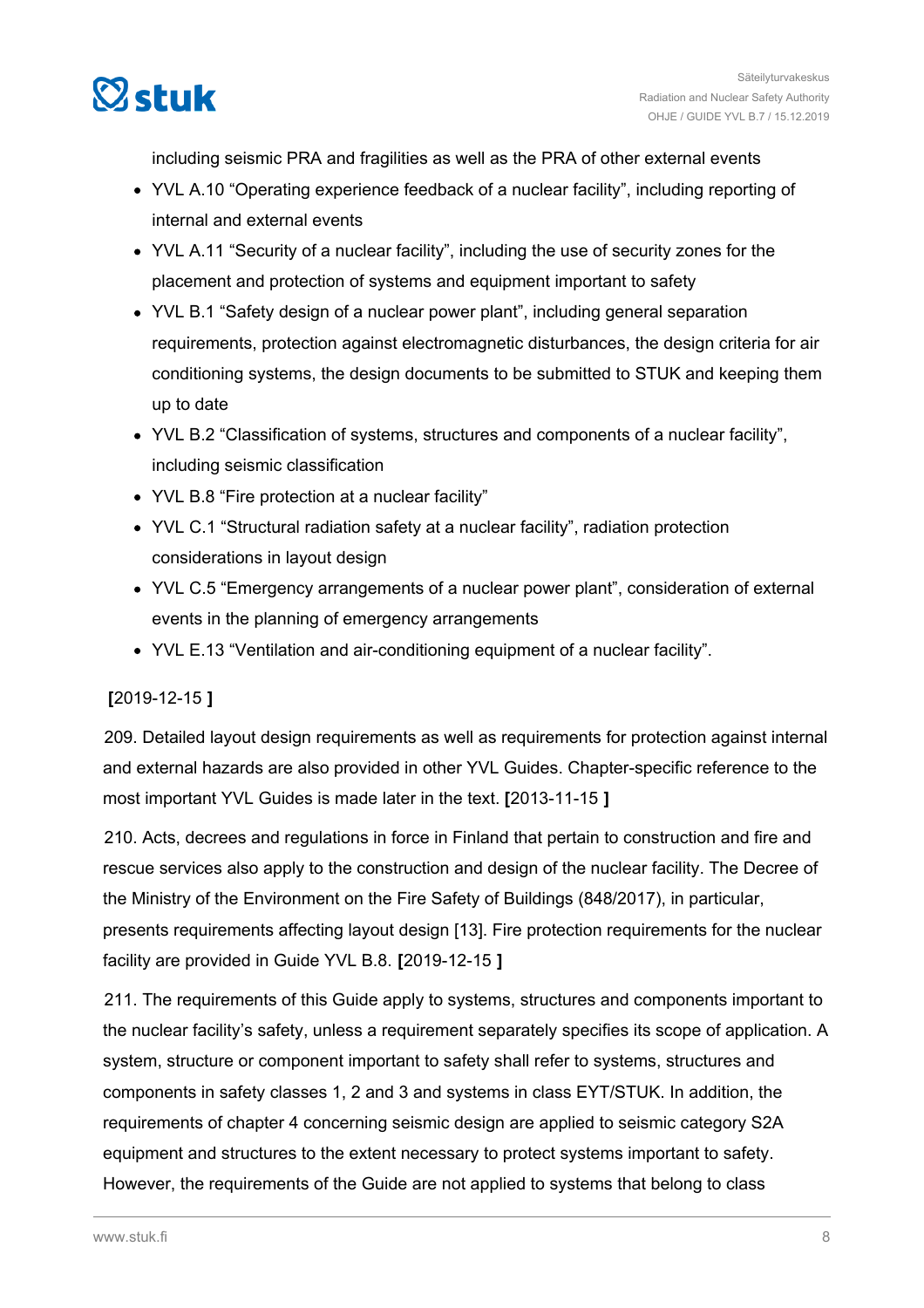

EYT/STUK solely on the grounds that the system monitors radiation, surface contamination or radioactivity of the plant, tools, workers or the environment (e.g. the environmental radiation monitoring network) or it is used to produce essential information for the radiation safety of the population in an emergency situation (meteorological measuring system). **[**2019-12-15 **]**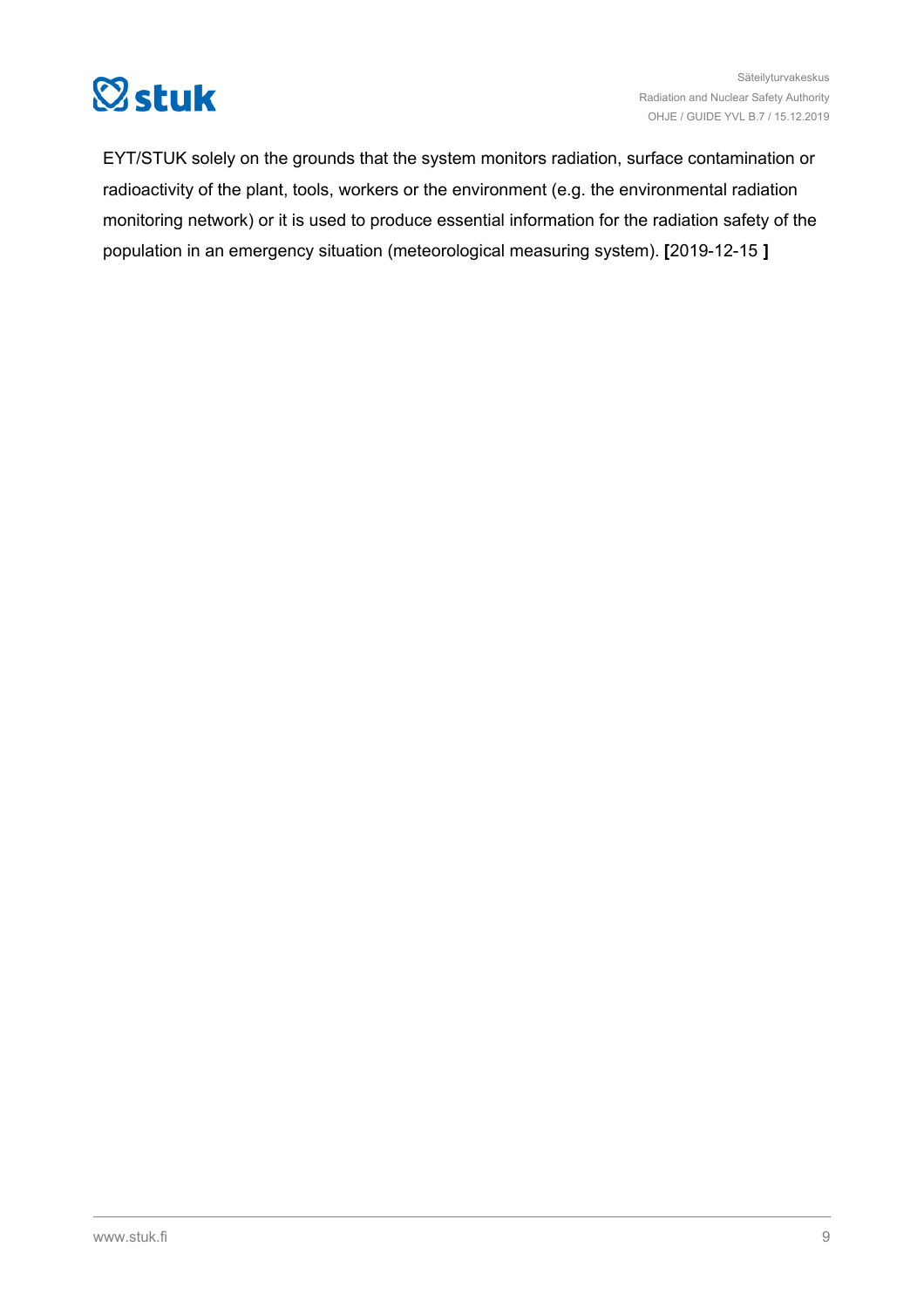<span id="page-9-0"></span>

## **3 Layout design of the nuclear facility**

#### **3.1 Layout design of the site area**

301. Design of the site area layout shall be appropriate considering the facility's nuclear and radiation safety, preparedness and rescue arrangements as well as nuclear security. **[**2013-11-15 **]**

302. The site area layout design shall take into account the possibility of simultaneous accidents at several facility units. **[**2013-11-15 **]**

303. To be taken into account in planning traffic and access arrangements at the site area are rare meteorological conditions, floods and other rare external conditions as well as radiation conditions during an accident. The site area layout design shall take into account accessibility of buildings and structures in the event of fires and accidents as well as rare external conditions. **[**2013-11-15 **]**

304. Traffic and access arrangements at the site area, taking into account transports of dangerous materials, shall be so planned that a transport accident does not endanger the safety of the facility or the emergency preparedness arrangements. **[**2013-11-15 **]**

305. Buildings and rooms containing explosive materials shall be so located that a potential explosion does not endanger systems, structures or components important to safety. **[**2013-11-15 **]**

306. The site area layout design shall be implemented in such a way that the possibility of the spreading of the effects of fires, floods and other hazards from one building to another is low. **[**2019-12-15 **]**

307. The site area layout shall be designed in such a way that the danger caused by missiles generated by the failure of a turbine, generator or other heavy rotating machines to safety functions implemented by systems, structures and components important to safety is very low. Hazard assessment shall include all facilities at the same site area or in its immediate vicinity. **[**2019-12-15 **]**

308. The placement of sea water intake and outlet channels shall be so designed as to make the possibility of the simultaneous loss of alternative water intakes from external causes low. **[**2019-12-15 **]**

309. The design of external power grid connections shall take into account phenomena simultaneously endangering different grid connections. **[**2019-12-15 **]**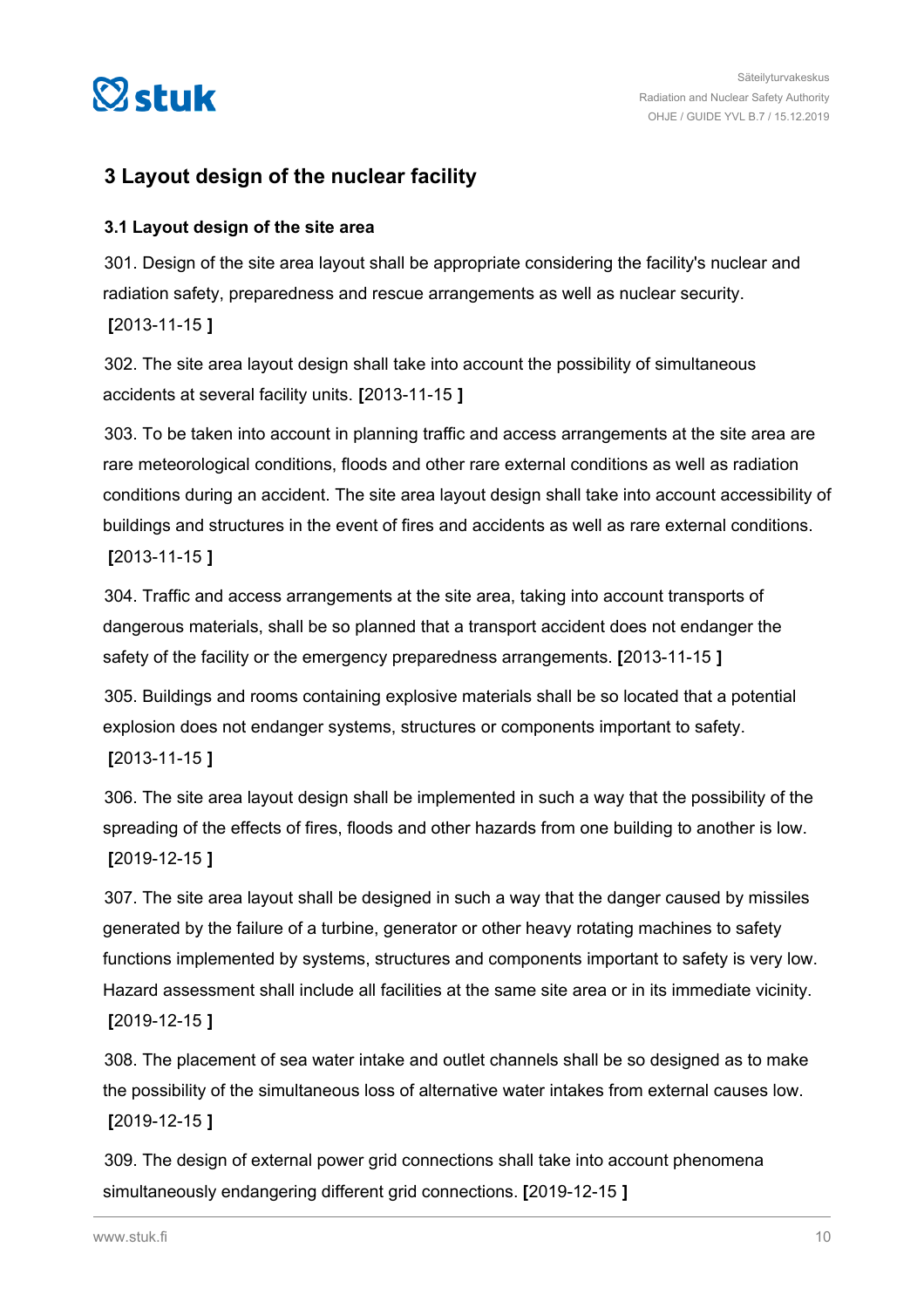<span id="page-10-0"></span>

310. If several nuclear power plant units or other nuclear facilities are intended to be located at the same site area or in its immediate vicinity, the layout design of the site shall take into account the potential effects of construction and transport on the operating nuclear facilities. **[**2013-11-15 **]**

#### **3.2 Protection of the nuclear facility against internal hazards**

311. Provisions shall be made in the design of the nuclear facility to protect the facility against internal hazards. This can be done by means of layout design, for example. Internal hazards to be taken into account in design shall be determined on a facility-specific basis. At least the following phenomena shall be analysed as internal hazards:

- fires and the spread of smoke and hazardous gases as well as explosions generated in consequence of a fire
- explosions and chemical reactions of materials handled at the facility
- release of dangerous gases and liquids
- arcing
- electromagnetic interference that can be caused by equipment, including GSM, defective equipment, cabling, enclosure and earthing
- consequent effects of the failure of components, piping and tanks containing liquids or gases (missiles, jet forces, pipe whips, pressure waves)
- missiles caused by the failure of rotating machines and other equipment
- falling of heavy loads
- floods
- unnecessary operation of the fire water and extinguishing system
- loss of the cooling, heating and ventilation of rooms as well as their unnecessary operation.

#### **[**2019-12-15 **]**

312. Rooms where temperatures can be exceptionally high or low and could endanger the operability of equipment important to safety housed in them, shall be equipped with temperature monitoring from which alarm signals shall be led to the main control room. Guide YVL B.1 presents requirements for assessing the consequences of any loss of the ventilation, heating and cooling of the rooms and analysing the temperature-related behaviour of the rooms. **[**2019-12-15 **]**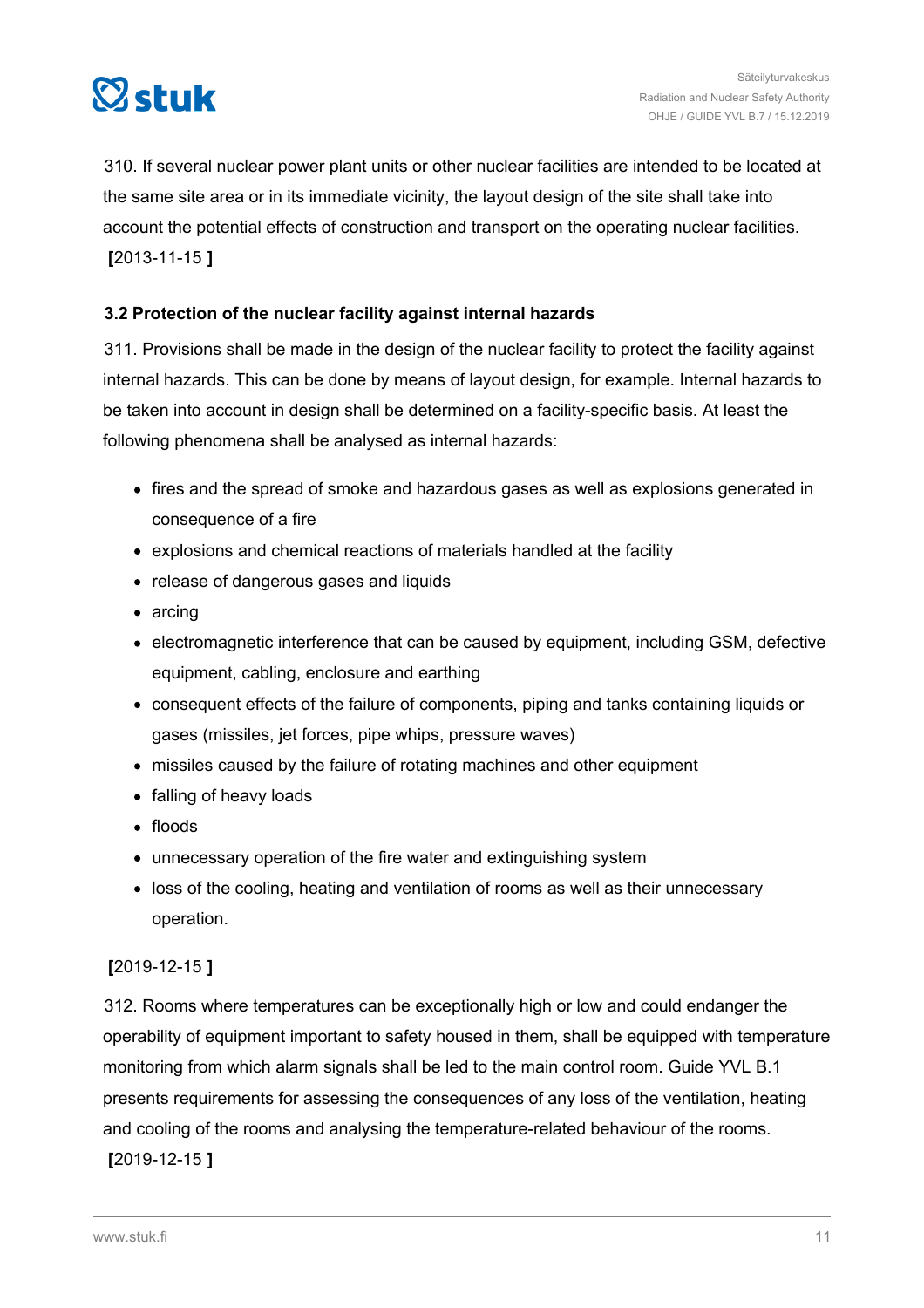

313. When designing the location and protection of components, impacts, water jets, steam discharges and possible missiles caused by the breaking of piping and equipment, as well as water-induced hydrostatic pressure, shall be taken into account. **[**2013-11-15 **]**

314. Floods shall be taken into account in the layout design. The design shall, at minimum, take account of internal flooding due to the following causes: pipe, component, container and pool leakages due to breaking or functional reasons, automatic actuation of systems as designed or erroneously, failure of automatic pump trips, and operator errors. Sea water pipe breaks during design-basis sea water levels shall also be examined. External floods are addressed in chapter 5.4. **[**2019-12-15 **]**

315. Design relating to protection against floods shall take into account conditions where process systems, penetrations or doors or hatches that are normally kept closed have been opened for maintenance or repair work. **[**2019-12-15 **]**

316. Structural dimensioning shall take into account hydrostatic pressure, buoyancy and possible other loads caused by floods or blockage of subsurface drains. The requirements on how floods shall be taken into consideration in the separation of safety divisions are addressed in more detail in chapters 3.3. and 3.4. **[**2019-12-15 **]**

317. Safety division compartments containing flood sources shall be provided with leakage monitoring. Leakage monitoring alarm signals shall be led to the main control room. **[**2019-12-15 **]**

317a. Any leak water in safety division compartments containing flood sources shall be directed to the drainage system or rooms from which it can be removed. **[**2019-12-15 **]**

318. Lifting of heavy loads shall be taken into account in the nuclear facility's layout design. The hoisting routes and the structures beneath them shall be so designed that the falling of heavy loads does not lead to the loss of the cooling of the nuclear fuel or reactivity control. Detailed requirements concerning hoisting devices, load-lifting attachments, functions and routes are presented in Guide YVL E.11. **[**2019-12-15 **]**

319. Layout design requirements pertaining to the following matters, among other things, are presented in other YVL Guides:

- YVL A.8: requirements concerning the possibilities of conducting inspections and ageing management
- YVL A.11: requirements concerning nuclear security and airplane crash
- YVL B.1: general requirements concerning environmental conditions in facility rooms, air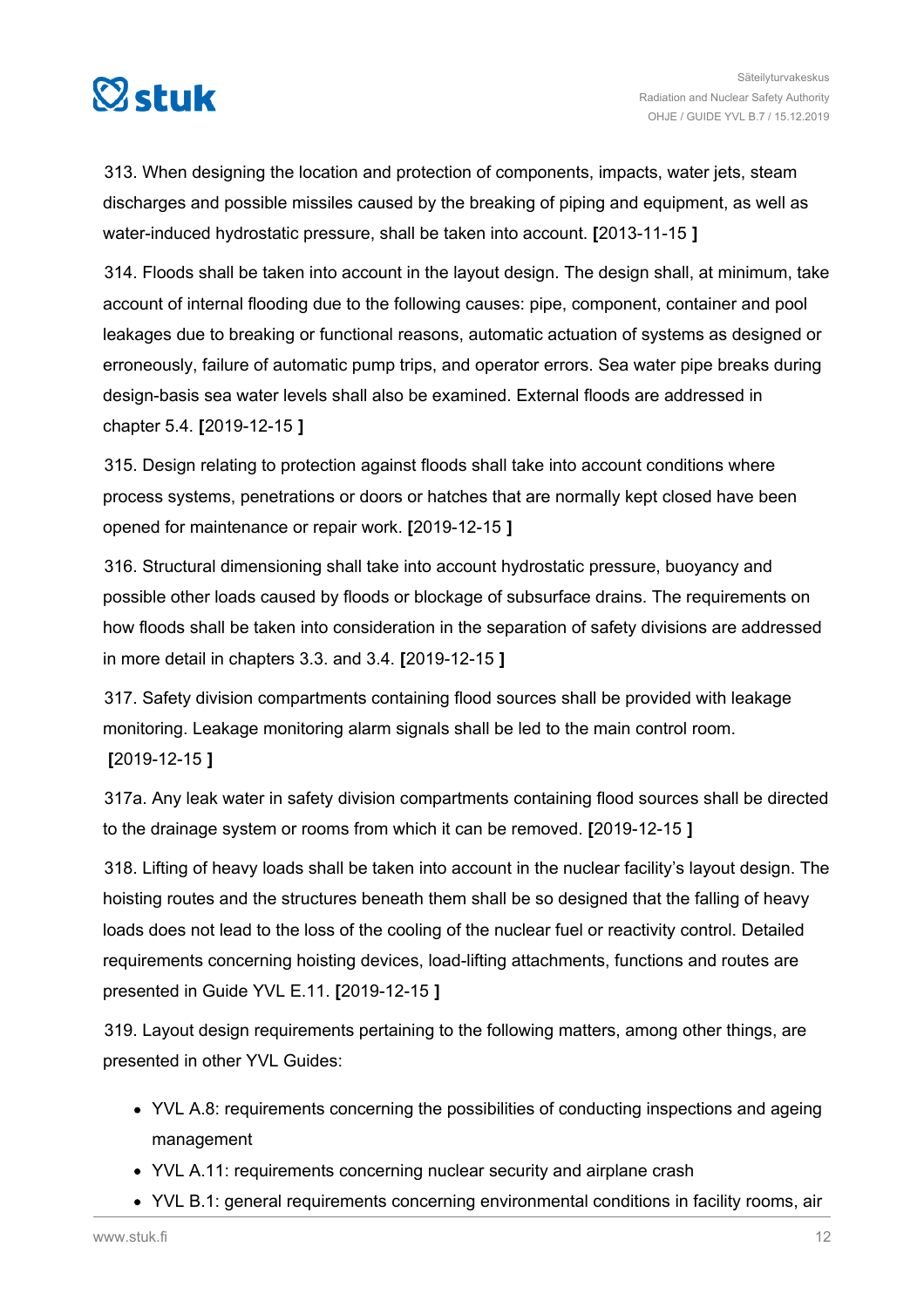<span id="page-12-0"></span>

conditioning and ventilation requirements, protection against electromagnetic interference

- YVL B.2: requirements concerning seismic classification of systems, structures and components
- YVL B.5: pipe whips
- YVL B.6: requirements concerning containment design
- YVL B.8: requirements concerning fire compartmentation, emergency exits and protection against fire-load induced explosions
- YVL C.1: requirements concerning structural radiation protection and protection against the release of radioactive substances into facility rooms, including leakage management in rooms housing systems containing radioactive liquid
- YVL C.5: rooms required for emergency operations
- YVL D.1: requirements concerning nuclear safeguards
- YVL D.3 and YVL D.4: requirements concerning the handling and storage of nuclear fuel and nuclear waste management
- YVL E.4: leakage control requirements pertaining to the leak-before-break principle to be complied with to assure primary circuit integrity and requirements for shielding to protect against pipe breaks
- YVL E.6: design principles for pool structures housing radioactive fuel including their technical verification and monitoring.
- YVL E.11: hoisting routes, falling of heavy loads, fuel handling.

#### **[**2019-12-15 **]**

320. Removed. **[**2019-12-15 **]**

#### **3.3 Requirements for the separation and protection of safety divisions**

321. The technical requirements to be set for structures between safety divisions and other separating structures as well as for separation by distance shall be determined on the basis of the internal or external hazards examined as well as the Finnish Building Code RakMK [13] and applicable standards. **[**2019-12-15 **]**

322. Doors, hatches and penetrations between safety divisions shall be avoided. **[**2013-11-15 **]**

323. Openings in structures between safety divisions shall be kept closed and leak tight during the nuclear facility's normal operation. **[**2013-11-15 **]**

324. In rooms where safety divisions cannot be constructed as separate compartments, they shall be separated by partly separating structures or by distance. The methods of separation to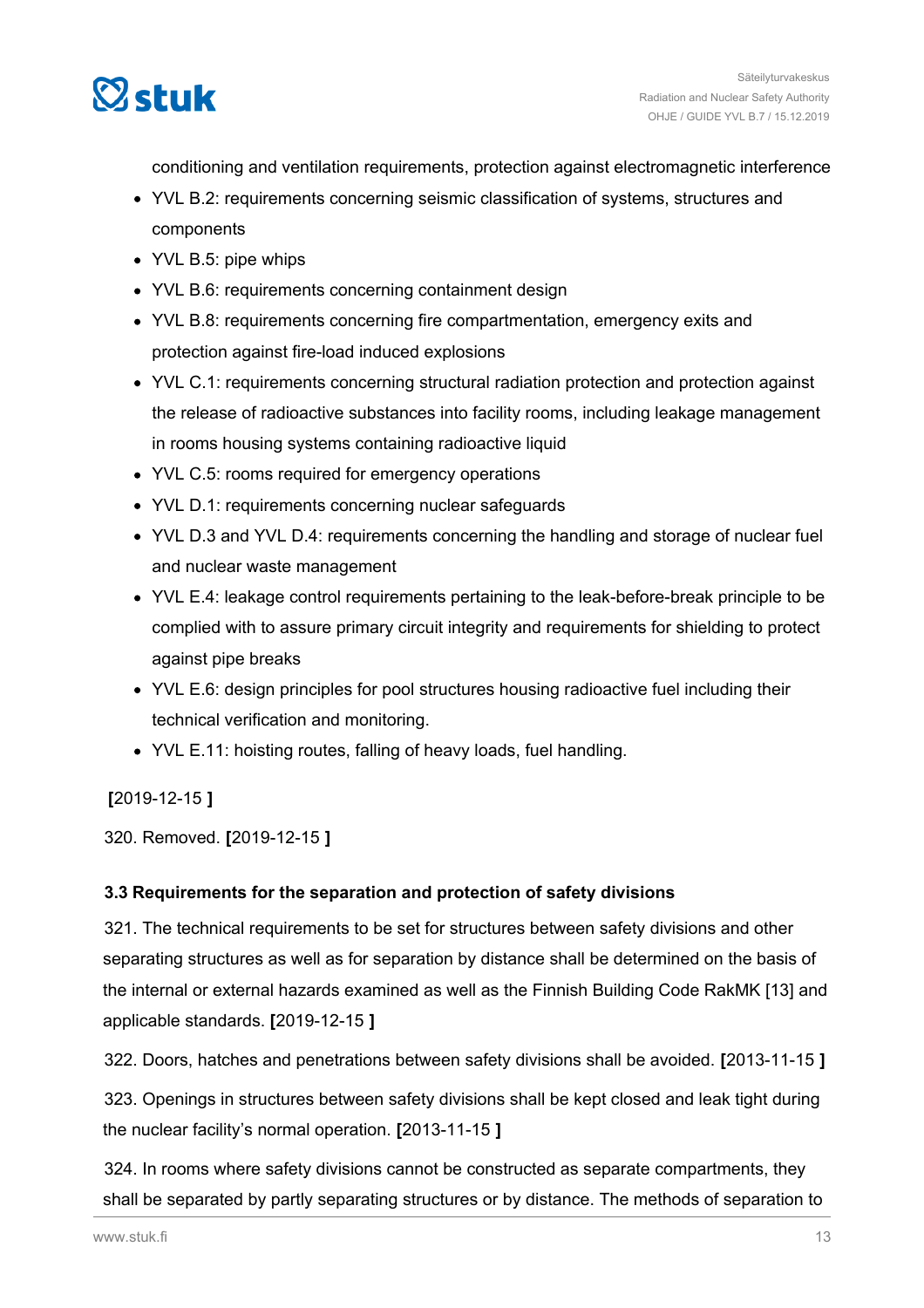

be used in these cases shall take into account the defence-in-depth concept of fire protection (Guide YVL B.8) and they shall be justified by analyses. Examples of such cases include the containment as well as the control room and the cable spaces below it. **[**2019-12-15 **]**

325. If cables that do not functionally belong to the systems of a safety division must be routed through the safety division, the cables shall be placed in separate cable ducts that fulfil the requirements for separation between safety divisions. **[**2019-12-15 **]**

326. Systems and fire loads in the safety divisions and in rooms adjacent to them and a fire considered possible in the said rooms, the release of poisonous gases, flooding and the related hydrostatic pressure, as well as other internal or external hazards considered possible shall be taken into account in the design of the separation of the safety divisions, separating structures and the boundary between a safety division and other rooms or outside areas. **[**2019-12-15 **]**

326a. In designing parts of buildings below ground level, the pressure difference between safety divisions as a result of the water level reaching ground level shall be taken into account. **[**2019-12-15 **]**

327. The effects of the failure of pipes and pressure equipment on other systems, structures or components in the safety division shall be analysed. Vapour spread as well as the effects of humidity and heat shall also be analysed. Analysis, design and protection requirements related to the consequences of pipe breaks are presented in Guide YVL E.4 "Strength analyses of nuclear power plant pressure equipment". **[**2019-12-15 **]**

328. Protection against pressure increases caused by fractures and bursts of pipes and pressure equipment shall be provided in the rooms in question by controlled pressure relief routes, such as discharge hatches, that open on pressure increase to prevent structural damage. **[**2013-11-15 **]**

329. Technical means shall be used to prevent the spreading of internal floods, to manage water leaks and to limit leak volumes. **[**2019-12-15 **]**

329a. Flooding and the spreading of floods through the basement and ground water drainage systems of buildings shall be prevented by appropriate design solutions. **[**2019-12-15 **]**

330. The principles for separating the redundant subsystems of safety-classified systems into separate safety divisions are provided in Guide YVL B.1. **[**2013-11-15 **]**

331. Fire resistance requirements on the separating structures between safety divisions are presented in Guide YVL B.8. **[**2019-12-15 **]**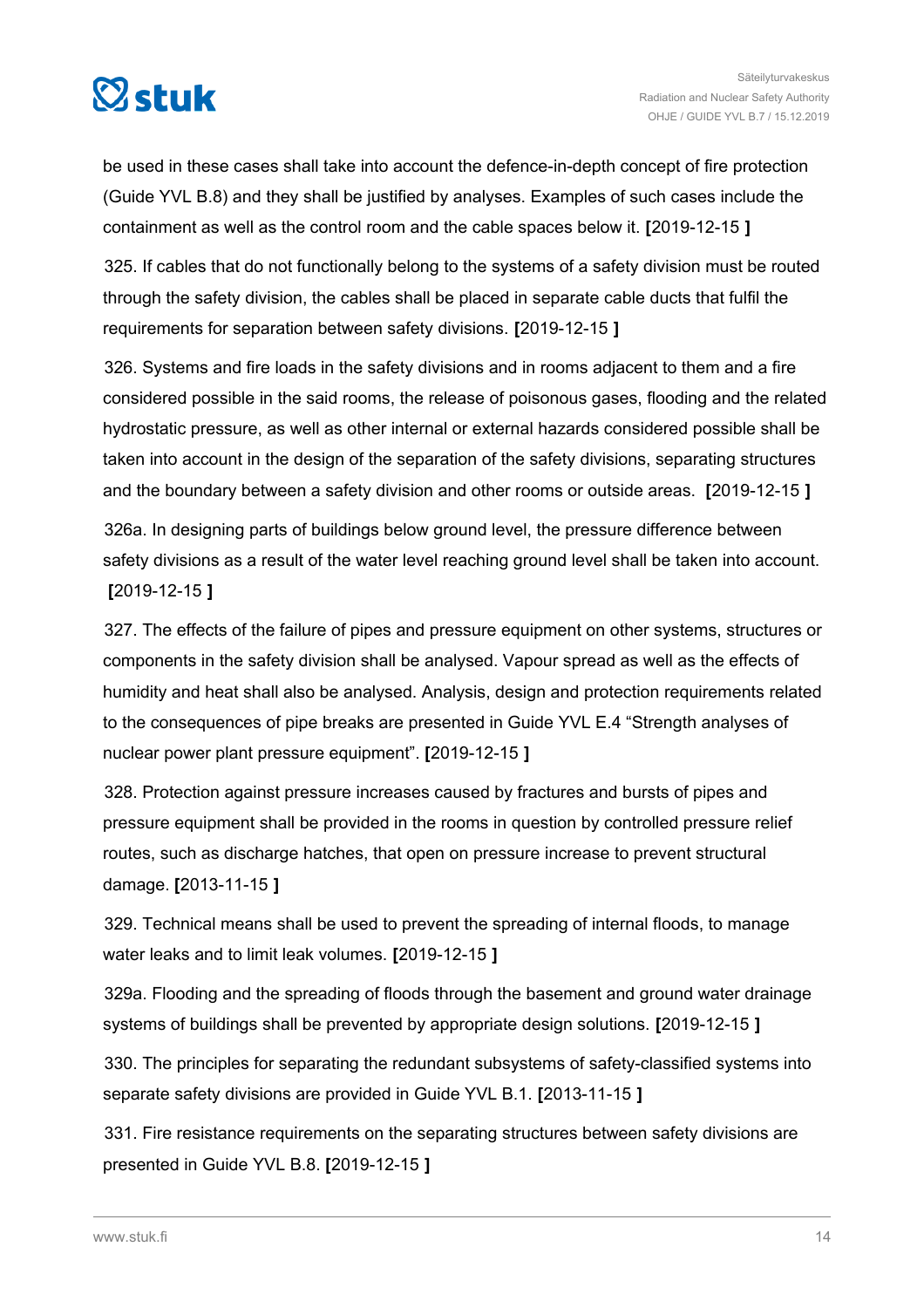<span id="page-14-0"></span>

#### **3.4 Requirements for penetrations and openings in the boundaries of safety divisions**

332. The functional need for doors, hatches and penetrations in structures between safety divisions shall be justified, and they shall be designed to fulfil the leak tightness, pressure resistance, fire resistance and other environmental requirements set for structures between safety divisions. **[**2013-11-15 **]**

333. The number of doors, hatches and penetrations shall be kept to a minimum between a safety division and any other compartment containing heavy fire loads or substantial flood sources. The functional need for these doors, hatches and penetrations shall be justified. **[**2019-12-15 **]**

334. The doors between safety divisions as well as between safety divisions and other rooms or outdoor areas shall be provided with a monitoring and alarm system for relaying status information to the control room or alarm centre. Ordinary access doors shall be self-closing and self-locking. **[**2013-11-15 **]**

335. In case access is provided between safety divisions in rooms below ground level (door step level of buildings) there shall be two successive doors in place (a double door or passage via a neutral room). Both doors shall be designed to withstand the design basis water pressure for the separating structures between safety divisions. **[**2013-11-15 **]**

336. The possibility of floods spreading from one safety division to another in rooms above ground level shall be assessed. If spreading is estimated possible, there shall be two successive doors in place in access routes between safety divisions (a double door or passage via a neutral room). The hydrostatic pressure assumed in the design of the separation between safety divisions shall be taken into account in the design of both doors. **[**2019-12-15 **]**

337. Fire compartmentation-related requirements for doors, penetrations and fire dampers between safety divisions are provided in Guide YVL B.8. **[**2013-11-15 **]**

338. The nuclear security related requirements for doors and the locking system are provided in Guide YVL A.11. **[**2013-11-15 **]**

339. The requirements on how an airplane crash shall be taken into consideration in the layout design of the nuclear facility are provided in Appendix B to Guide YVL A.11. **[**2013-11-15 **]**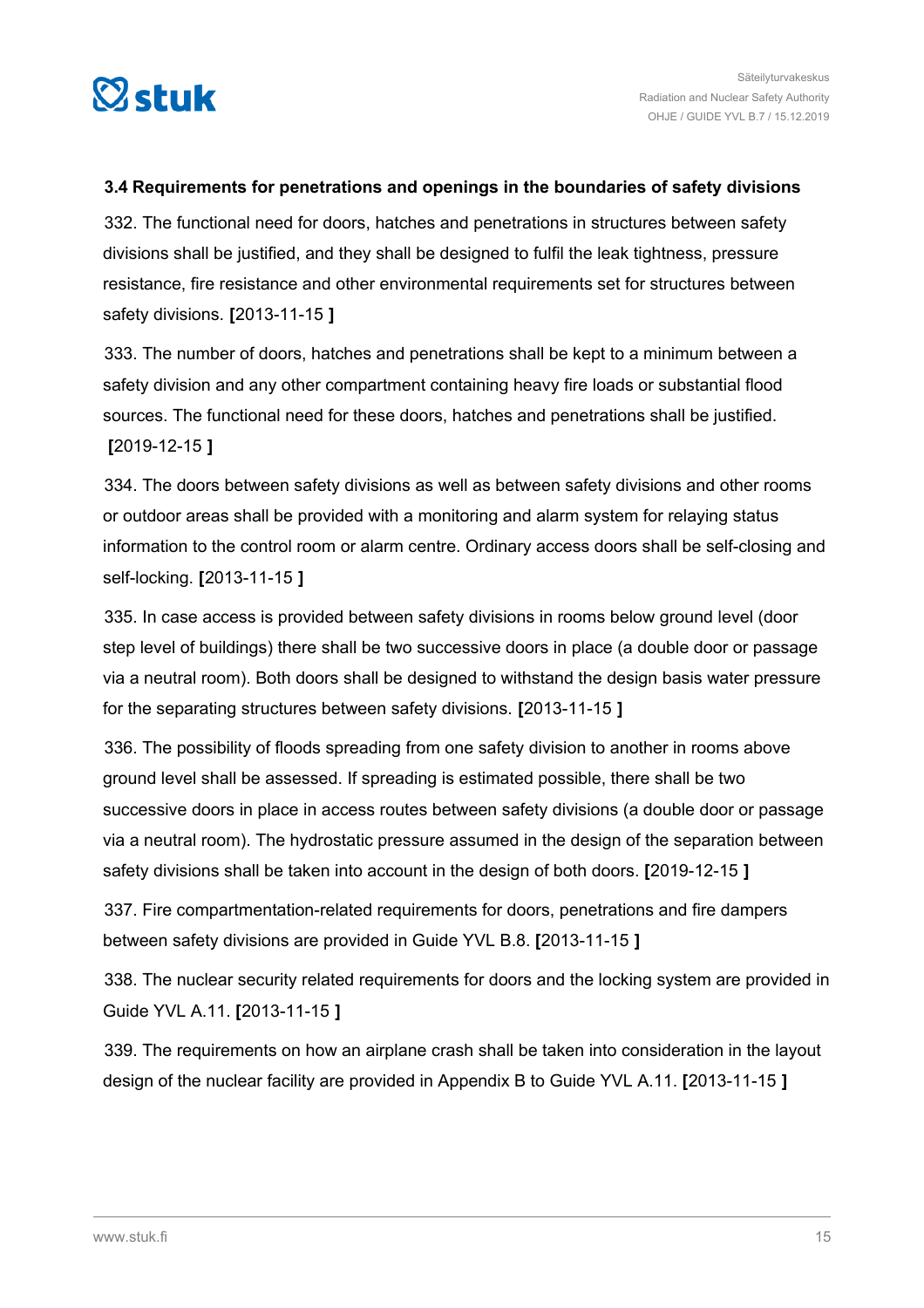<span id="page-15-0"></span>

## **3.5 Demonstration of the implementation of requirements, and the documents to be submitted to STUK**

#### **3.5.1 Application for a decision-in-principle**

340. The licence applicant shall submit to STUK for the review of the application for a decisionin-principle, as part of the plant description, a preliminary layout design of the site area. To be presented in connection with the preliminary layout design is a plot plan on a grid map presenting the geographical location of the facility and its various structural elements, power grid connections and sea water intake and discharge openings. A preliminary traffic plan for the site area shall be presented in connection with the preliminary layout design of the site area. **[**2019-12-15 **]**

341. The licensee shall submit to STUK for the review of the application for a decision-inprinciple, as part of the plant description, the facility's preliminary layout design plan describing the location of the main components and rooms reserved for the systems, structures and components important to safety. **[**2013-11-15 **]**

#### **3.5.2 Application for a construction licence and the construction stage**

342. The licensee shall submit to STUK for the review of the construction licence application an updated layout design plan for the site area and the associated plot plan and traffic plan. **[**2013-11-15 **]**

343. The licence applicant shall submit to STUK for the review of the construction licence application a layout design plan including layout drawings. They can be presented in the system descriptions of the structures. Appendix A of Guide YVL B.1 presents the requirements for describing layout design in the system descriptions of the structures. **[**2019-12-15 **]**

343a. The licence applicant shall submit to STUK for the review of the construction licence application a 3D computer model (building information model). It shall include a preliminary presentation of buildings, and systems, structures and components to the extent necessary for assessing the layout design of the plant, space reservations, the implementation of separation requirements and protection against internal hazards. Systems, structures and components in Class ETY shall be presented extensively enough so that the significance of their positioning to systems, structures and components important to safety can be assessed. A description of the 3D computer model (information model description) shall be submitted as an appendix to the model. **[**2019-12-15 **]**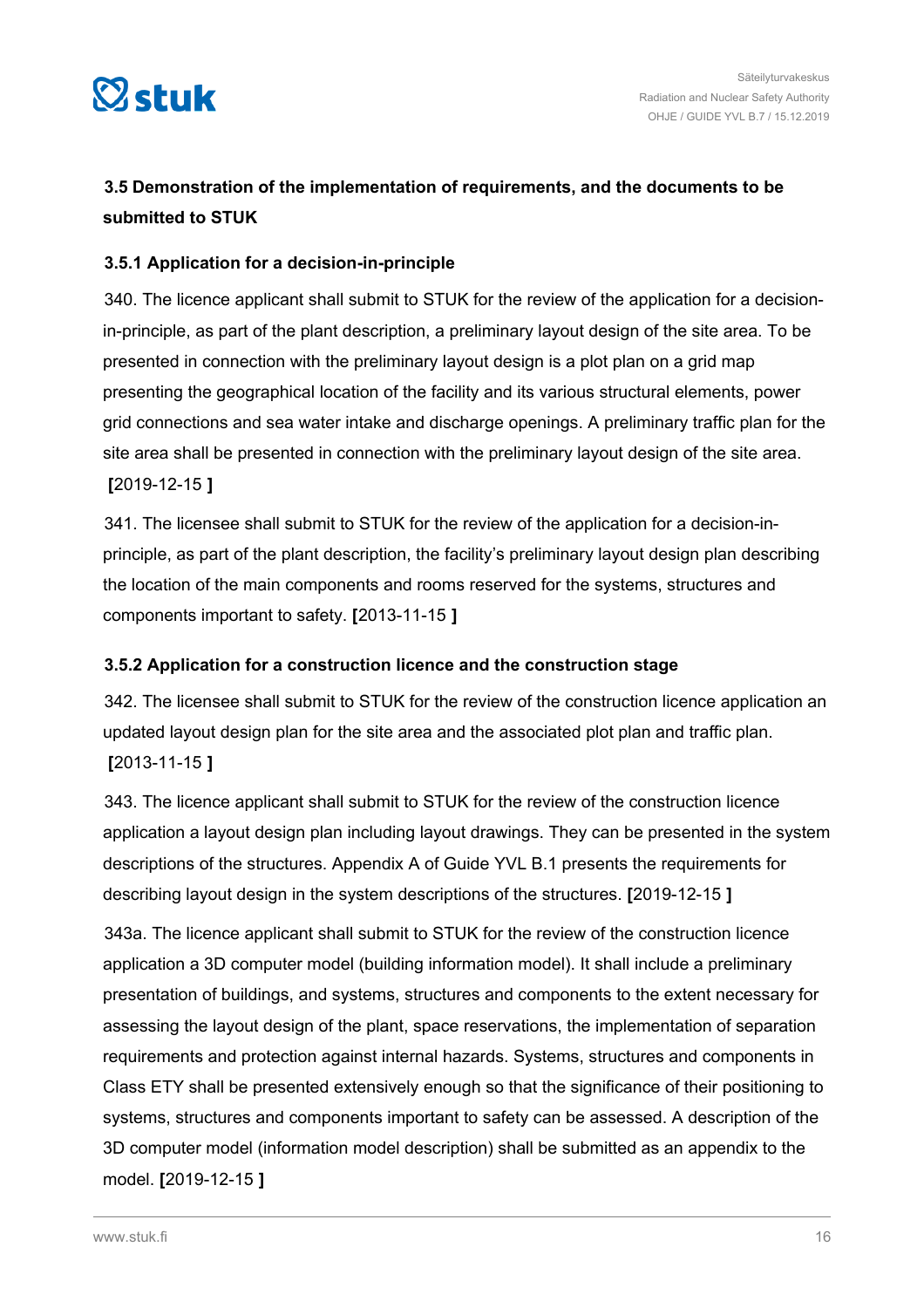<span id="page-16-0"></span>

344. The licence applicant shall submit to STUK, in connection with the Preliminary Safety Analysis Report, descriptions of protection against internal hazards. **[**2019-12-15 **]**

344a. The adequacy of physical separation shall be justified by analyses to be submitted to STUK in connection with the Preliminary Safety Analysis Report. **[**2019-12-15 **]**

345. The licensee shall submit to STUK, with the documents submitted for the review of the construction licence application, the standards to be applied in the separation of safety divisions. **[**2013-11-15 **]**

345a. The licence applicant shall maintain the documents, analyses and 3D computer model presented in requirements 342–345 during the construction of the nuclear facility. The updates to the 3D computer model shall be delivered to STUK sufficiently often in order to implement regulatory oversight. **[**2019-12-15 **]**

#### **3.5.3 Operating licence application and operation**

346. The licence applicant shall submit to STUK for the review of the operating licence application the updated documents, analyses concerning the layout design as well as protection against internal hazards and the 3D computer model mentioned in requirements 342–345. **[**2019-12-15 **]**

347. The adequate scope and implementation of the protection against internal hazards shall be ensured by means of facility walkdowns prior to the nuclear facility's commissioning. The requirements on facility walkdowns are given in connection with external hazards in chapter 5.10. **[**2019-12-15 **]**

348. The licence applicant shall maintain the documents and analyses presented in requirements 342–345 during the operation of the nuclear facility. **[**2019-12-15 **]**

349. The 3D computer model shall be updated during the operation of the nuclear facility to the extent needed for the manner of using the model, and the updates shall be submitted to STUK sufficiently often in order to implement monitoring. **[**2019-12-15 **]**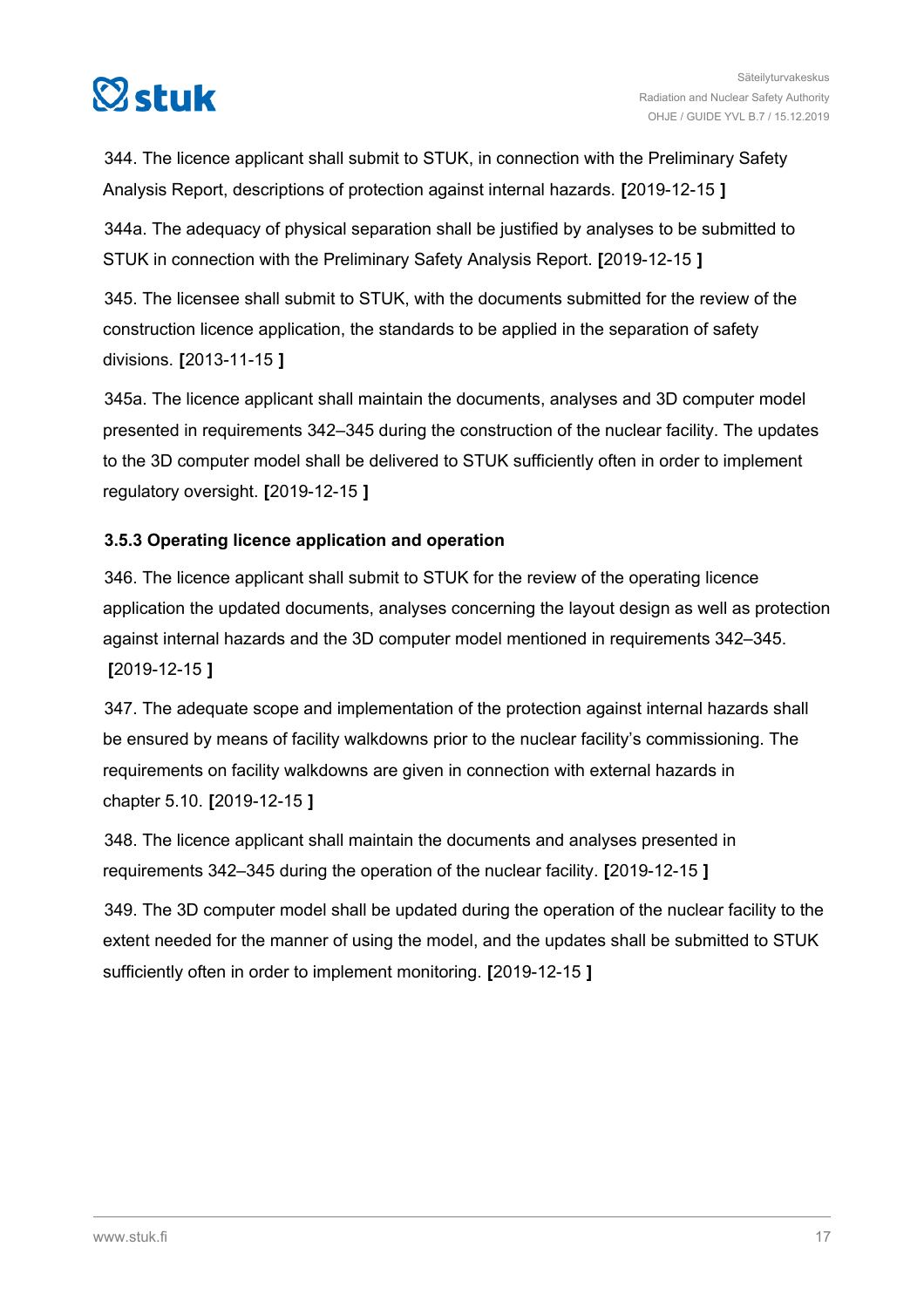<span id="page-17-0"></span>

## **4 Earthquakes**

#### **4.1 Design basis earthquake**

401. A design basis earthquake shall be determined for the nuclear facility. A design basis earthquake refers to facility site bedrock surface motion used as the basis for the nuclear facility's design. The design basis earthquake shall be so defined that in the current geological conditions the anticipated frequency of occurrence of stronger bedrock motions is less than once in a hundred thousand years (1∙10-5/year) at a median confidence level. **[**2019-12-15 **]**

401a. The methods used in the determination of the design basis earthquake shall be described and justified. The area's seismic history, regional and local geology and tectonics shall be considered in the determination. **[**2019-12-15 **]**

402. The external impact of the design basis earthquake on the nuclear facility shall be presented as a ground response spectrum. The ground response spectrum represents the maximum vibrations of a family of idealised single-degree-of-freedom damped oscillators anchored in site bedrock as a function of the natural frequencies for a given damping ratio. **[**2013-11-15 **]**

403. A ground response spectrum shall be determined for the nuclear facility site using information and measurement results describing the site as well as possible. In determining the ground response spectrum, data on earthquake locations and magnitudes collected in Finland and, if necessary, in nearby areas shall be used. Instrumental observation data and historical data obtained by sensory observations shall be used. Analyses shall take into account the various observation thresholds of different types of observation and the location-related uncertainty factors of historical observations. **[**2019-12-15 **]**

404. Acceleration induced at a facility site by an earthquake of a certain magnitude at a certain distance is evaluated by means of a ground motion prediction equation. The ground motion prediction equation shall be based on data measured in an area corresponding as well as possible to the geological conditions in the area of the facility site. The selection of the ground motion prediction equations used to determine the ground response spectrum shall be justified. **[**2019-12-15 **]**

405. The ground response spectrum used in the design shall be based on the ground response spectrum determined for the site. The ground response spectrum shall be scaled to correspond to vertical and horizontal peak ground acceleration (PGA) values at rock surfaces and, if necessary, a separate spectrum for both directions of vibration shall be given. **[**2019-12-15 **]**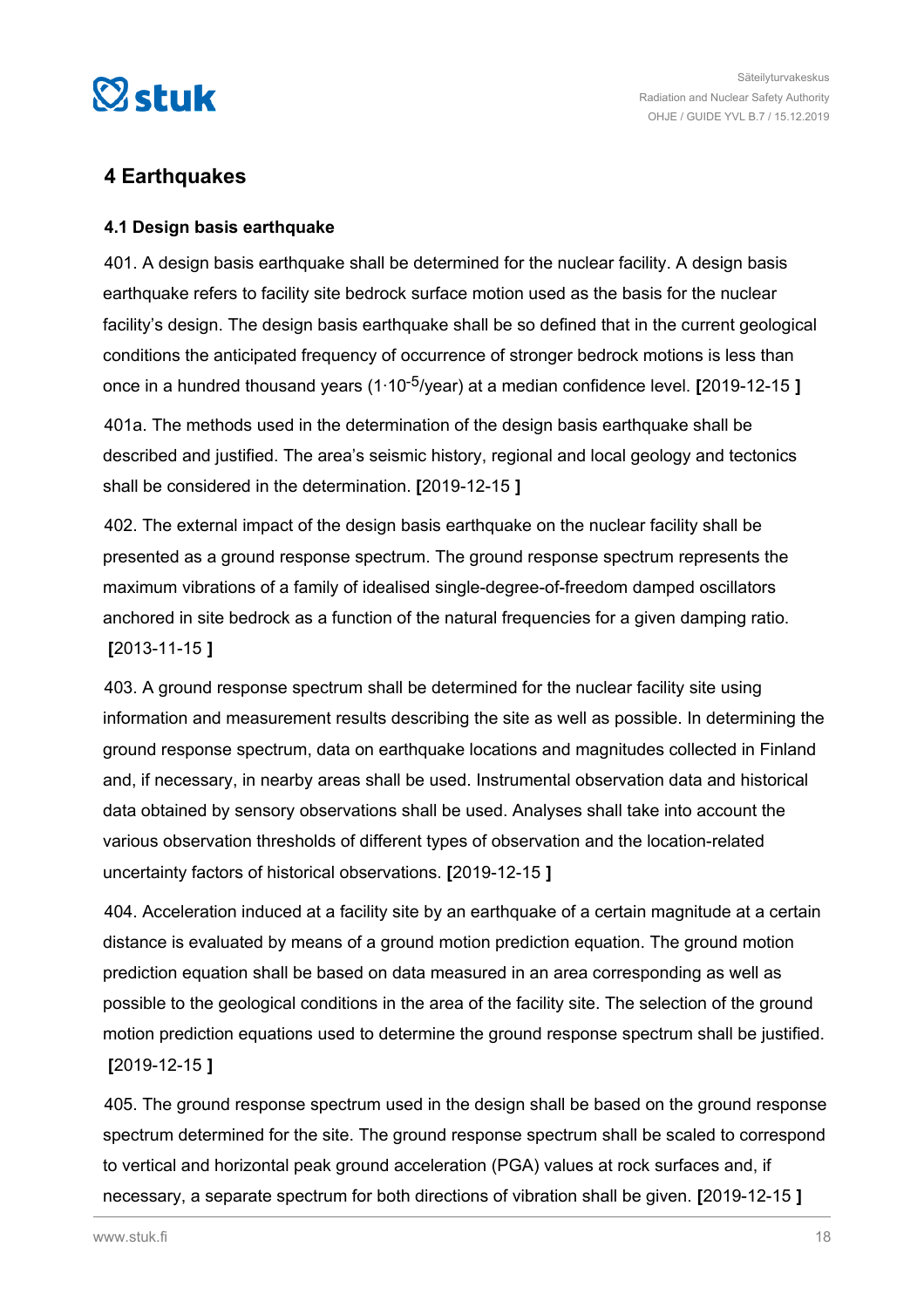<span id="page-18-0"></span>

#### 406. Moved to para. 415b. **[**2019-12-15 **]**

407. The vertical and horizontal PGA values used shall be justified on a site-specific basis. The horizontal component minimum value shall be 0.1∙g as prescribed in the Guides IAEA NS-G-1.6 [9] and IAEA SSG-9 [8]. The relation between the horizontal and vertical components at different acceleration and frequency levels can be determined, for example, in accordance with the Guide IAEA SSG-9 or report NUREG/CR-6728 [18]. **[**2019-12-15 **]**

408. In connection with the design basis earthquake, a hazard curve for the peak ground acceleration (PGA) of the rock surface shall be presented at least up to the recurrence time of  $10<sup>7</sup>$  years for the assessment of design extension conditions (DEC) in accordance with Guide YVL B.1 and for seismic PRA. **[**2019-12-15 **]**

408a. The uncertainties of the ground response spectrum and the hazard curve determined shall be evaluated, and the uncertainties shall be taken into account in determining the ground response spectrum used in the design. **[**2019-12-15 **]**

409. The source information and methods used in determining the design basis earthquake shall be assessed and the design basis earthquake updated, as necessary, in connection with periodic safety reviews. **[**2013-11-15 **]**

#### **4.2 Seismic design of structures and components**

#### **4.2.1 General**

410. The licence applicant shall prepare a design procedure presenting the seismic design bases for seismic category S1 and S2A structures and components. **[**2019-12-15 **]**

410a. The design standards to be used shall be presented as part of the design bases – for example, ASCE/SEI 4-16 [14] and ASCE/SEI 43-05 [15] and, for complementary data, NUREG/CR-6919 [19] and NUREG/CR-6926 [17]. The design standards shall be conservatively applied in evaluating the vibrations transferred to the components by the structural framework with regard to the corresponding design criteria concerning acceleration, speed and/or displacement amplitudes. **[**2019-12-15 **]**

411. For calculations made for structures and components, the impact of the design basis earthquake can also be presented with an acceleration-time diagram constructed using the ground response spectrum. The acceleration values used and the method of their derivation shall be presented and justified. **[**2019-12-15 **]**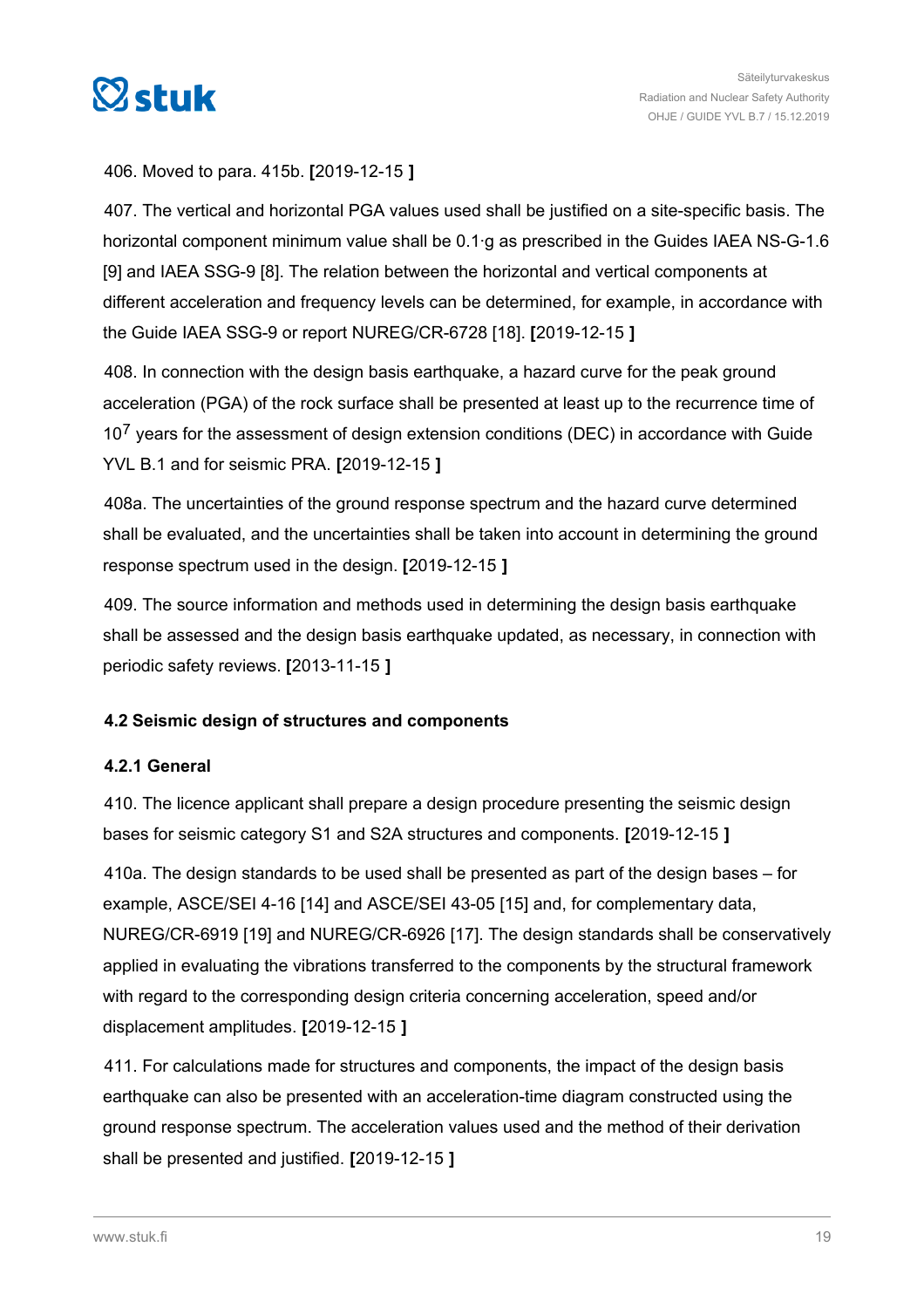<span id="page-19-0"></span>

412. The acceleration-time diagram shall be verified by comparing the acceleration-frequency curve derived from it with the initial ground response spectrum. **[**2019-12-15 **]**

413. In case the loading caused by the design basis earthquake is to be modelled by other methods than those referred to in requirements 411–412, a separate approval for the method in question shall be obtained from STUK. **[**2019-12-15 **]**

414. In designing earthquake resistant nuclear facility structures and components, proven general design principles shall be considered, such as the following:

- Structures shall be designed and components located in such a way that the loads propagated by them on buildings occur as close to ground level as possible. Sharp changes in the profile of horizontal accelerations between floor levels shall be avoided.
- The shape of load-bearing structures shall be as regular and simple as possible.
- With regard to bracing structures, a building's different parts shall be so located as to avoid structural eccentricity.
- Massive buildings and equipment foundations important to safety shall be preferably founded directly on bedrock. In case of deviations from this, soil-structure interaction studies between bedrock, soil and buildings shall be required, in addition to the ground response spectrum.
- Detailed design principles provided in Guide IAEA SG NS-G-1.6 [9].

#### **[**2013-11-15 **]**

#### **4.2.2 Loads**

415. The seismic design of structures and components assigned to seismic category S1 and S2A in accordance with Guide YVL B.2 shall consider loads generated by the design basis earthquake. To determine the loads, the floor response spectra or acceleration-time diagrams corresponding to the ground response spectrum shall be derived by dynamic analyses for the building levels housing the structures and components under examination. **[**2019-12-15 **]**

415a. The design of systems, structures and components in seismic categories S1 and S2A in accordance with Guide YVL B.2 shall also take into account vibration-induced loadings following a large commercial airliner crash as well as explosion/burst pressure waves, unless it can be demonstrated, based on the failure criteria applicable, that it is unnecessary for some systems, structures and components. **[**2019-12-15 **]**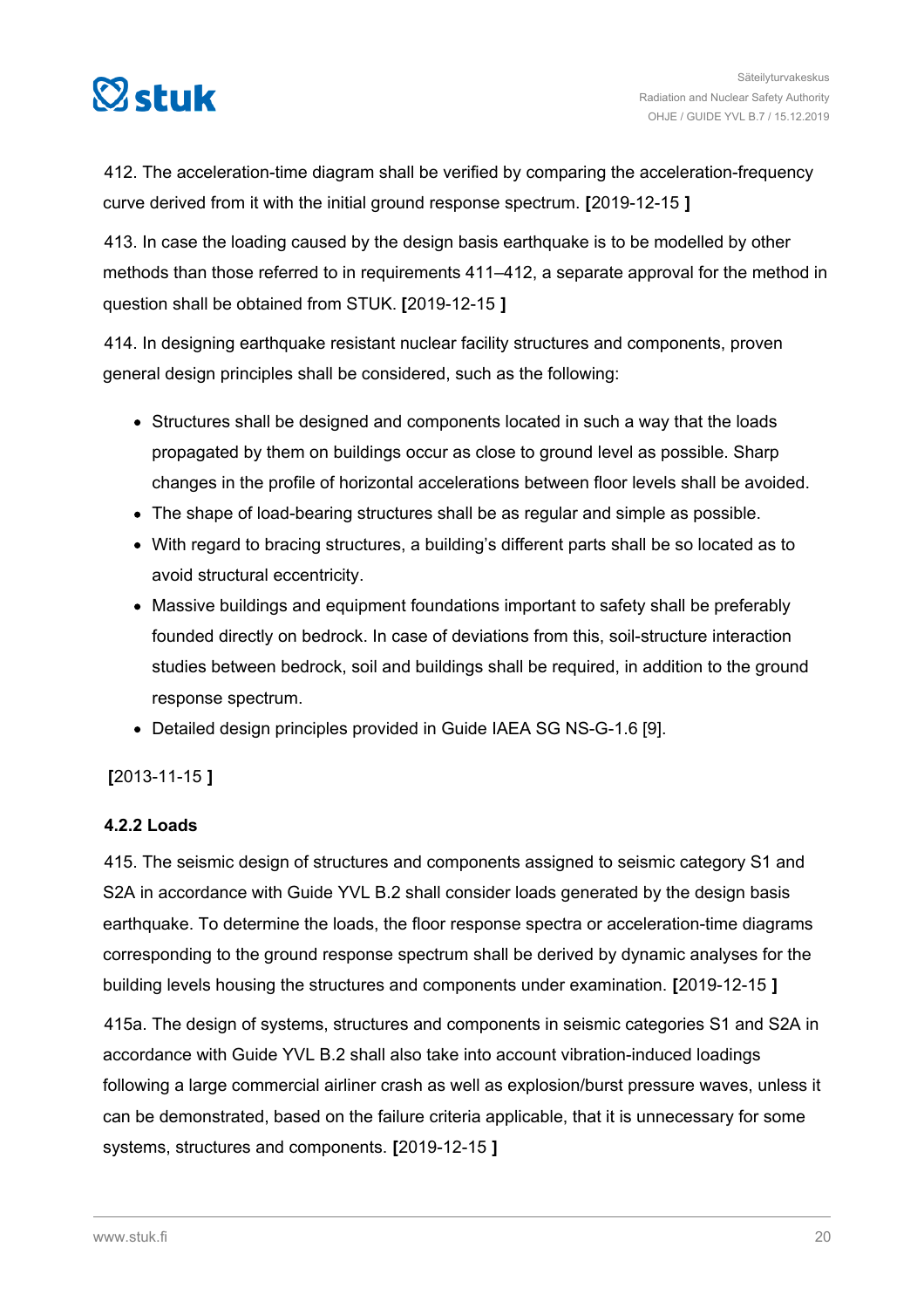

415b. The floor response spectrum (spectrum and zero period acceleration of the floor) can be determined as an envelope spectrum, which in addition to seismic earthquake induced vibrations covers vibrations caused by other reasons, such as an airplane crash or explosion/burst pressure wave. **[**2019-12-15 **]**

416. In the dynamic analysis of buildings, mass, damping and stiffness characteristics essentially affecting vibration behaviour shall be modelled. The damping ratio values selected shall be justified taking into account the corresponding utilisation rate of the structural capacity (the matter is addressed in the report NUREG/CR-6919 [19]). **[**2019-12-15 **]**

416a. In the justification of the values of damping ratios, the corresponding requirement level of the structural design of the frame structure, such as the utilisation rate of the capacity and the cracking status of concrete, shall be taken into account. In the justification of the used values, the response levels presented in standards ASCE/SEI 4-16 [14] and ASCE/SEI 43-05 [15] can be followed so that requirement 410a is taken into account. Recommendations relating to the matter are also presented in report NUREG/CR-6919 [19]. **[**2019-12-15 **]**

416b. The relative damping of systems and components in seismic categories S1 and S2A that are attached to frame structures shall be assessed under the same principle as in requirement 416a, taking into account the design criteria concerning their acceleration, speed and/or displacement amplitudes. Recommendations relating to the matter are also presented in report NUREG/CR-6919 [19]. **[**2019-12-15 **]**

416c. When the standard ASCE/SEI 4-16 [14] is applied in the analysis of the effects of a design basis earthquake and other design basis external vibrations, response level 1 shall primarily be used in presumed damping values. Using response level 2 shall be separately justified. **[**2019-12-15 **]**

416d. When the standard ASCE/SEI 4-16 [14] is applied in the analysis of the effects of a DEC C earthquake and other DEC C external vibrations, response level 2 shall primarily be used in presumed damping values. Using response level 3 shall be separately justified. **[**2019-12-15 **]**

416e. No analysis of the dynamic interaction between buildings and the bedrock is required when massive buildings and equipment foundations important to seismic safety are founded directly on bedrock in accordance with requirement 414. Otherwise, the analysis in question shall be performed. **[**2019-12-15 **]**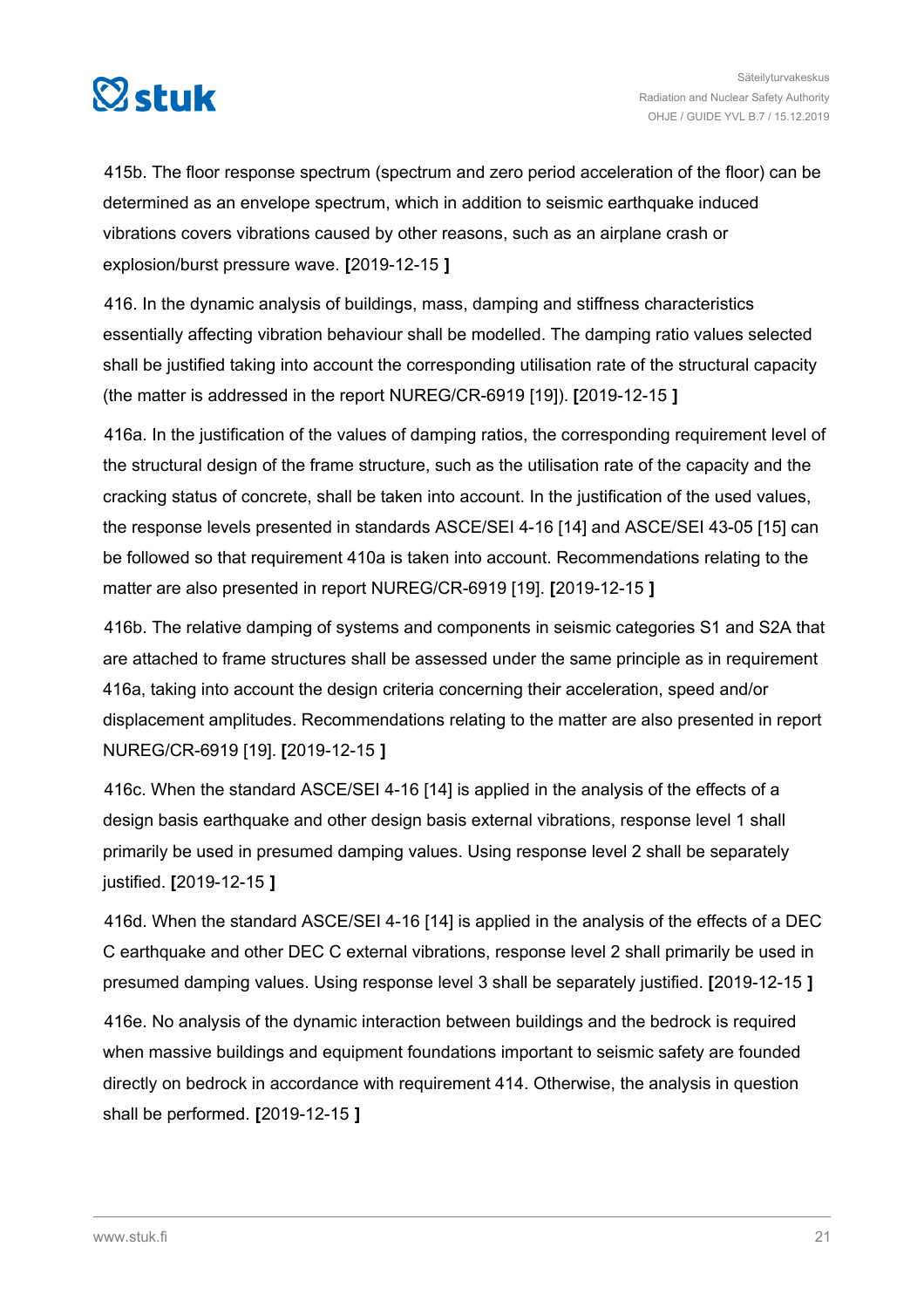

417. Uncertainty factors relating to source information and spectral peaks at natural frequencies shall be considered. Applicable instructions are provided in Guide YVL E.4 and the Guide IAEA NS-G-1.6 [9]. **[**2013-11-15 **]**

418. Removed. **[**2019-12-15 **]**

419. The highest horizontal and vertical acceleration values arising at the component locations shall be used in the dimensioning of individual structures and components. Displacement amplitudes between buildings or building sections shall be considered in case they generate significant loads. The horizontal acceleration component of each object is chosen according to its structurally weakest direction, whenever this can be established. In other cases, components will be chosen for two orthogonal horizontal directions (the object's principal directions). These components can be combined in accordance with the standard ASCE 4-16 [14] or EN 1998 [16], for example. **[**2019-12-15 **]**

420. Other simultaneous loads shall be added to the loads generated by the design basis earthquake. They include loads from normal operation and loads simultaneously generated by possible anticipated operational occurrences caused by an earthquake. The design basis earthquake need not be considered simultaneously with the loading generated by a postulated accident condition when an earthquake's consequent effects have been prevented by corresponding earthquake resistance of structures and components. **[**2013-11-15 **]**

421. In so far as the failure of S2B seismic category structures and components is acceptable in such a way that additional loads are exerted on structures and components in a higher seismic category during an earthquake, the additional loads in question can be taken into account in corresponding floor response spectra. Seismically induced hydraulic burst pressures generated by S2B category pressure vessels, for example, can be included in the floor response spectra of the affected area. **[**2019-12-15 **]**

422. Combinations of earthquake loads and other loads shall be examined in dimensioning and strength calculations. Load combinations shall be determined in the requirement specifications in such a way that extreme load combinations are addressed. Guide YVL B.1 sets forth general requirements for requirement specifications. Guidance on requirement specifications for structures and components concerning various fields of technology are presented in the E series of the YVL Guides. **[**2019-12-15 **]**

423. The partial safety coefficients of loads and materials shall be determined in accordance with approved requirement specifications for structures and components. As the partial safety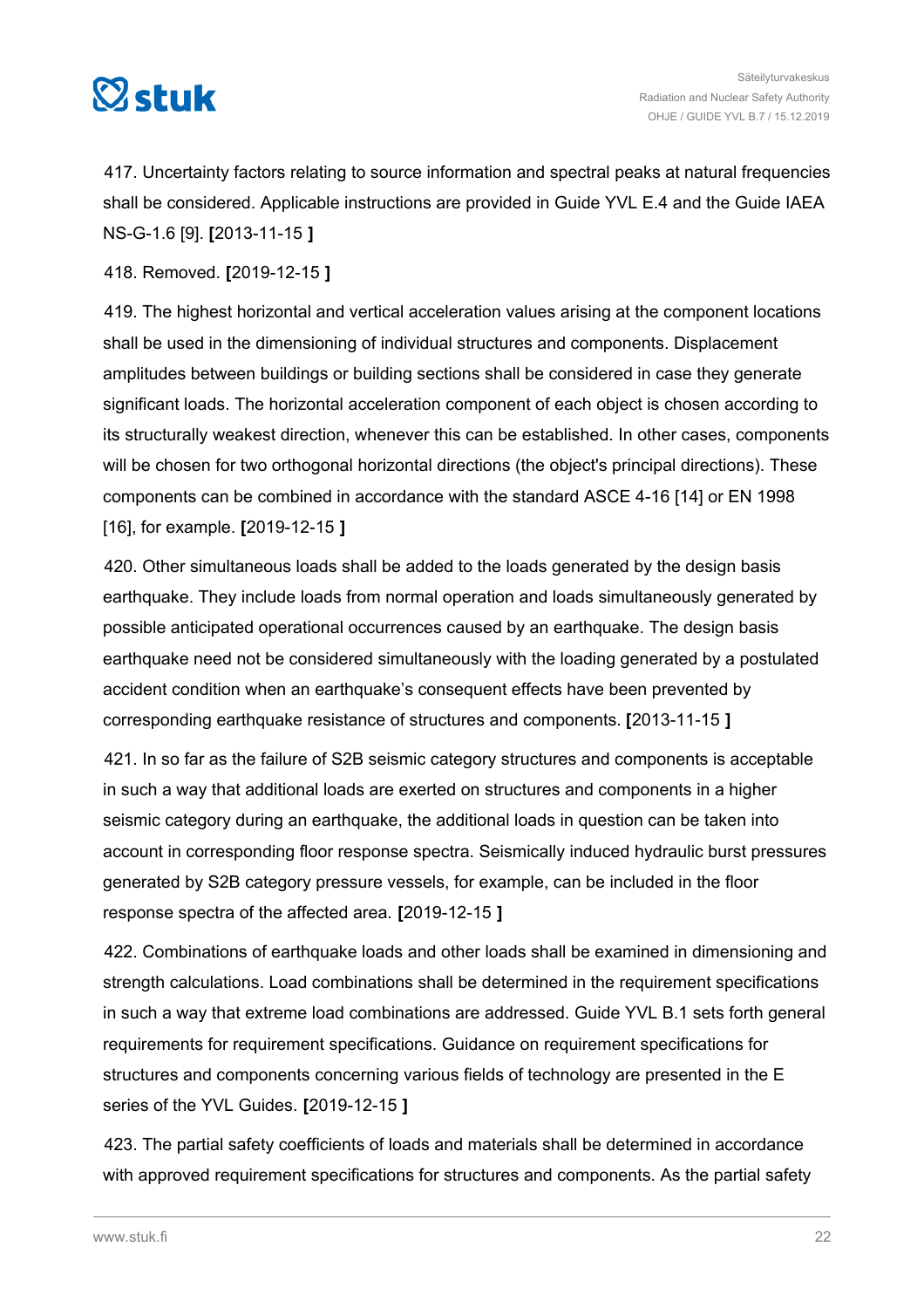<span id="page-22-0"></span>

coefficient of earthquake loads, the value 1.0 shall be used, unless another justified value is presented case-specifically. **[**2019-12-15 **]**

#### **4.2.3 Dimensioning principles**

424. In the design procedure in accordance with requirement 410, the licensee shall present the dimensioning principles for implementation of the earthquake resistance of different types of structures and components including their methods of support, fixing and protection. In addition, a plan shall be presented for demonstration of compliance with the requirements as regards the functioning of different types of structures and components during earthquake conditions. **[**2019-12-15 **]**

425. System, structure and component-specific seismic design as well as the dimensioning calculations required to take into account seismic loads in compliance with chapter 4.2.2 shall be presented in the design documents of structures and components. **[**2013-11-15 **]**

426. The dimensioning calculations of seismic category S1 and S2A pressure equipment, other mechanical structures and components, and particularly any related supports and fixings shall examine the loads caused by the design basis earthquake. Requirements for pipe supports and fixings are presented in Guide YVL E.3 "Pressure vessels and piping of a nuclear facility". **[**2019-12-15 **]**

427. In the suitability analyses of seismic category S1 and S2A electrical and I&C equipment, dimensioning calculations for supports and fixings subjected to substantial loads during earthquakes shall be presented. **[**2013-11-15 **]**

#### **4.3 Demonstration of earthquake resistance**

#### **4.3.1 General**

428. The licence applicant shall demonstrate that seismic category S1 and S2A structures and components meet the requirements for earthquake resistance established in chapter 4.2. Demonstration may be in the form of analyses, tests, up-to-date empirical assessments or combinations thereof. Such demonstrations or corresponding result documentation are to be presented in connection with STUK's inspections required for the types of structure or component in question before commissioning. The specification of a seismic categorydependent requirement level for the functionality and integrity of systems, structures and components is discussed in Guide YVL B.2. Analyses and experimental methods are addressed in more detail in the Guide IAEA SG NS-G-1.6 [9]. **[**2019-12-15 **]**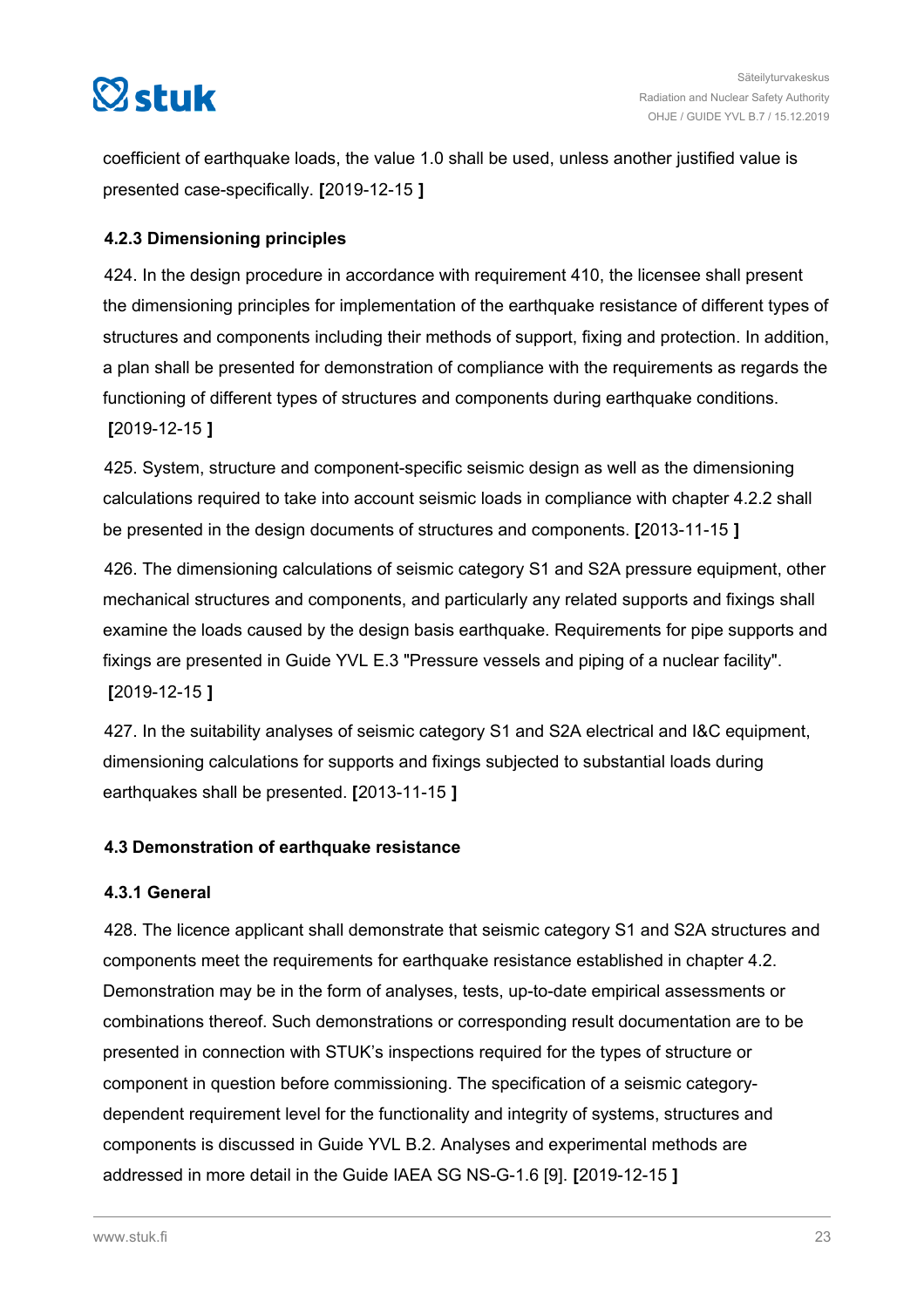<span id="page-23-0"></span>

428a. Earthquakes stronger than the design basis earthquake shall be considered design extension conditions (DEC C) in accordance with Guide YVL B.1. This can be done using the seismic fragility curves of equipment needed for bringing the plant to a safe state. **[**2019-12-15 **]**

429. Guide YVL A.8 "Ageing management of a nuclear facility" presents requirements for the handling of earthquake resistance in ageing management. **[**2019-12-15 **]**

430. The probabilistic risk assessment (PRA) shall be applied to demonstrate that the implementation of seismic design is acceptable from the viewpoint of the nuclear facility's overall safety. **[**2013-11-15 **]**

#### **4.3.2 Analyses**

431. Guides YVL E.4 "Strength analyses of nuclear power plant pressure equipment", YVL E.6 "Buildings and structures of a nuclear facility", YVL E.8 "Valves of a nuclear facility", YVL E.9 "Pumps of a nuclear facility" and YVL E.10 "Emergency power supplies of a nuclear facility" describe analyses that demonstrate the earthquake resistance of pressure equipment and the steel containment structure for design basis earthquake induced loads. **[**2019-12-15 **]**

#### **4.3.3 Tests and combining tests with analyses**

432. The earthquake resistance of components and/or their parts that cannot be analysed with adequate reliability shall be experimentally demonstrated. **[**2019-12-15 **]**

433. In combining analyses and tests it shall be presented how the testing combinations to be determined correspond to the design assumptions and how the fulfilment of seismic resistance requirements is demonstrated. **[**2013-11-15 **]**

#### **4.3.4 Empirical assessments**

434. The earthquake resistance of a component or structure can be assessed based on an earlier report prepared for a corresponding item in conformity with chapter 4.3.2 or 4.3.3. Commensurate up-to-date experiences of earthquakes that have occurred may also be utilised. **[**2013-11-15 **]**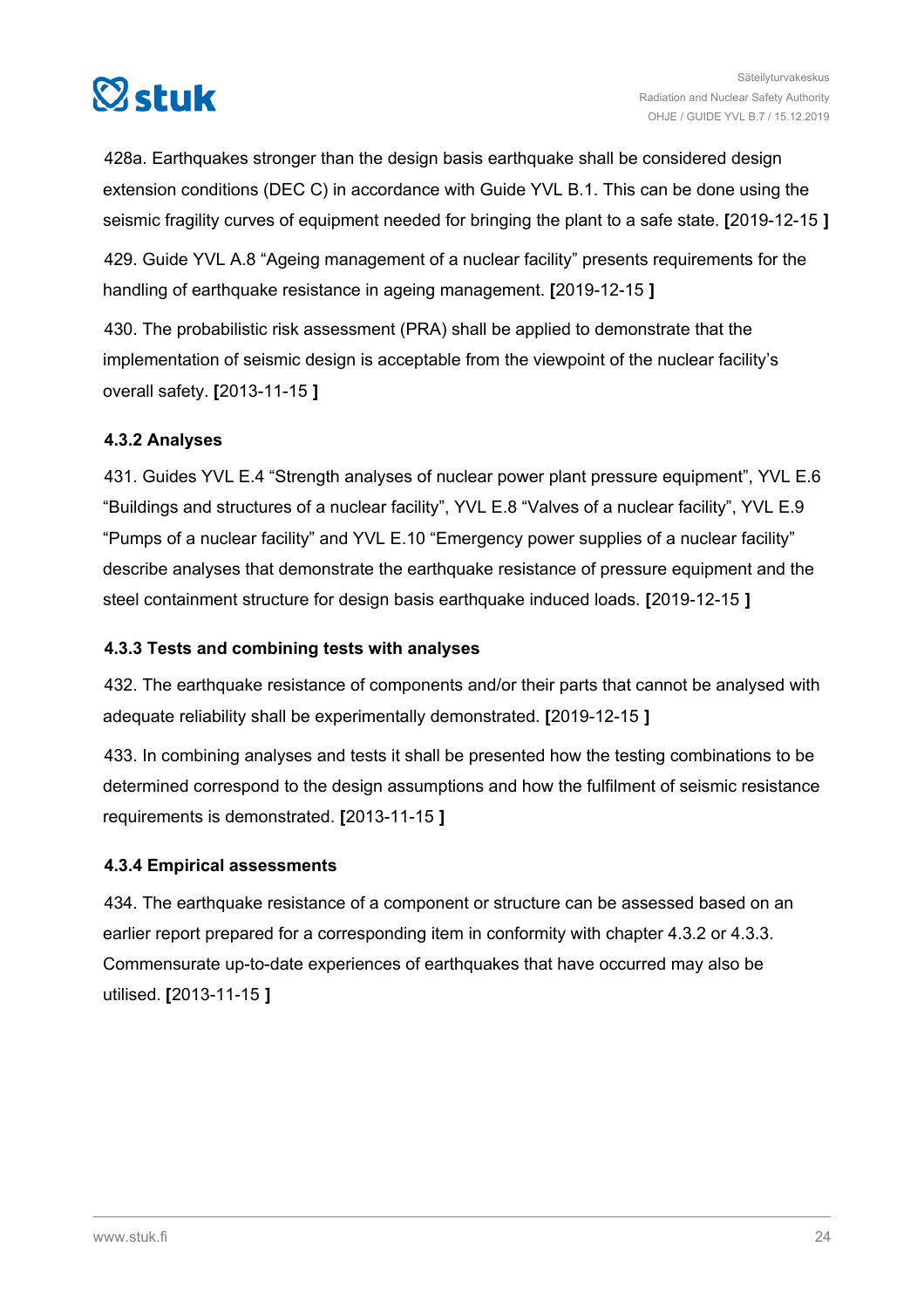<span id="page-24-0"></span>

#### **4.3.5 Electrical and I&C equipment**

435. The type tests of electrical and I&C equipment shall include sufficient requirements for endurance of mechanical stress in comparison to the design basis earthquake. The durability of inter-component cabling and connections shall be demonstrated by analyses and/or tests. **[**2013-11-15 **]**

#### **4.3.6 Equipment aggregates**

436. Aggregates comprising electrical and I&C equipment, mechanical components, piping and equipment foundations shall be evaluated in such a way that, in addition to the seismic qualification of individual parts of the equipment aggregate, interactions between these parts are also taken into account. **[**2019-12-15 **]**

437.Reports on equipment aggregates shall be prepared describing how their seismic resistance has been demonstrated by qualification of its individual parts and analysis and/or evaluation of the aggregate. **[**2019-12-15 **]**

#### **4.3.7 Safe shutdown of the nuclear power plant**

438. The nuclear power plant's safe shutdown after an earthquake shall be based on unambiguous procedures. The pre-shutdown vibration acceleration level and the method of its establishment are presented in the procedures. Shutdown procedures shall be based on appropriately qualified category S1 systems, structures and components. **[**2019-12-15 **]**

438a. The nuclear facility shall have instructions describing the inspections and other measures to be carried out after an earthquake, their dependency on the intensity of the earthquake (acceleration levels at the site) and the conditions for continued operation after the earthquake. **[**2019-12-15 **]**

439. Seismic monitoring shall be performed at the nuclear power plant based on dynamic frame structure properties corresponding to design basis earthquake acceleration levels, as well as the planned location at the facility of systems and components used for a safe shutdown. Requirements for sensors are given in requirements 445–449. **[**2019-12-15 **]**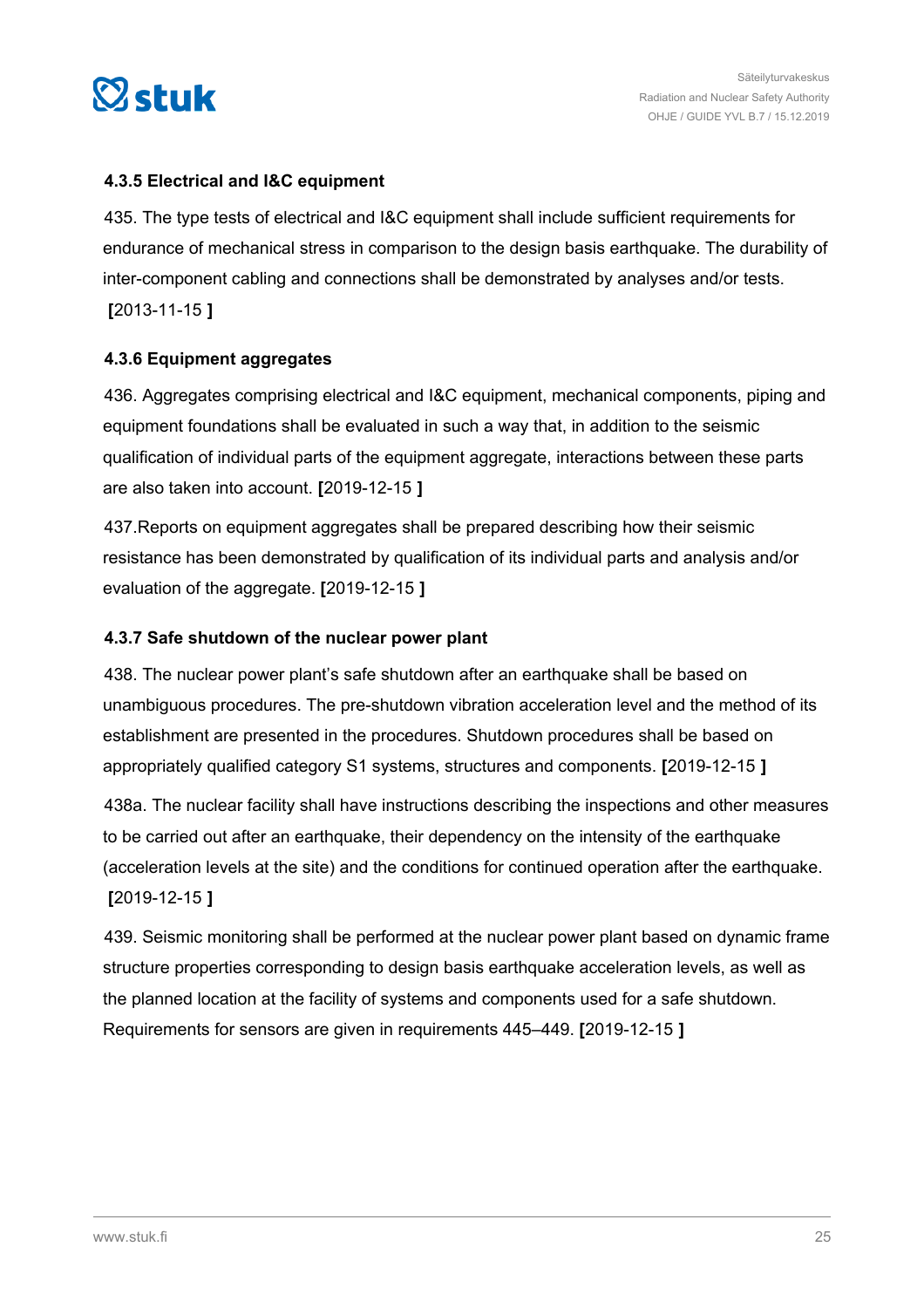<span id="page-25-0"></span>

#### **4.3.8 The use of PRA to support earthquake resistance design**

440. The most important initiating events due to earthquake-induced failures and component malfunctions shall be incorporated in the PRA to be drawn up in accordance with Guide YVL A.7. The seismic PRA shall, irrespective of seismic classification, consider components plus their supports, as well as experiences of the susceptibility to failure of different types of structures and components in actual earthquakes of varying intensities. Failure sequences attributable to the simultaneous dynamic loading of large equipment aggregates and the possibility of common cause failures shall be analysed. **[**2013-11-15 **]**

441. PRA analyses shall demonstrate systems significant for safe shutdown and determine the HCLPF estimates for corresponding fragilities of components and structures. The fragility estimates shall be based on 3D analyses of structural framework and actual fixing methods in such a way that all directions of vibration have been appropriately evaluated. **[**2019-12-15 **]**

#### **4.4 Earthquake resistance control during construction and operation**

442. Earthquake induced loads shall be considered in the construction plans of seismic category S1 and S2A structures and components. Earthquake resistance related requirements are provided in chapters 4.2 and 4.3. **[**2013-11-15 **]**

443. The scope and implementation of the seismic design of structures and components shall be ensured by facility walkdowns prior to the nuclear facility's commissioning. The inspections shall be carried out by competent technical experts and under STUK's oversight. Experts participating in the facility walkdowns shall acquaint themselves with the seismic design documents. The facility walkdowns include verification of the appropriateness of seismic support and fixing solutions as well as identification and assessment of potential seismic risk factors requiring further measures. **[**2019-12-15 **]**

443a. The need for a walkdown and its necessary extent shall be assessed. If necessary, the walkdown shall also be carried out after extensive modifications and in connection with the periodic safety review, the seismic PRA and its updates. **[**2019-12-15 **]**

444. A plan for facility walkdowns shall be drawn up. Approved construction plans as well as the seismic PRA and fragilities shall be taken into account in the planning, among other documents and information. A facility walkdown report shall be drawn up describing walkdown implementation and any detected non-conformances detected affecting safety. **[**2013-11-15 **]**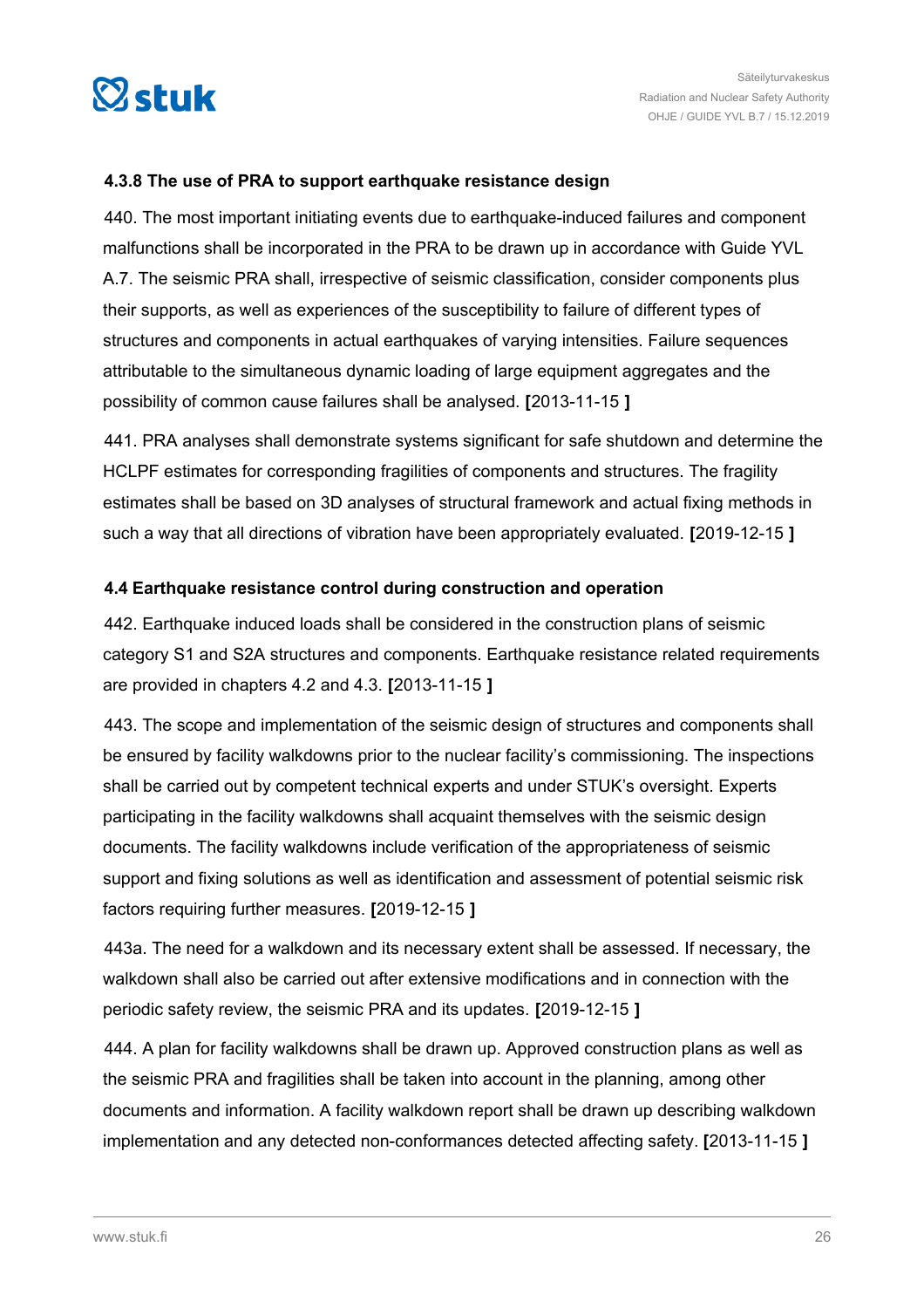<span id="page-26-0"></span>

445. An essential part of the seismic monitoring system is composed of sensors. The appropriateness of the seismic sensors shall be demonstrated in connection with the procedures for safe shutdown specified in chapter 4.3.7. **[**2019-12-15 **]**

446. Seismic sensors shall be located in the bedrock of the nuclear facility site to verify the vibration data and assumptions used in defining the design basis earthquake. Furthermore, at least one reactor building of each type having similar seismic characteristics shall have at least two sensors one of which is attached to the base plate and the other above the building level housing seismic category S1 structures and components. **[**2013-11-15 **]**

447. The sensors shall be suitable for design-basis acceleration and frequency values. The sensors shall be capable of recording reliably and at sufficiently short intervals the accelerations of earthquakes in vertical direction and in two mutually perpendicular horizontal directions. **[**2013-11-15 **]**

448. After a significant earthquake, sensor recordings shall be available when assessing the necessary scope of inspections of seismic category S1 and S2A structures and components as well as the prerequisites for continued plant operation. **[**2013-11-15 **]**

449. Records yielded by seismic sensors and the availability of components shall be regularly checked during plant operation. Observations exceeding the set threshold values shall be recorded as time series in such a way that they can be used to conduct the appropriate analyses later on. Procedures shall be specified for operations and they shall be included in periodic inspection programmes. **[**2013-11-15 **]**

## **4.5 Demonstration of the implementation of requirements, and the documents to be submitted to STUK**

450. The licence applicant shall present in the nuclear facility's Preliminary and Final Safety Analysis Reports the design basis earthquake to be used for seismic design. The Preliminary and Final Safety Analysis Reports or related topical reports shall include a description of methods and input data used in the determination of the design basis earthquake as well as the general principles to be followed in the seismic design of the facility. **[**2019-12-15 **]**

451. Research and analyses to determine and reassess the design basis earthquake shall be traceable, and the related source information, result documentation and reference material shall be archived. The methods and procedures of research and analysis as well as the organisations and persons involved and their tasks shall be described. The documentation in question shall be archived for the entire life cycle of the nuclear facility and be accessible to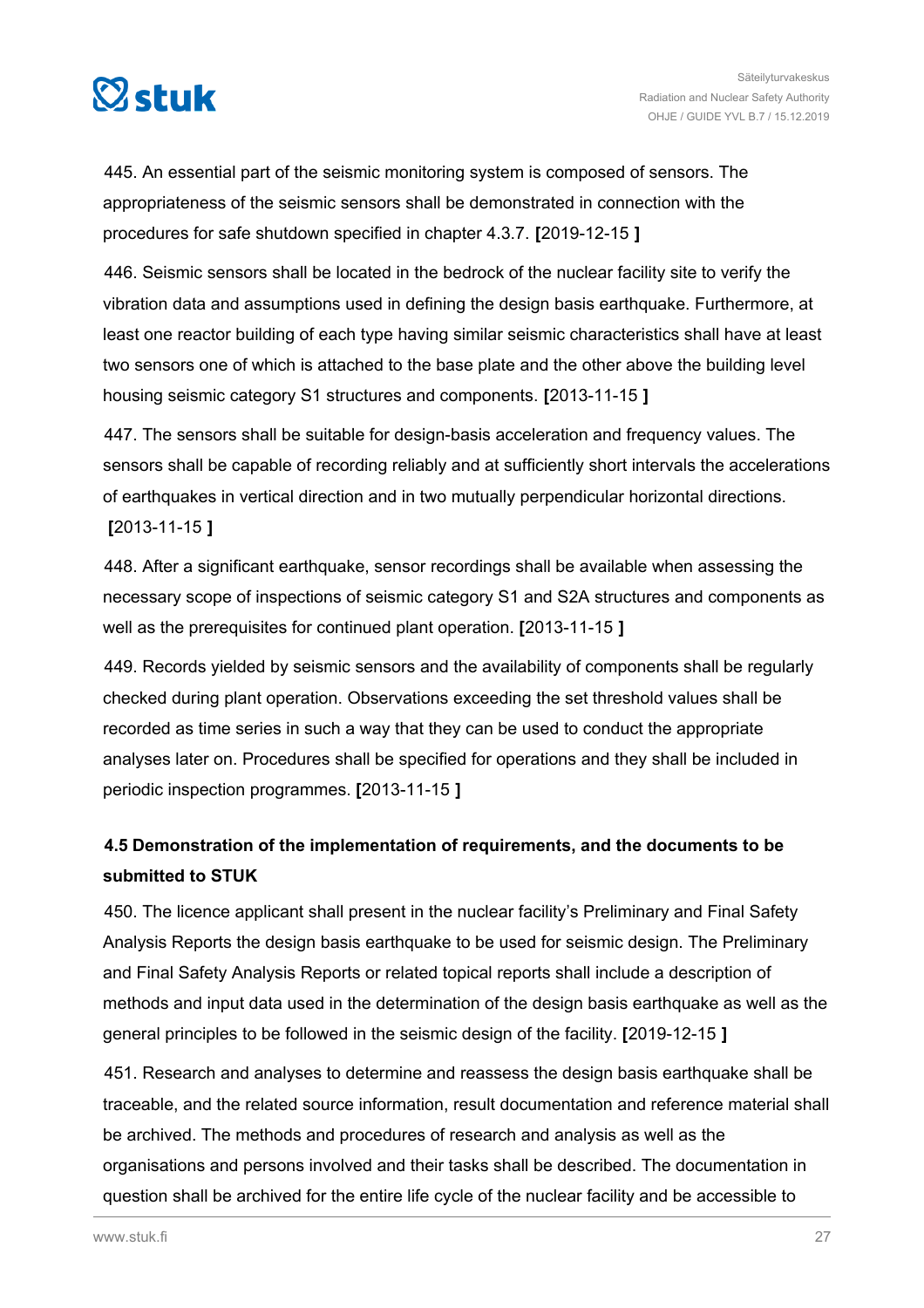

#### STUK, when necessary. **[**2013-11-15 **]**

452. The licensee shall, in the documents submitted to STUK for the review of the nuclear facility's construction licence application, present for approval the design procedure and the information concerning the seismic design bases referred to in requirement 410. **[**2019-12-15 **]**

453. Plans, analyses and test plans to demonstrate the seismic resistance of structures and components, as well as result documentation, shall be presented to STUK in documents to be submitted in accordance with Guides YVL E.6, YVL E.7, YVL E.8, YVL E.9, YVL E.10 and YVL E.11. **[**2013-11-15 **]**

454. Seismic test plans shall be submitted to STUK sufficiently early for STUK to be able to oversee the tests. Test reports shall be submitted to STUK for information for the approval review of a corresponding final suitability assessment or construction plan. **[**2019-12-15 **]**

455. The effects of non-conformances occurring during manufacturing, construction and installation on seismic safety shall be presented in summaries of justification or final suitability analyses in accordance with the E series YVL Guides. **[**2019-12-15 **]**

456. The licence applicant/licensee shall submit to STUK for approval the facility walkdown plan referred to in requirement 444 before the facility walkdowns and the facility walkdown report before the commissioning of the facility or a plant modification. The reports pertaining to the equipment aggregates referred to in requirement 437 shall be submitted to STUK for approval before the facility walkdown. **[**2019-12-15 **]**

457. The requirements for the submission of a seismic PRA during the different licensing phases are given in Guide YVL A.7. **[**2013-11-15 **]**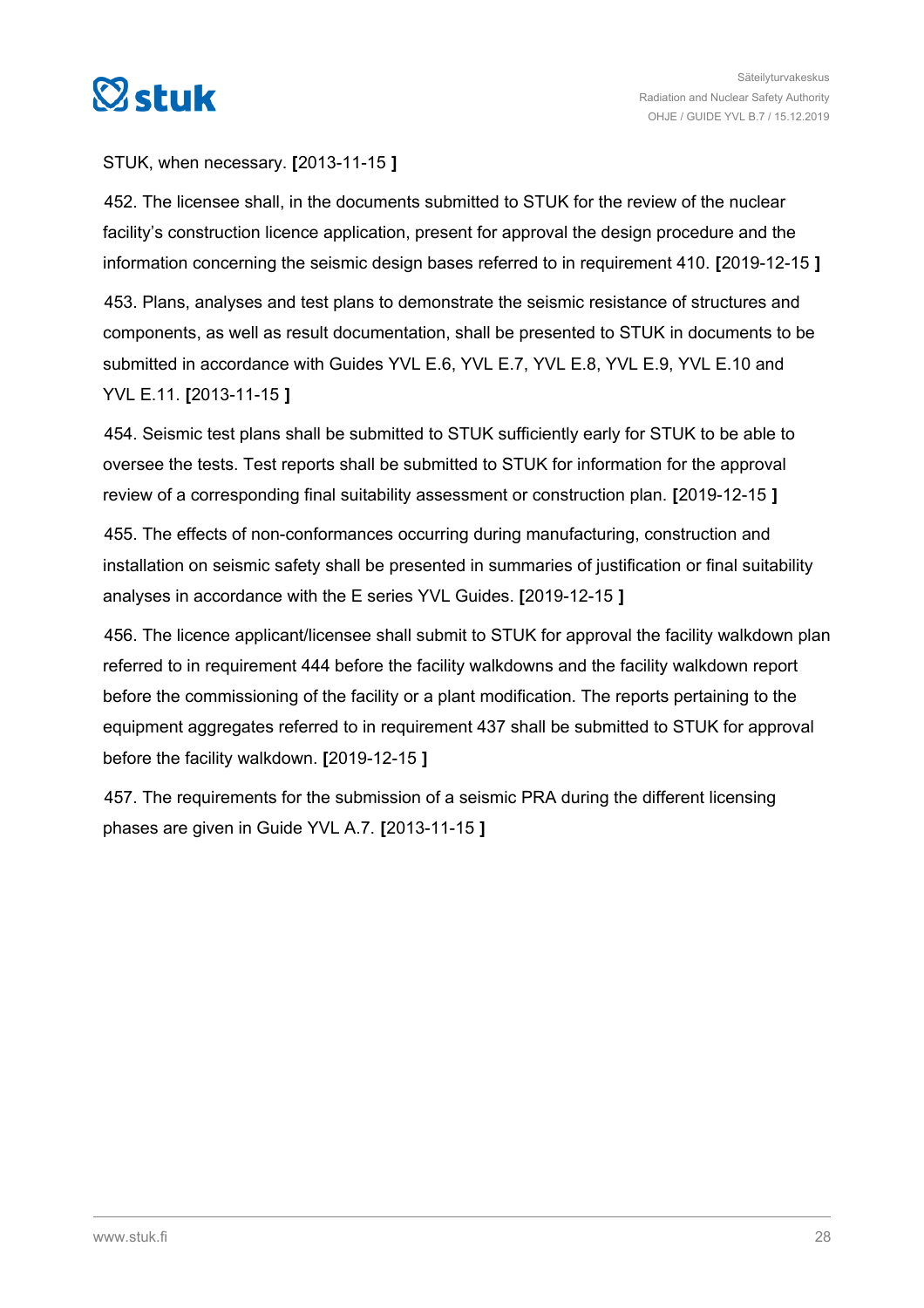<span id="page-28-0"></span>

### **5 Other hazards external to the nuclear facility**

#### **5.1 General requirements for protection against external hazards**

501. To be taken into account in the design of the nuclear facility's systems, components and structures are natural phenomena assessed as possible at the facility site, as well as other external hazards affecting at the facility. **[**2013-11-15 **]**

502. The licence applicant shall draw up a report on the external hazards considered in the facility design and the methods of preparing against them. The report shall describe the external conditions and events postulated in connection with normal operation and anticipated operational occurrences and accidents. **[**2019-12-15 **]**

503. The following general principles shall be followed in selecting design values for systems, structures and components important to safety that pertain to external events and conditions: a. Design values shall include an adequate margin in relation to the peak values measured at the facility site and in its vicinity.

b. In determining design values, at least phenomena whose estimated probability of occurrence at the site over one year is higher than  $10^{-5}$  at a median confidence level shall be considered. c. If it can be reliably demonstrated that an external event or condition does not affect the probability of occurrence of a certain postulated accident, the design value regarding the external event or condition in question can be chosen for the systems required for the management of the postulated accident so that its maximum probability of exceedance in one vear is  $10^{-4}$ .

d. The safety significance of systems, structures and components important to safety shall be considered in selecting their design values, and the adequacy of the design values shall be justified. **[**2019-12-15 **]**

504. In addition to the above, to be ensured in selecting the sea water level design value is that the design value is higher than

a. the water level estimated possible at the site at a median confidence level once in a hundred years added with two metres and a site-specifically evaluated wave margin, and b. the extreme level equivalent to the least favourable combination of factors evaluated in accordance with requirement 515 added with a site-specifically evaluated wave margin.

#### **[**2013-11-15 **]**

505. To be taken into account in selecting design values as well as in applying the redundancy and separation principles (YVL B.1) are dependencies affecting the simultaneous occurrence of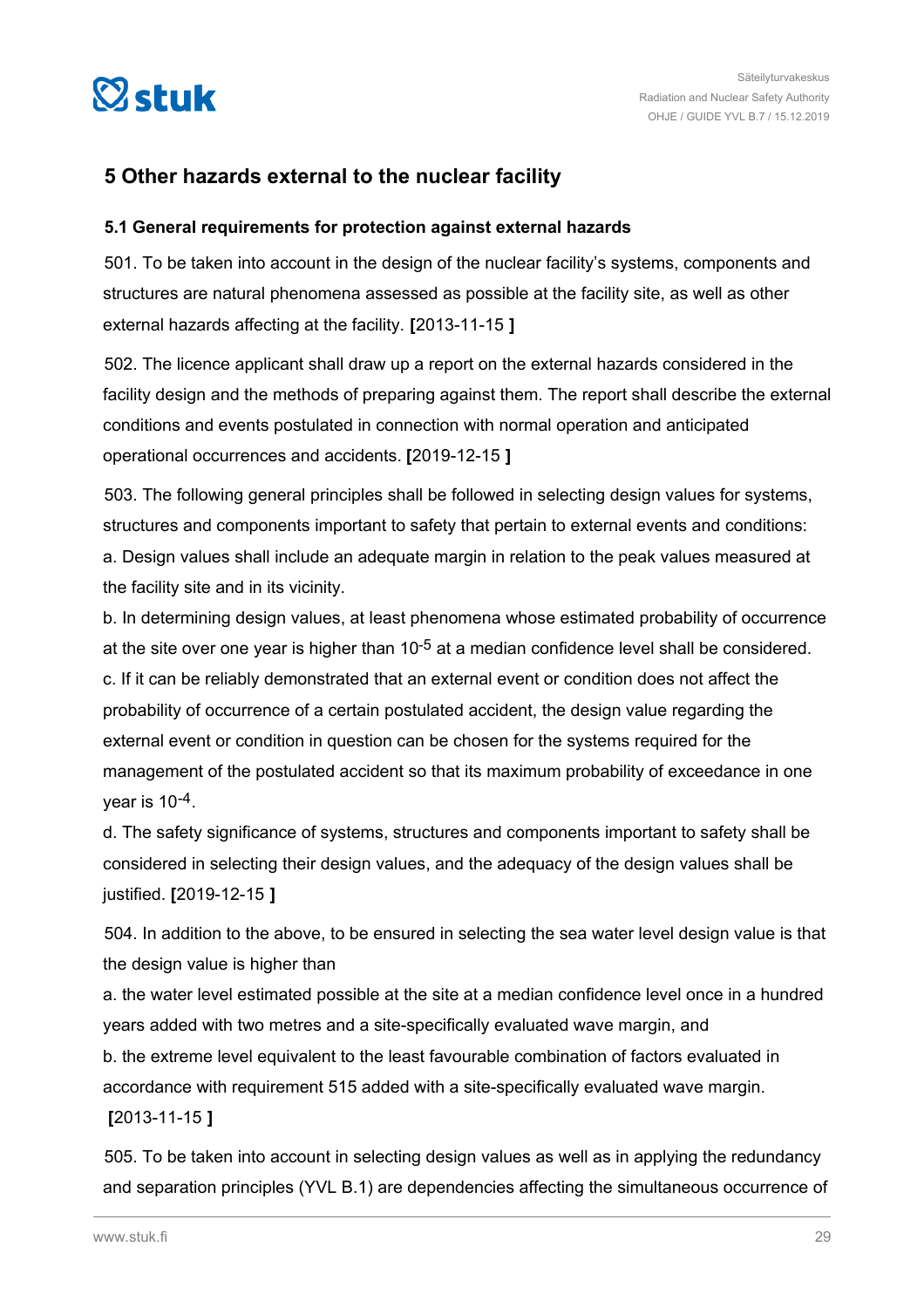

external events. A hazard arising from unlawful action need not be taken into account as a load simultaneously with external hazards caused by exceptional natural phenomena or regular human activities. **[**2013-11-15 **]**

506. Exceptional external events and conditions with an estimated frequency of occurrence less than 10-5/year shall be considered design extension conditions (DEC C events). The licence applicant/licensee shall present and justify external phenomena considered as DEC C events. In selecting the phenomena and their magnitude, the limit values for core damage and large release frequency presented in Guide YVL A.7 shall be taken into account. To be incorporated in the DEC C design values is a justified marginal in relation to the observed maximum values of the phenomena analysed. **[**2019-12-15 **]**

506a. The nuclear facility shall have the necessary measurement instruments for monitoring weather phenomena, the sea water level and the temperature. The measurement results shall be recorded so that they can later be used for assessing events and external hazards at the plant site. **[**2019-12-15 **]**

507. The nuclear facility shall have in place procedures for the monitoring of external hazards affecting the safety of the facility, and for operation during events involving a clearly increased hazard of an external event affecting the safety functions, and in conditions where an external event that has compromised implementation of the safety functions. **[**2013-11-15 **]**

507a. The nuclear facility shall have instructions describing the inspections and other measures to be carried out after exceptional weather phenomena and other external events that affect safety and the conditions for continued operation. **[**2019-12-15 **]**

508. The adequacy of design values for external events and conditions shall be verified by means of probabilistic risk assessment. The probabilistic studies shall take into account interdependencies between natural phenomena. Guide YVL A.7 presents the limits for core damage frequency and large release frequency, which also include the external hazard contribution. **[**2019-12-15 **]**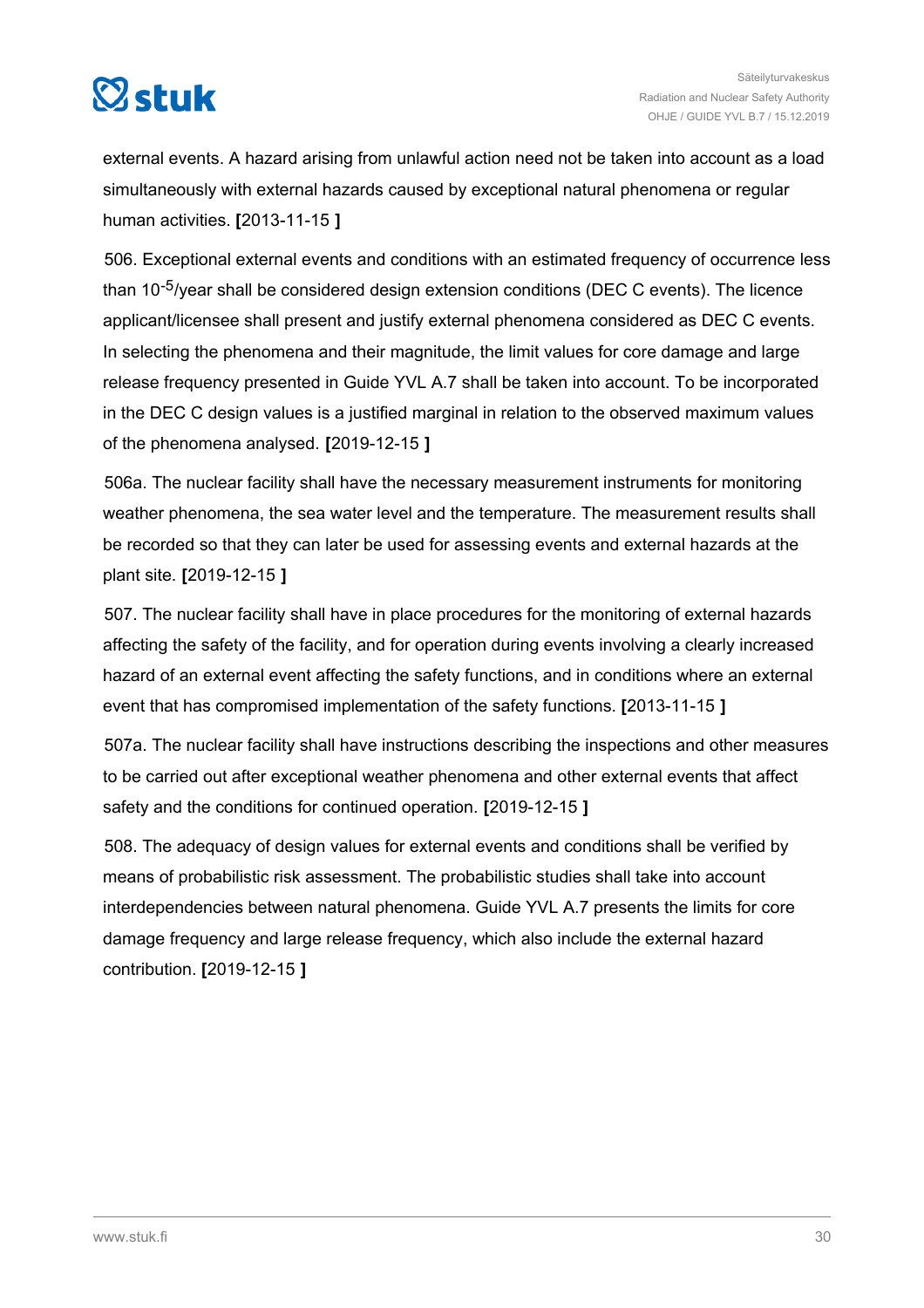<span id="page-30-0"></span>

#### **5.2 Hazard curve**

509. To determine the nuclear facility's design bases, the occurrence frequencies of external events affecting plant safety shall be assessed. A hazard curve shall be drawn up for phenomena for which measurements time series are available; the curve shall present the exceedance frequency of the parameter value representing the phenomenon. **[**2013-11-15 **]**

510. If a hazard curve needs to be determined for a recurrence period exceeding the period covered by the measurement results, fitting of an extreme value distribution to the time series shall be employed. The mathematical form of the extreme value distribution shall be selected with the aim that the final outcome will not be non-conservatively sensitive to the effects of individual measurement results. **[**2013-11-15 **]**

511. The uncertainties of hazard curves determined for the nuclear facility site shall be evaluated and uncertainties shall be taken into account in determining design values. For evaluation of uncertainties, hazard curves based on time series measured in several localities in the vicinity of the nuclear facility site shall be analysed. Adequate utilisation of national measurement data and expertise shall be ensured in determining hazard curves and estimating uncertainties. **[**2013-11-15 **]**

#### **5.3 Meteorological phenomena**

512. The design of the nuclear facility shall take into consideration the exceptional meteorological phenomena and comparable natural phenomena assessed as possible at the facility site. At least the following phenomena shall be considered in the design:

- high and low atmospheric temperature
- high winds including tornadoes and downbursts
- high and low air pressure as well as fluctuations of air pressure
- rain, snow, hail
- freezing rain and splashes from sea or watercourses
- atmospheric moisture, fog, mist, rime ice
- lightning
- drought
- electromagnetic interference caused by solar flares.

#### **[**2019-12-15 **]**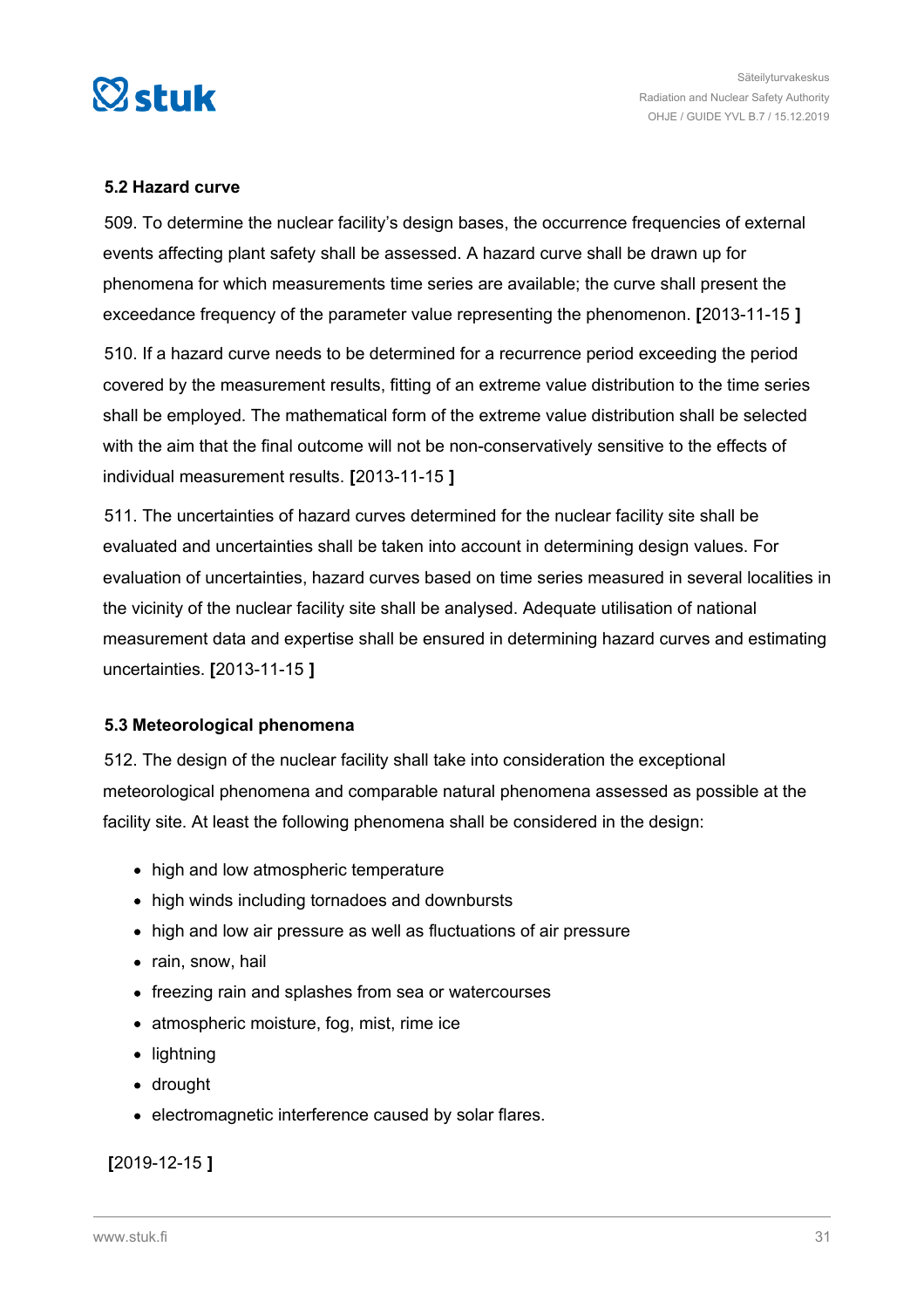<span id="page-31-0"></span>

513. Design solutions shall ensure that freezing, snow or other events causing clogging do not prevent cooling air supply to systems important to safety or combustion air supply to emergency power engines. **[**2013-11-15 **]**

#### **5.4 High and low sea water level and external floods**

514. Provisions for abnormally high and low sea water levels shall be taken in the design of a nuclear facility located by the sea. The wave height evaluated as possible at the site shall be taken into account in the design. Furthermore, the hazard to the nuclear facility from the flooding of rivers, lakes and other potential sources of flooding in the nuclear facility's vicinity shall be examined and, where necessary, taken into account in the facility design.

**[**2013-11-15 **]**

515. Hazard curves in accordance with chapter 5.2 shall be drawn up for high and low sea water levels. In addition to a statistical approach, factors affecting sea water level shall be specified, and the maximum impact of every identified factor shall be evaluated, along with the extreme level corresponding to the least favourable combination of factors. As factors affecting sea water level, at least the total volume of water in the Baltic Sea, air pressure, wind, seiche and tide shall be examined. The analysis shall include the estimated change in the water level of oceans and the uncertainties arising from it during the nuclear facility's design lifetime.

**[**2019-12-15 **]**

516. The design of the nuclear facility's buildings and systems shall reliably prevent sea water from flooding the facility via drainage or open systems located below door step level. The design shall also cover conditions during maintenance as well as sea water pipe breaks during exceptionally high sea water levels. **[**2013-11-15 **]**

517. The flooding of facility rooms due to exceptionally high water level of sea or other waterbody as well as exceptional precipitation shall be analysed as external floods. Flooding due to external sources in consequence of pipe breaks, malfunctions and human error shall be included in the examination. Potential flood routes shall be identified. The analyses shall include at least doors, hatches, penetrations, drainage systems as well as sea water pumping station pools and sea water discharge routes. **[**2019-12-15 **]**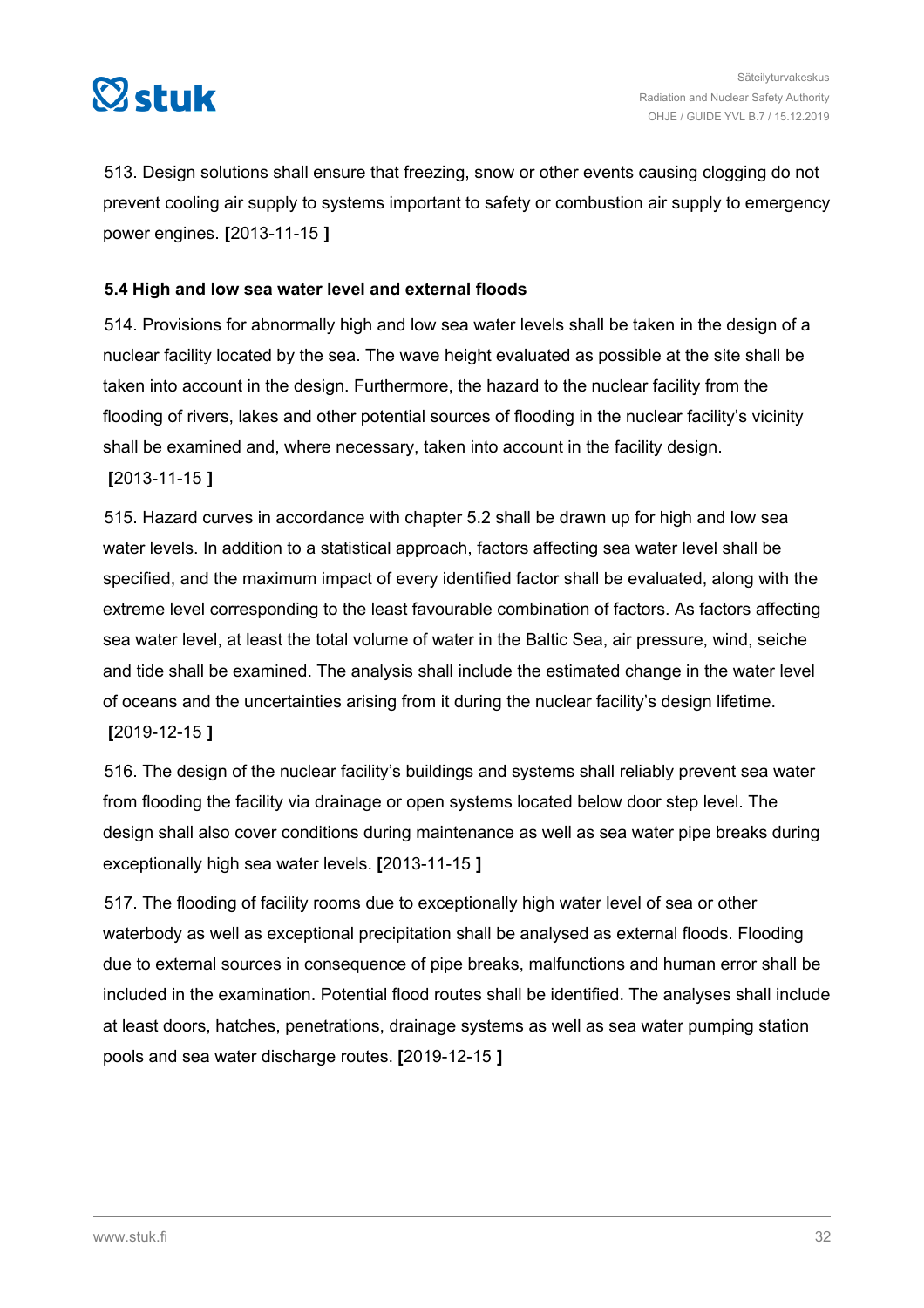<span id="page-32-0"></span>

#### **5.5 Ice and frazil ice**

518. Ice conditions at the nuclear facility site shall be established – in particular, the loadings caused by ice movement and pack ice to water intake structures and other structures near the shoreline. The design shall take into account ice-induced loadings. **[**2019-12-15 **]**

519. The hazard posed by the blockage of sea water intakes by frazil ice and other forms of ice shall be evaluated and reduced as far as possible by appropriate design solutions. The solutions chosen shall be presented and their adequacy justified in the Preliminary and Final Safety Analysis Reports. **[**2013-11-15 **]**

520. The nuclear facility's sea water systems shall be equipped with suitable temperature measurements to identify the hazard posed by frazil ice. During the nuclear facility's operation, the sea water freezing point shall be determined at regular intervals under conditions favourable for the formation of frazil ice (low atmospheric temperature and sea without ice cover). **[**2013-11-15 **]**

#### **5.6 Other external events endangering seawater and raw water supply**

521. The design of sea water intake and outlet structures as well as sea water systems shall apply design solutions where the possibility of a blockage is low. Guide YVL B.1 also presents requirements for preparing for the loss of the final heat sink. **[**2019-12-15 **]**

522. The following matters, among others, shall be examined as events causing the danger of a blockage: water-carried impurities entering the sea water systems, such as algae, other plant life and organisms and their remains, as well as oil and other fouling chemicals. In the design and operation of the sea water systems provisions shall also be taken to protect against growth of plant life and organisms, such as mussels, in the seawater systems. **[**2013-11-15 **]**

523. The sea water systems shall be equipped with suitable cleaning systems to handle impurities. **[**2013-11-15 **]**

524. The cleanliness of the nuclear facility's sea water supply at intake shall be monitored. Monitoring shall be enhanced during conditions involving a higher than normal risk of impurities entering the sea water systems. **[**2013-11-15 **]**

525. The safety significance of disturbances in the supply of fresh raw water and the water treatment system shall be assessed. Protection shall be provided against disturbances in the supply of raw and treated water to ensure that the accomplishment of safety functions is not endangered **[**2013-11-15 **]**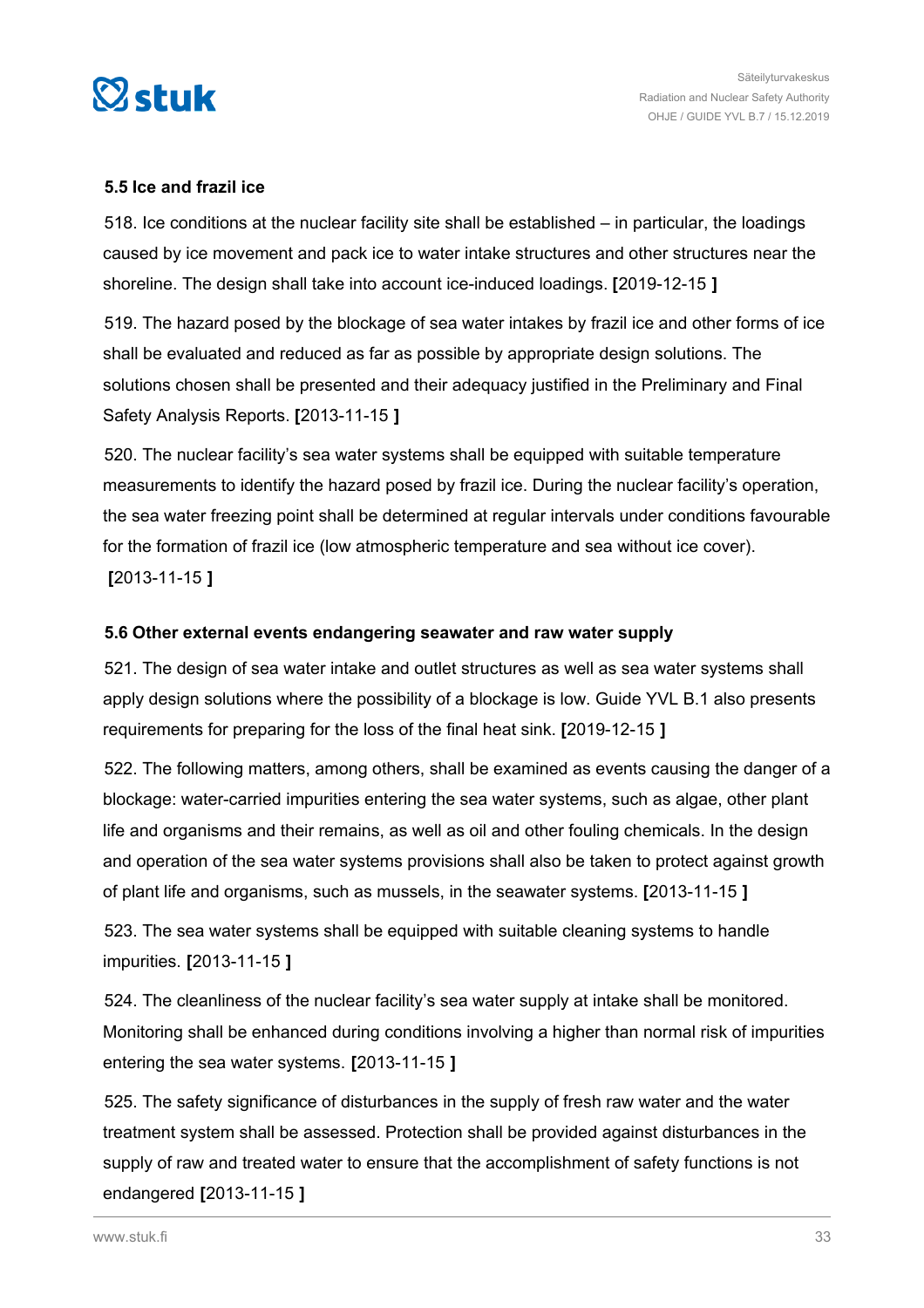<span id="page-33-0"></span>

#### **5.7 External fires and explosions**

526. Nuclear facility design shall take into account explosion pressure waves external to the facility buildings induced by a chemical explosion pressure wave or a burst pressure wave. The design bases for a pressure wave caused by the bursting of pressure equipment belonging to the facility shall be based on analyses. The requirements pertaining to the magnitude of a design basis external explosion/burst pressure wave attributable to other reasons are given in Guide YVL A.11. **[**2019-12-15 **]**

527. The effects of heat and smoke arising from forest fires and wildfires as well as other fires external to the facility shall be taken into account in the nuclear facility's design. **[**2013-11-15 **]**

528. The requirements for protection against flammable, toxic and asphyxiating gases are provided in Guides YVL B.1 and YVL A.11. **[**2013-11-15 **]**

529. Requirements for the facility's fire protection systems and operative fire fighting and rescue preparedness are provided in Guide YVL B.8. **[**2013-11-15 **]**

#### **5.8 Electromagnetic interference**

530. The requirements for protection against electromagnetic interferences are provided in Guides YVL B.1, YVL E.7 and YVL A.11. **[**2013-11-15 **]**

#### **5.9 Hazards caused by flora and fauna**

531. Access into equipment rooms of rodents and other animals endangering cables and electrical equipment shall be reliably prevented. **[**2013-11-15 **]**

532. Access of birds, swarms of insects and other animals into ventilation and air-conditioning systems, as well as into the combustion and cooling air systems of emergency power engines, shall be prevented. **[**2013-11-15 **]**

## **5.10 Demonstration of the implementation of requirements, and the documents to be submitted to STUK**

533. Research and analyses to determine and reassess the design bases for external events shall be traceable, and the related source information, test results and reference material shall be archived. The methods and procedures of research and analysis as well as the organisations and persons involved, along with their tasks, shall be described to the extent practicable. The documentation in question shall be archived for the entire life cycle of the nuclear facility and be accessible to STUK, where necessary. **[**2019-12-15 **]**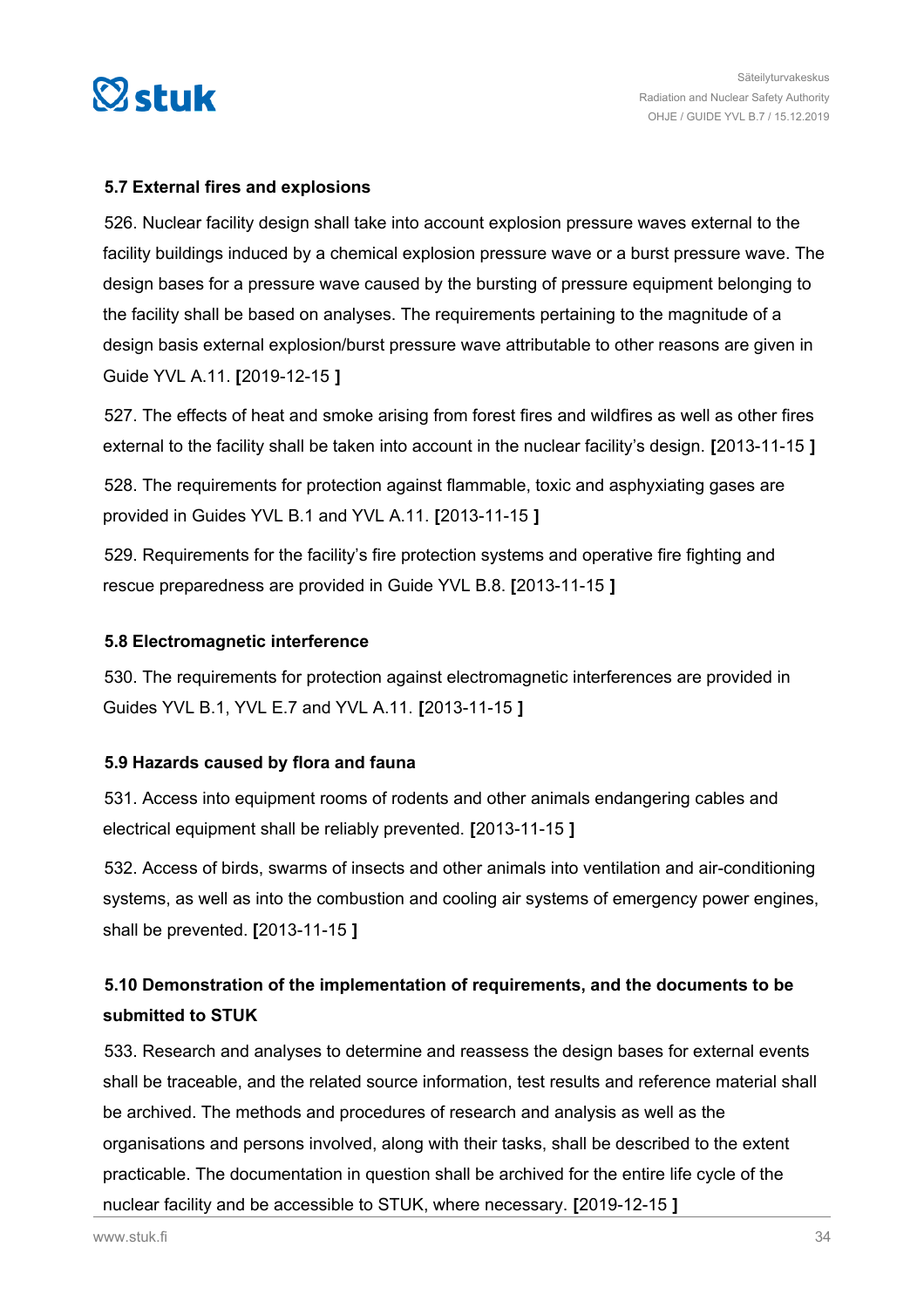<span id="page-34-0"></span>

#### **5.10.1 Application for a decision-in-principle**

534. The documents to be submitted to STUK for review of a decision-in-principle application shall include an overview of the meteorological, hydrological and geological conditions at the plant site, as well as of human actions that may affect the safety of the facility and the implementation of emergency preparedness measures. **[**2013-11-15 **]**

535. The documents to be submitted to STUK for the review of a decision-in-principle application shall include an overview of the intended protection against external events that are assessed as possible at the facility site. **[**2013-11-15 **]**

#### **5.10.2 Application for a construction licence, construction stage and plant modifications**

536. The documents to be submitted to STUK for the review of a construction licence application shall include detailed information of the meteorological, hydrological and geological conditions and ice conditions at the plant site, as well as of human actions that may affect the safety of the facility and the implementation of emergency preparedness. **[**2019-12-15 **]**

537. The licensee shall submit to STUK for the review of the construction licence application a description in accordance with requirement 502 of the protection provided against external hazards. It may be included in the Preliminary Safety Analysis Report or in a separate document (topical report). **[**2013-11-15 **]**

538. The design values pertaining to external events and other design bases shall be given and the design solutions to protect against external events shall be presented in the system descriptions, conceptual design plans of plant modifications and pre-inspection documents. **[**2019-12-15 **]**

539. The adequacy of design solutions to protect against external events shall be justified by analyses or tests if the reliability of the analysis methods cannot be demonstrated. STUK shall be afforded the possibility of overseeing the tests. Test plans shall be submitted to STUK for information sufficiently early on before the tests. Analyses of electrical and I&C equipment as well as test reports shall be submitted to STUK for the approval review of final suitability assessments. Analyses of mechanical components and structures shall be submitted with construction plans to STUK or an authorised inspection body in accordance with the division of inspection responsibilities set forth in the E Series of the YVL Guides, and the test reports shall be submitted to STUK or an authorised inspection body before the commissioning inspections of the components or structures. **[**2019-12-15 **]**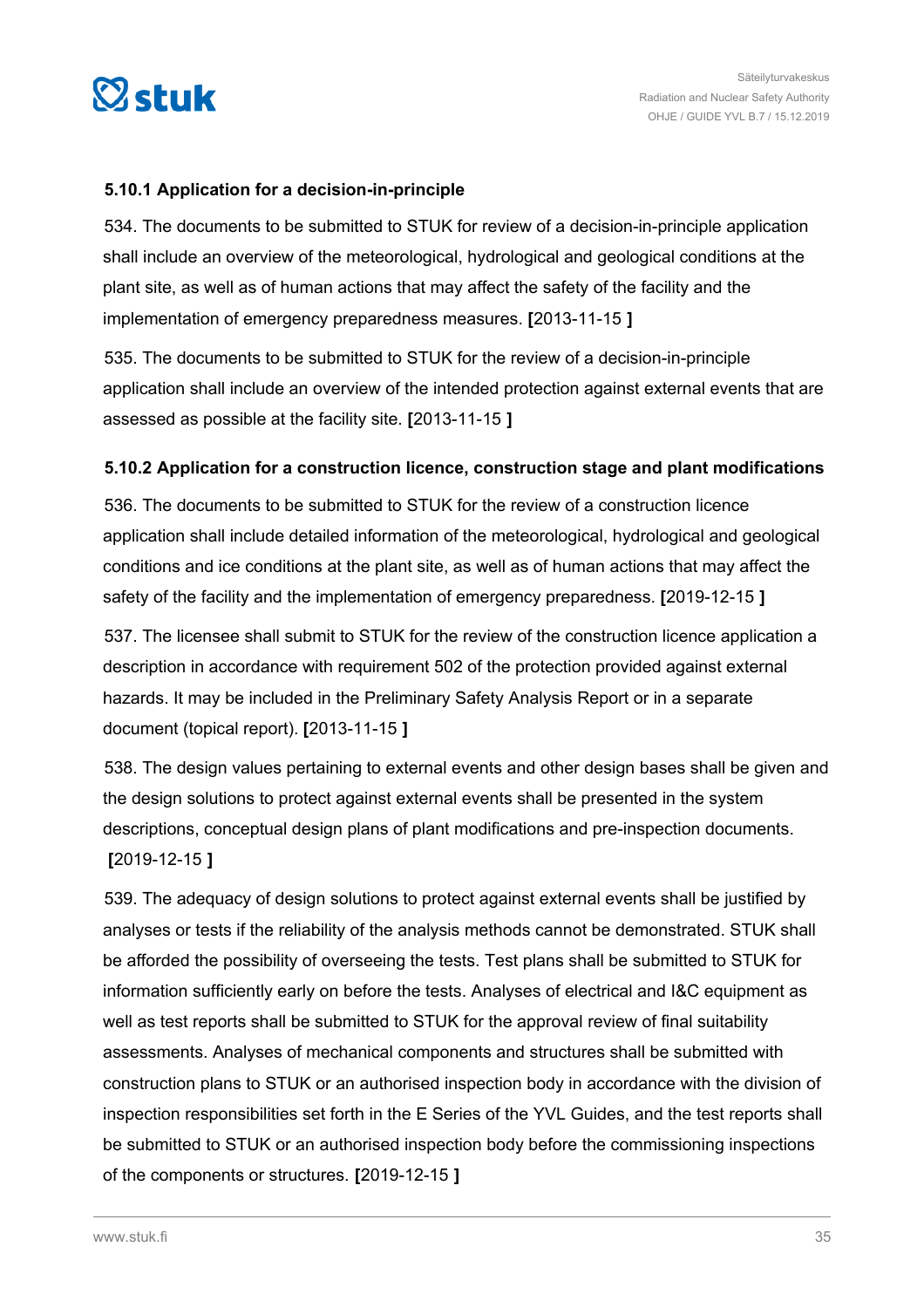<span id="page-35-0"></span>

#### **5.10.3 Application for an operating licence and commissioning of plant modifications**

540. The documents to be submitted to STUK for the operating licence review shall include the data referred to in requirement 536 in updated form, and the report on protection against external hazards referred to in requirement 502 in updated form. **[**2013-11-15 **]**

541. The adequate scope and implementation of the protection against internal and external hazards shall be ensured by means of facility walkdowns prior to the nuclear facility's commissioning. The need for a facility walkdown shall be assessed in connection with plant modifications. If necessary, the facility walkdown shall be carried out before the commissioning of the plant modification. Facility walkdowns shall be carried out by competent technical experts, and STUK shall be afforded the possibility of overseeing them. The experts participating in facility walkdowns shall familiarise themselves with the design documents. The requirements for facility walkdowns carried out to assess seismic design are provided in chapter 4. **[**2019-12-15 **]**

542. A facility walkdown plan shall be prepared and submitted to STUK for information for the review of the nuclear facility's first operating licence application and before the commissioning of the plant modifications of an operating nuclear facility. A facility walkdown report shall be drawn up describing walkdown implementation and observations affecting safety. The report shall be submitted to STUK for information sufficiently early on before the commissioning of the nuclear facility or the plant modification. An assessment of the necessary measures based on the observations made during the walkdown shall be presented in the report. **[**2019-12-15 **]**

542a. The design values and other design bases pertaining to external events and the design solutions to protect against external events shall be presented in the conceptual design plans concerning plant modifications and the pre-inspection documents. The requirements for updating the Final Safety Analysis Report after implementing changes are presented in Guides YVL A.1 and YVL B.1. **[**2019-12-15 **]**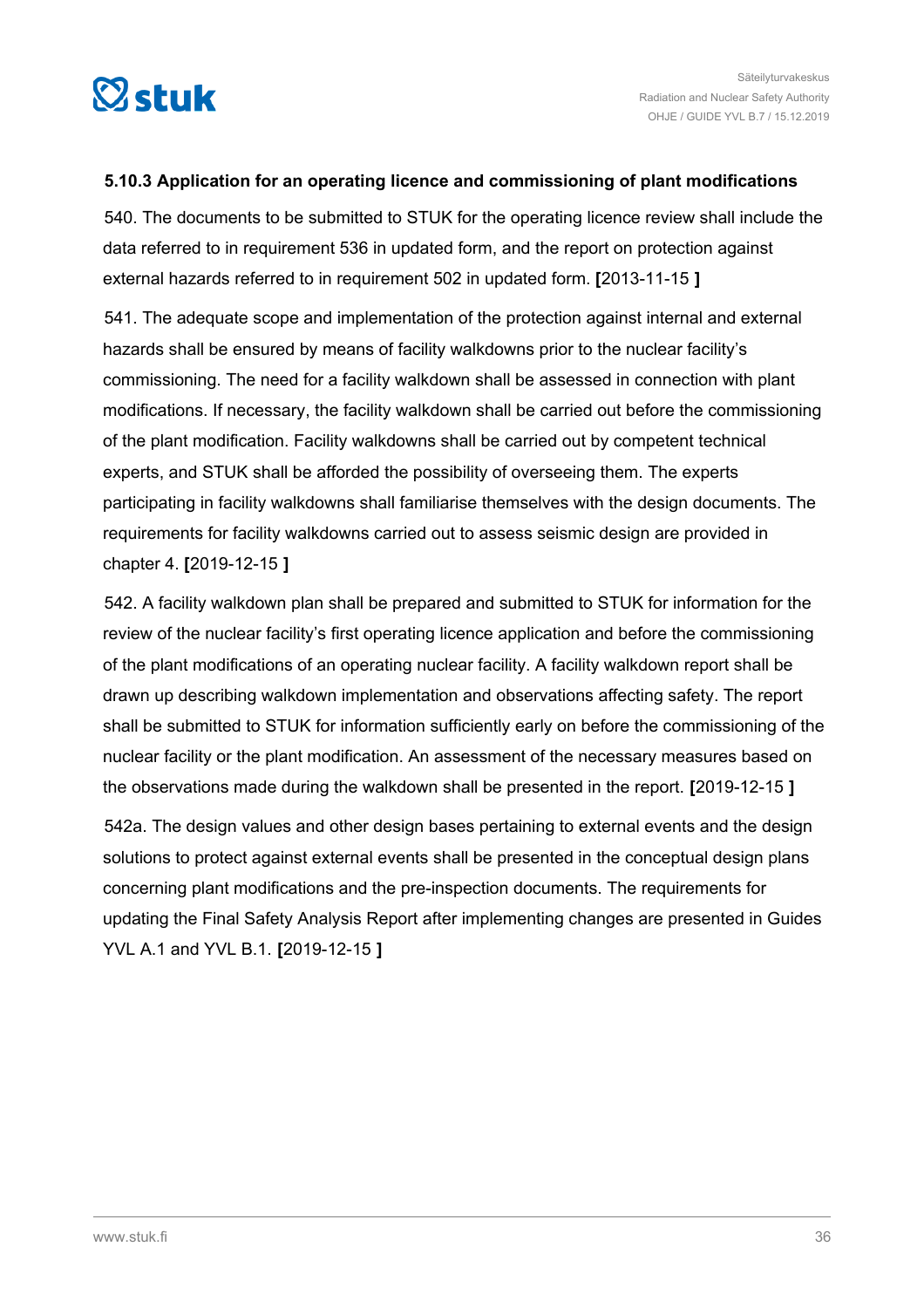<span id="page-36-0"></span>

## **6 Regulatory oversight by the Radiation and Nuclear Safety Authority**

601. During the decision-in-principle phase, STUK reviews the reports attached to the application for a decision-in-principle in accordance with Section 24(2) of the Nuclear Energy Decree (161/1988) as regards internal and external hazards, as well as the layout design reports referred to in requirements 340 and 341. The review's main results are presented in STUK's preliminary safety assessment pertaining to the application. **[**2019-12-15 **]**

602. In reviewing the construction licence application, STUK reviews, as regards internal and external hazards as well as layout design, the Preliminary Safety Analysis Report, reports on protection against internal and external hazards, as well as the reports on layout design referred to in requirements 342–345. The review's main results are presented in STUK's safety assessment pertaining to the application. Detailed review findings and remarks are presented to the construction licence applicant in a STUK decision. **[**2019-12-15 **]**

603. During the nuclear facility's construction, STUK conducts inspections in accordance with a pre-determined programme (construction inspection programme RTO) and ensures in connection with the review of plans for systems, structures and components that the requirements for protection against internal and external hazards and layout design have been taken into account in the plans. **[**2013-11-15 **]**

604. At the licensee's request, STUK reviews facility site-specific PGA values and ground response spectra for the design basis earthquake. The approval justifications include corresponding sensitivity analyses depicting the design criteria assessment methods and their essential computation parameters with uncertainties. **[**2019-12-15 **]**

605. Removed. **[**2019-12-15 **]**

606. When reviewing the construction plans and suitability analyses, STUK also reviews the provisions for internal and external hazards and the fulfilment of the requirements concerning layout design. **[**2019-12-15 **]**

607. STUK oversees, to the necessary extent, the tests to demonstrate the resistance of the nuclear facility's systems, structures and components against internal hazards, earthquakes and other external hazards. **[**2013-11-15 **]**

608. When reviewing the operating licence application, STUK reviews, as regards internal and external hazards as well as layout design, the Final safety Analysis Report submitted as an attachment to the operating licence application, the final reports on layout design and provisions against internal hazards, as mentioned in requirement 346, and the documents in accordance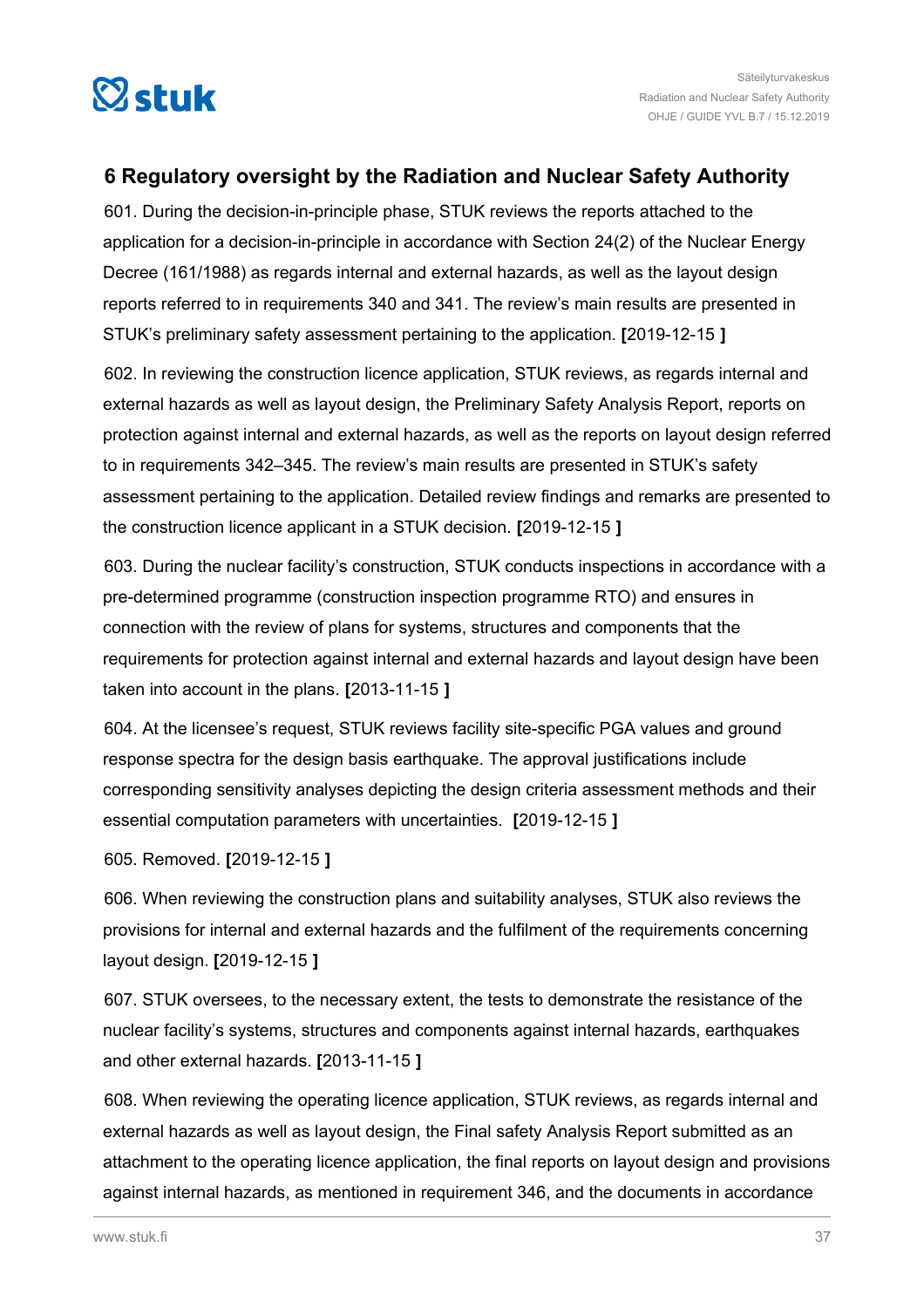

with requirement 540. The review's main results are presented in STUK's safety assessment pertaining to the application. Detailed review findings and remarks are presented to the operating licence applicant in a STUK decision. **[**2019-12-15 **]**

609. During the nuclear facility's operation, STUK reviews and, based on the review, accepts conceptual design plans, pre-inspection documents and changes to the Final Safety Analysis Report that are prepared for system modifications. During the reviews, provisions against internal and external hazards as well as layout design are also reviewed. **[**2013-11-15 **]**

610. During the nuclear facility's operation, STUK conducts plant operation-related inspections in accordance with a pre-determined programme (operational inspection programme KTO). STUK also assesses the sufficiency of the provisions for internal and external hazards in connection with the inspection of the probabilistic risk assessment. **[**2019-12-15 **]**

611. Requirements pertaining to operating licence applications, as set forth in Guide YVL A.1, apply to periodic safety assessment implemented during an operating licence period. **[**2019-12-15 **]**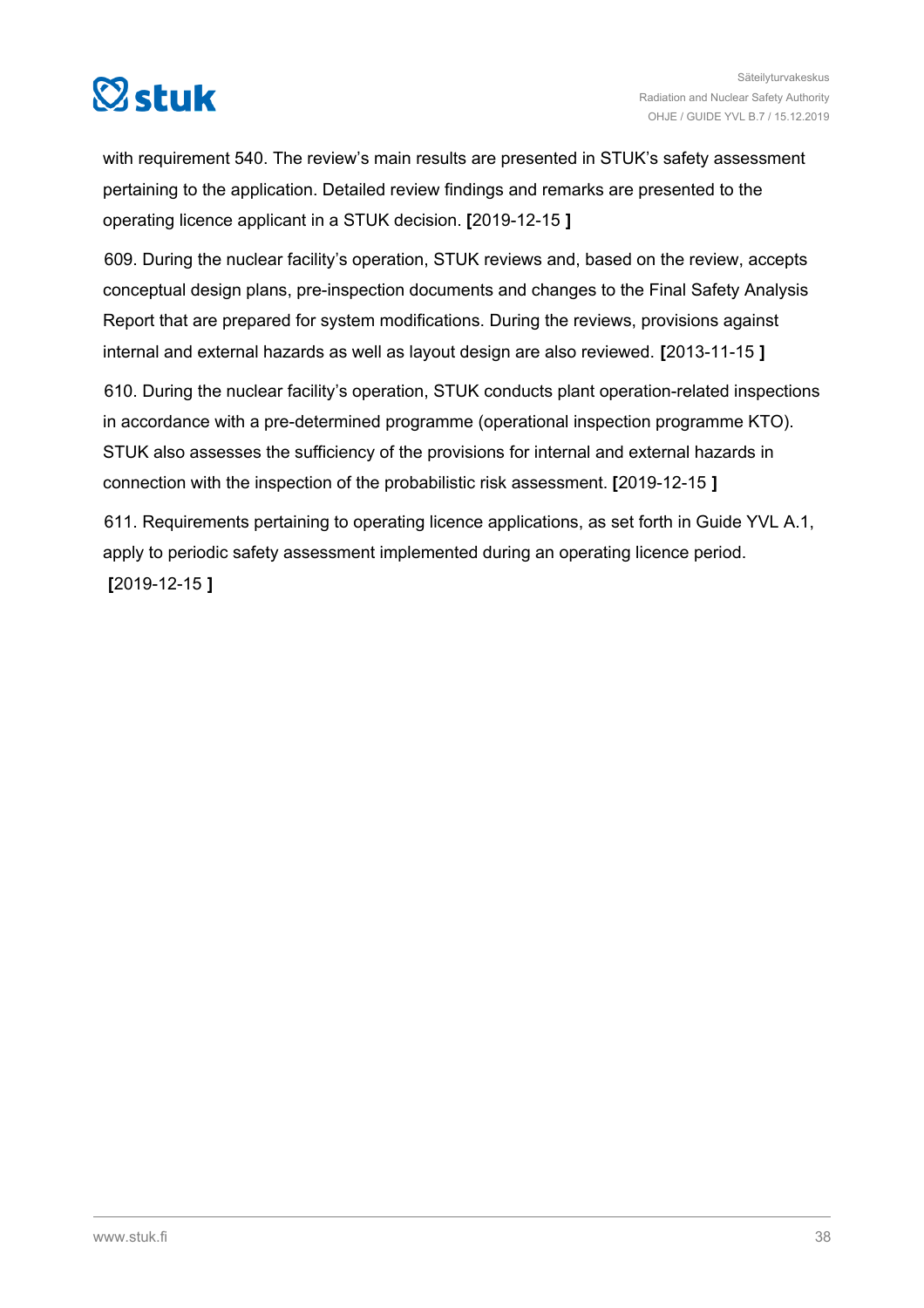<span id="page-38-0"></span>

## **7 Removed (Appendix An example of an acceptable spectrum)**

A01. Removed. **[**2019-12-15 **]**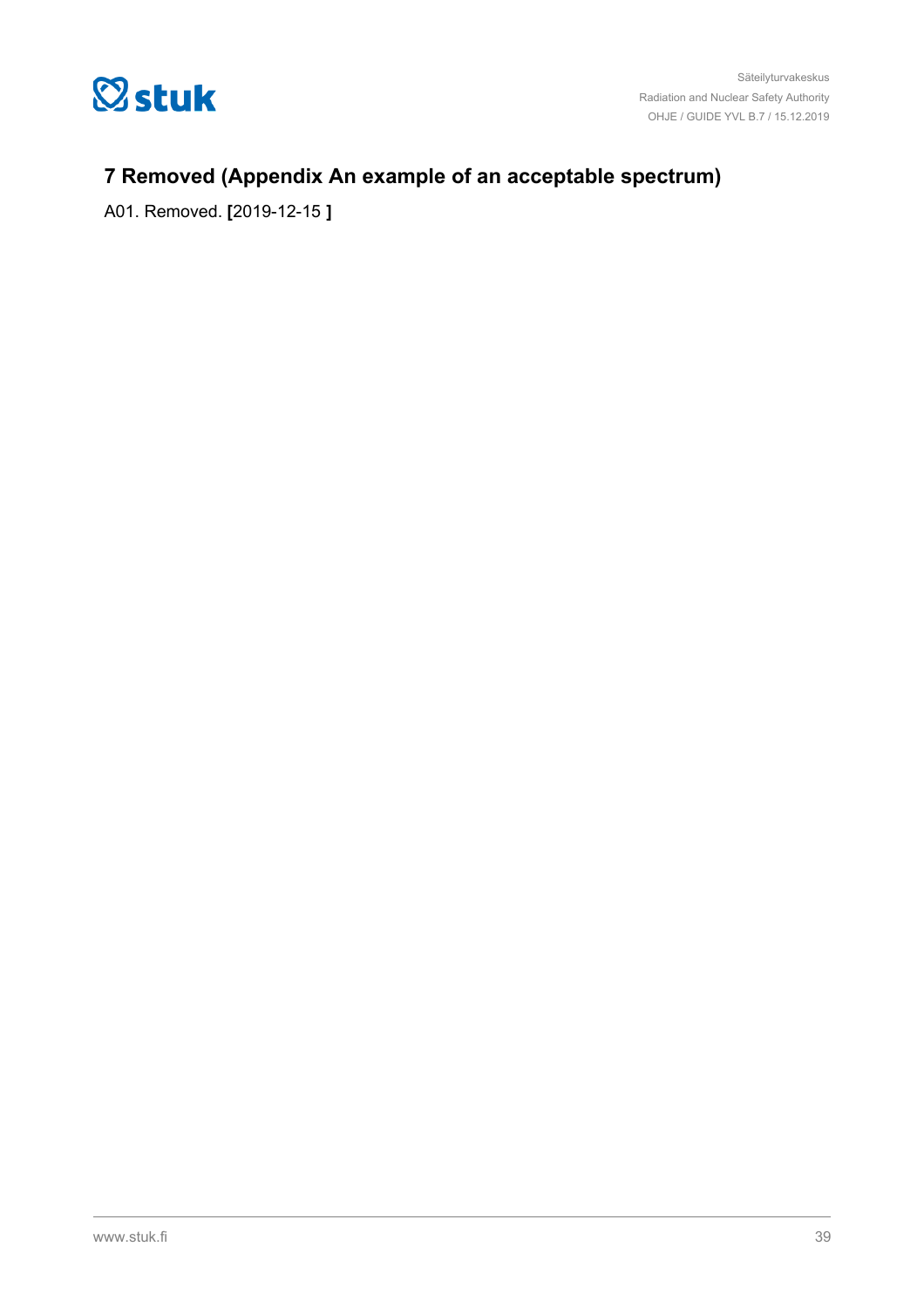<span id="page-39-0"></span>

### **8 References**

1. Nuclear Energy Act (990/1987). **[**2013-11-15 **]**

2. Nuclear Energy Decree (161/1988). **[**2013-11-15 **]**

3. Radiation and Nuclear Safety Authority Regulation on the Safety of a Nuclear Power Plant (STUK Y/1/2018). **[**2019-12-15 **]**

4.Radiation and Nuclear Safety Authority Regulation on Security in the Use of Nuclear Energy (STUK Y/3/2016). **[**2019-12-15 **]**

5.Radiation and Nuclear Safety Authority Regulation on the Emergency Arrangements of a Nuclear Power Plant (STUK Y/2/2018). **[**2019-12-15 **]**

6. Radiation and Nuclear Safety Authority Regulation on the Safety of Disposal of Nuclear Waste (STUK Y/4/2018). **[**2019-12-15 **]**

7. Protection against Internal Hazards other than Fires and Explosions in the Design of Nuclear Power Plants, Safety Guide, Safety Standards Series No. [NS-G-1.11](https://NS-G-1.11), IAEA, 2004. **[**2019-12-15 **]**

8. Seismic Hazards in Site Evaluation for Nuclear Installations, SSG-9, IAEA, 2010. **[**2013-11-15 **]**

9. Seismic Design and Qualification for Nuclear Power Plants, Safety Standards Series No. NS-G-1.6, IAEA, 2003. **[**2013-11-15 **]**

10. Evaluation of Seismic Safety for Existing Nuclear Installations, Safety Standards Series No. [NS-G-2.13](https://NS-G-2.13), IAEA, 2009. **[**2013-11-15 **]**

11. External Events Excluding Earthquakes in the Design of Nuclear Power Plants, Safety Standards Series No. NS-G-1.5, IAEA, 2003. **[**2013-11-15 **]**

12. Meteorological and Hydrological Hazards in Site Evaluation for Nuclear Installations, Safety Standards Series No. SSG-18, IAEA, 2011. **[**2013-11-15 **]**

13. The National Building Code of Finland (RakMK), including i.a. the decrees of the Ministry of the Environment concerning construction, such as the Decree of the Ministry of the Environment on Fire Safety of Buildings (848/2017). **[**2019-12-15 **]**

14. Seismic Analysis of Safety-Related Nuclear Structures, Standard ASCE/SEI 4-16, American Society of Civil Engineers, 2017. (Note, the standard is intended for use in connection with the standard ASCE/SEI 43-05) **[**2019-12-15 **]**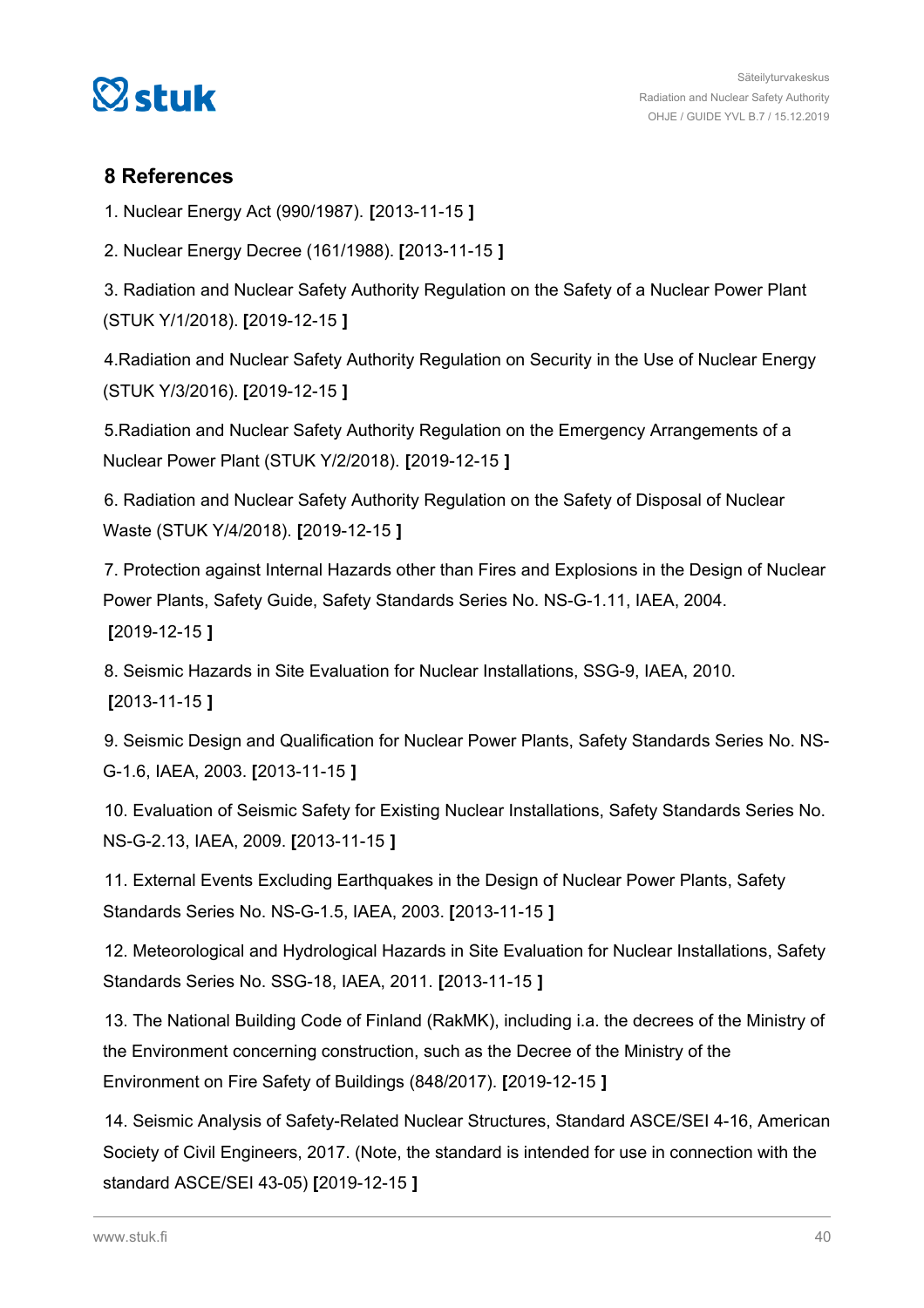

15. Seismic Design Criteria for Structures, Systems, and Components in Nuclear Facilities, Standard ASCE/SEI 43-05, American Society of Civil Engineers, 2005. **[**2013-11-15 **]**

16. Eurocode 8: Design of Structures for Earthquake Resistance, EN 1998, 2004. **[**2013-11-15 **]**

17. Evaluation of the Seismic Design Criteria in ASCE/SEI Standard 43-05 for Application to Nuclear Power Plants (NUREG/CR-6926), U.S. Nuclear Regulatory Commission, Washington, DC, 2007. **[**2013-11-15 **]**

18. Technical Basis for Revision of Regulatory Guidance on Design Ground Motions: Hazardand Risk-Consistent Ground Motion Spectra Guidelines, NUREG/CR-6728, U.S. Nuclear Regulatory Commission, Washington, DC, 2001. **[**2013-11-15 **]**

19. Recommendations for Revision of Seismic Damping Values in Regulatory Guide 1.61, NUREG/CR-6919, U.S. Nuclear Regulatory Commission, Washington, DC, 2006. **[**2013-11-15 **]**

20. Safety of Nuclear Power plants: design, Specific Safety Requirements. IAEA Safety Standards Series no. SSR-2/1 (Rev. 1), 2016. **[**2019-12-15 **]**

21. WENRA Reactor Safety Reference Levels, Western European Nuclear Regulators' Association, Reactor Harmonization Working Group, January 2014. **[**2019-12-15 **]**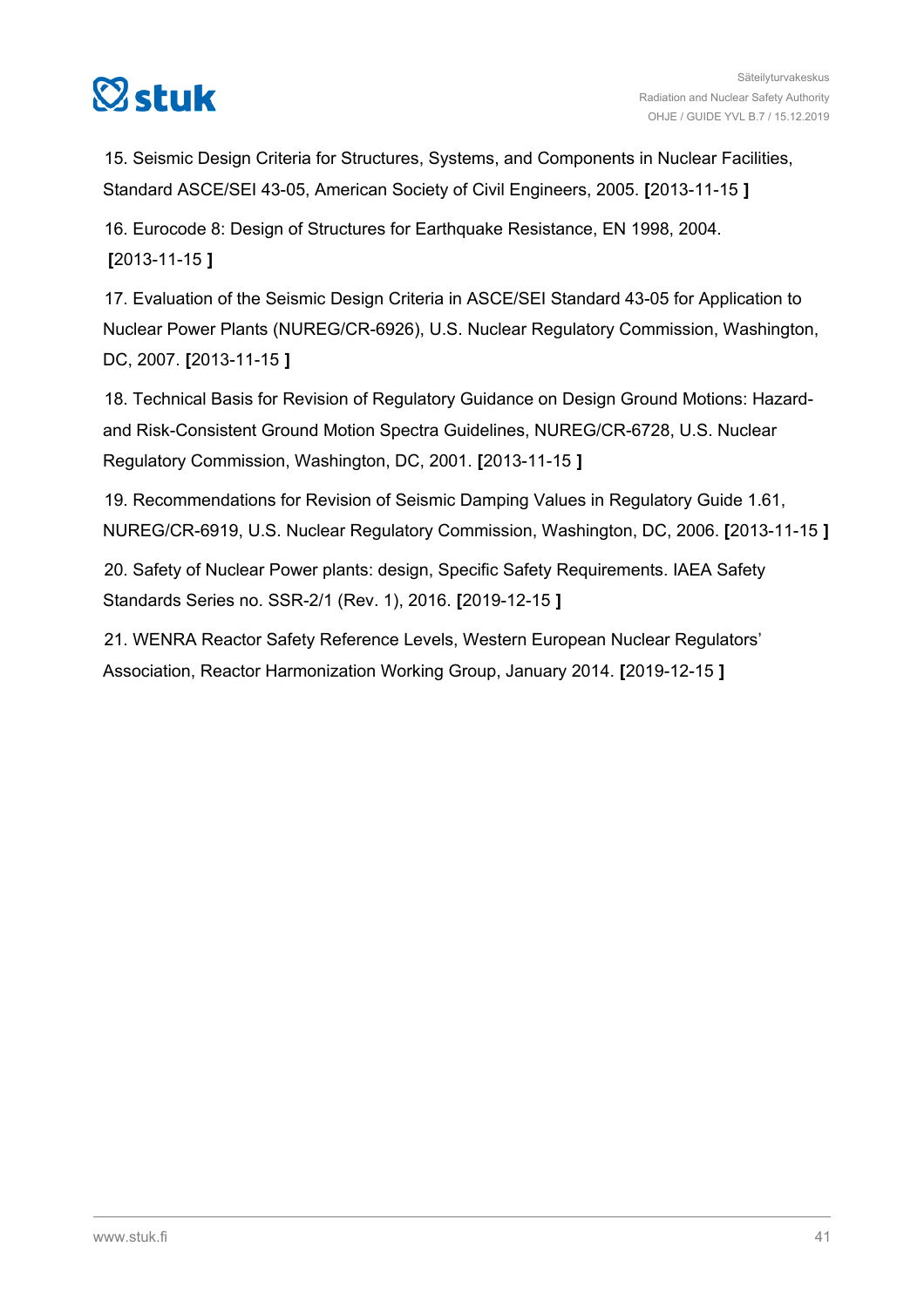

## **Definitions**

#### **Initiating event**

Initiating event shall refer to an identified event that leads to anticipated operational occurrences or accidents.

#### **Fragility curve (seismic)**

Fragility curve (seismic) shall refer to a curve that describes the probability of component or structure failure as a function of ground acceleration.

#### **Physical separation**

Physical separation shall refer to the separation of systems or components from one another by means of adequate barriers, distance or placement, or combinations thereof. (STUK Y/1/2018)

#### **Hazard curve**

Hazard curve shall refer to a curve that describes the frequency of exceedance (probability per year, for example) of a particular parameter value. A hazard curve can be presented for multiple statistical confidence levels.

#### **HCLPF (High confidence of low probability of failure) capacity**

HCLPF (High confidence of low probability of failure) capacity shall refer to a ground acceleration value that results in a component or structure damage probability of 5% at a confidence level of 95%.

#### **Ventilation**

Ventilation shall refer to maintaining and improving the quality of indoor air by circulating it; in some rooms of a nuclear facility, ventilation systems are also used to limit the spread of radioactive substances.

#### **Air conditioning systems**

Air conditioning systems shall refer to systems designed to manage the purity, temperature, humidity and movement of indoor air by treating supply air or circulating air.

#### **System**

System shall refer to a combination of components and structures that performs a specific function.

#### **Floor response spectrum**

The floor response spectrum describes the maximum vibrations of single-degree-of-freedom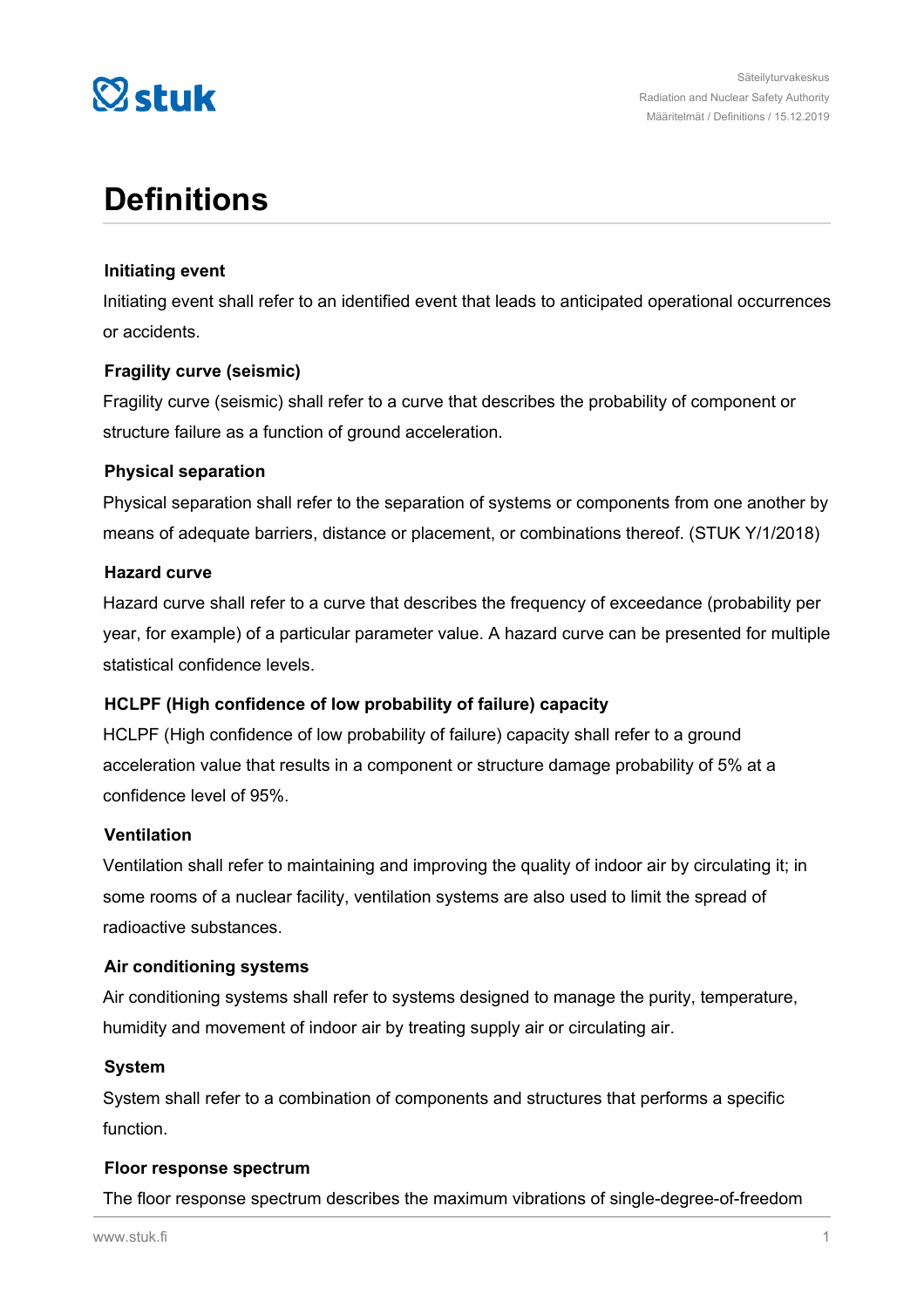

oscillators with various natural frequencies and a particular damping ratio positioned in a certain area of a building. The calculation of the floor response spectrum involves an analysis, based on the dynamic behaviour of the frame structure, of the transfer of the vibration from an earthquake or other external source to the part of the building under examination where it strains systems, structures, and components. Depending on the design basis, the floor response spectrum is an acceleration, velocity or displacement spectrum or an energy response spectrum in accordance with their combination.

#### **Peak ground acceleration (PGA)**

Peak ground acceleration (PGA) shall refer to the highest acceleration of ground motion due to an earthquake.

#### **Ground response spectrum**

Ground response spectrum shall refer to a method of presentation that describes the maximum vibrations of single-degree-of-freedom oscillators assumed to be anchored in site bedrock at various natural frequencies and using a particular damping ratio.

#### **Redundancy**

Redundancy shall refer to the use of alternative (identical or diverse) structures, systems or system components, so that any one of them can perform the required function regardless of the state of operation or failure of any other.

#### **Anticipated operational occurrence**

Anticipated operational occurrence shall refer to such a deviation from normal operation that can be expected to occur once or several times during any period of a hundred operating years. (Nuclear Energy Decree 161/1988)

#### **Postulated accident**

Postulated accident shall refer to a deviation from normal operation which is assumed to occur less frequently than once over a span of one hundred operating years, excluding design extension conditions; and which the nuclear facility is required to withstand without sustaining severe fuel failure, even if individual components of systems important to safety are rendered out of operation due to servicing or faults. Postulated accidents are grouped into two classes on the basis of the frequency of their initiating events: a) Class 1 postulated accidents, which can be assumed to occur less frequently than once over a span of one hundred operating years, but at least once over a span of one thousand operating years; b) Class 2 postulated accidents, which can be assumed to occur less frequently than once during any one thousand operating years. (Nuclear Energy Decree 161/1988)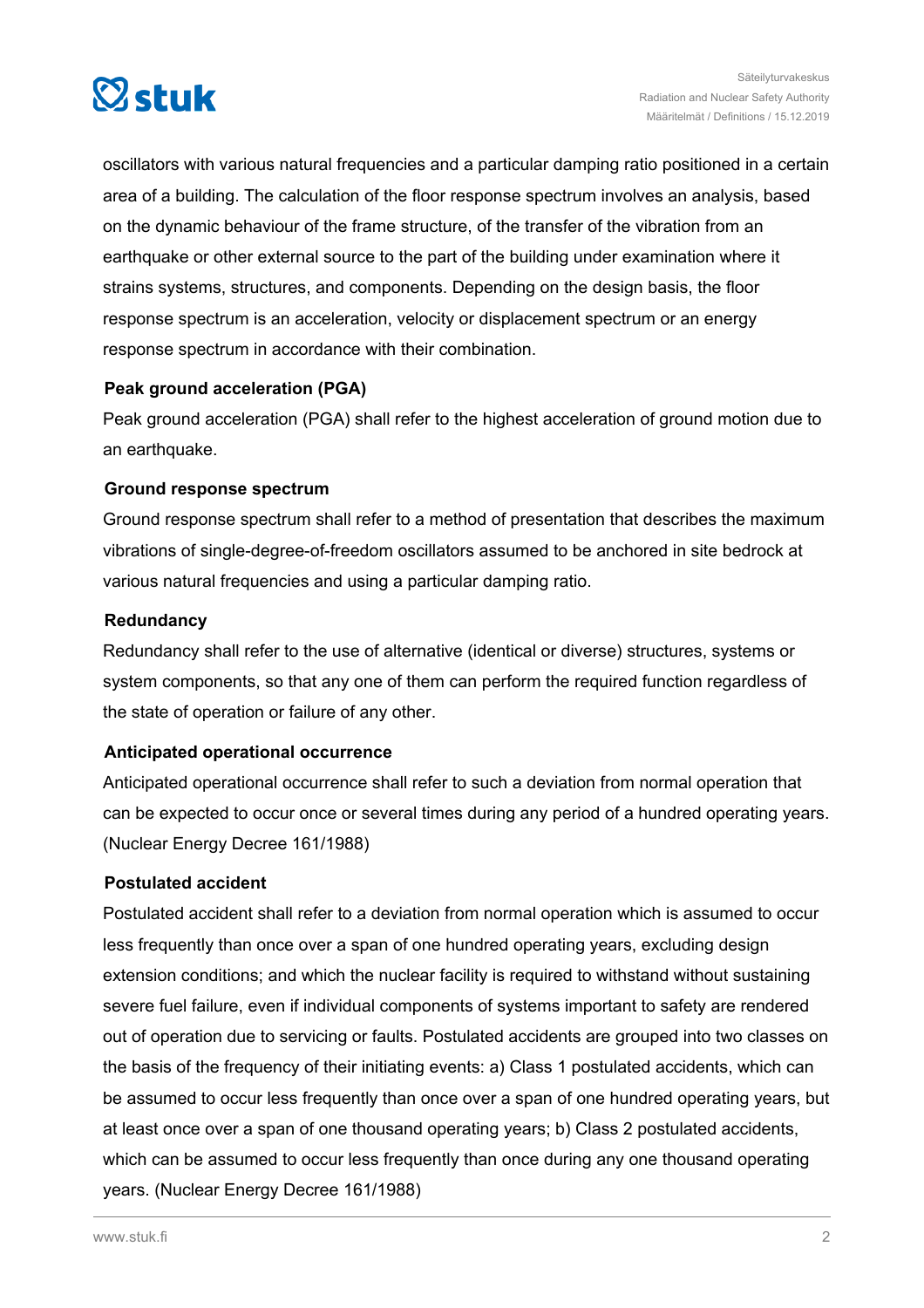

#### **Design extension condition**

Design extension condition shall refer to:

a. an accident where an anticipated operational occurrence or class 1 postulated accident involves a common cause failure in a system required to execute a safety function;

b. an accident caused by a combination of failures identified as significant on the basis of a probabilistic risk assessment; or

c. an accident caused by a rare external event and which the facility is required to withstand without severe fuel failure.

(Nuclear Energy Decree 161/1988)

#### **Accident**

Accident shall refer to postulated accidents, design extension conditions and severe accidents. (Nuclear Energy Decree 161/1988)

#### **Defence in depth approach to fire protection**

The aim of the defence in depth approach to fire protection is to prevent the breakout of fires, detect and extinguish fires quickly, prevent the development and spreading of fires, and limit their effects so that the safety functions can be performed reliably irrespective of the effects.

#### **Internal events**

Internal events shall refer to events occurring inside a nuclear facility that may have an adverse effect on the safety or operation of the plant.

#### **Damping ratio**

Damping ratio shall refer to the ratio of the actual damping coefficient (the ratio of the viscous damping force to velocity) for a single-degree-of-freedom oscillator to the critical damping coefficient (the maximum value of the damping coefficient at which periodically attenuating oscillation is possible). The damping ratio is usually expressed as a percentage.

#### **Design basis earthquake**

Design basis earthquake shall refer to facility site ground motion used as the basis for the nuclear facility's design. The design basis earthquake shall be so defined that in the current geological conditions the anticipated frequency of occurrence of stronger ground motions is not more often than once in a hundred thousand years  $(1 \times 10^{-5}/a)$  at median confidence level. A design basis earthquakes are represented using peak ground acceleration and ground response spectra.

#### **Probabilistic Risk Assessment, PRA**

Probabilistic risk assessment (PRA) shall refer to quantitative assessments of hazards,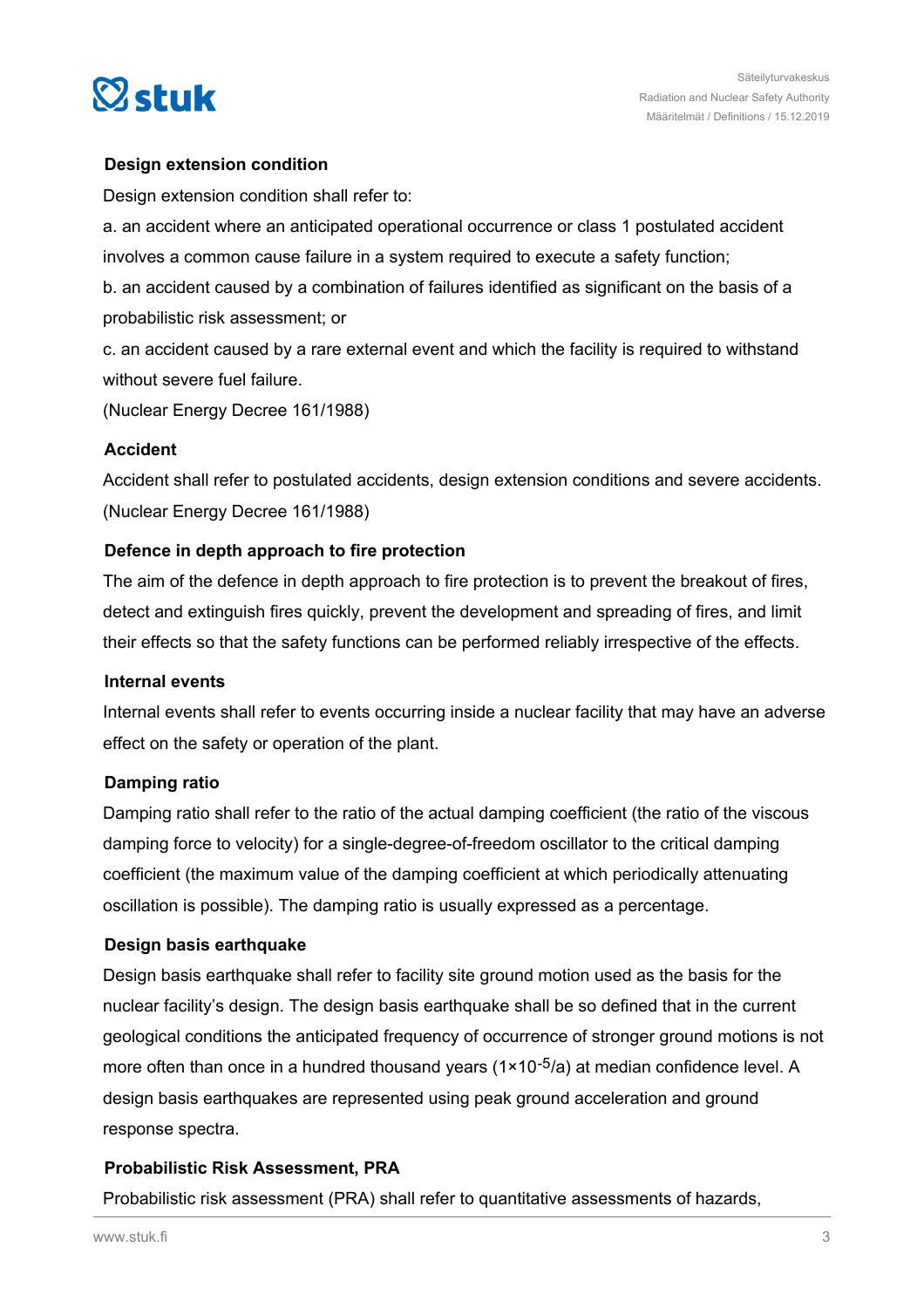# $\heartsuit$ stuk

probabilities of event sequences and adverse effects influencing the safety of a nuclear power plant. (Nuclear Energy Decree 161/1988)

#### **Functional isolation**

Functional isolation shall refer to the isolation of systems from one another so that the operation or failure of one system does not adversely affect another system; functional isolation also covers electrical isolation and isolation of the processing of information between systems. (STUK Y/1/2018)

#### **System/structure/component important to safety**

System/structure/component important to safety shall refer to systems, structures or components in safety classes 1, 2 and 3 and systems in class EYT/STUK.

#### **Safety system**

Safety system shall refer to a system that has been designed to execute safety functions.

#### **Safety divisions**

Safety division shall refer to premises, physically separated from one another, and the components and structures contained therein, where one of the redundant parts of each safety system is placed.

#### **Safety-classified system/structure/component**

Safety-classified system/structure/component shall refer to a system, structure or component assigned to safety classes on the basis of its safety significance.

#### **Safety functions**

Safety functions shall refer to functions important from the point of view of safety, the purpose of which is to control disturbances or prevent the generation or propagation of accidents or to mitigate the consequences of accidents. (STUK Y/1/2018)

#### **External events**

External events shall refer to exceptional situations or incidents occurring in the vicinity of a nuclear facility that could have a detrimental effect on the safety or operation of the plant.

#### **Attenuation function**

Attenuation function shall refer to a function presenting the acceleration, speed or displacement of the ground motions caused by an earthquake of a certain magnitude as a function of the distance between earthquake's centre and the point of observation, and the frequency of oscillations. The attenuation function can be presented separately for longitudinal and transversal waves.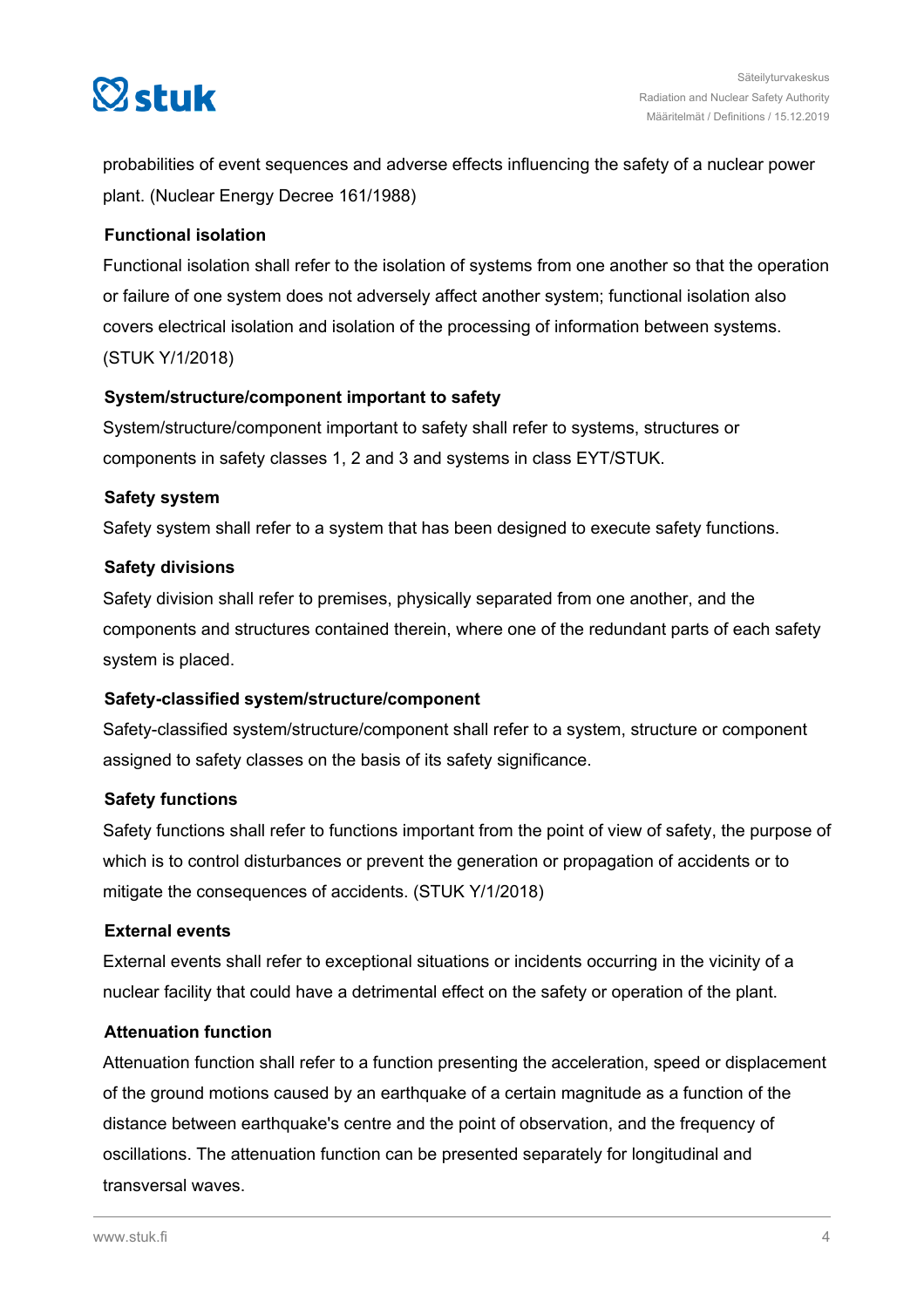

#### **Severe reactor accident**

Severe reactor accident shall refer to an accident in which a considerable part of the fuel in a reactor loses its original structure. (STUK Y/1/2018)

#### **Failure criterion (N+1)**

(N+1) failure criterion shall mean the same as the single failure criterion. Single failure criterion  $(N+1)$  shall mean that it must be possible to perform a safety function even if any single component designed for the function fails.

#### **(N+2) failure criterion**

(N+2) failure criterion shall mean that the most important safety functions necessary to bring the plant to a controlled state and to maintain it must be ensured in postulated accidents even if any individual component of a system providing the safety function is inoperable and even if any other component of a system providing the same safety function or of a supporting system necessary for its operation is simultaneously inoperable due to the necessity for its repair, maintenance or testing.

#### **Site area**

Site area shall refer to an area in use by nuclear power plant units and other nuclear facilities in the same area, and to the surrounding area, where movement and stay are restricted by the Decree of the Ministry of the Interior issued under Chapter 9, Section 8 of the Police Act (872/2011). (STUK Y/2/2018)

#### **Nuclear facility**

Nuclear facility shall refer to the facilities used for the generation of nuclear energy, including research reactors, facilities for the large-scale disposal of nuclear waste, and facilities for the large-scale production, use, processing or storage of nuclear material and nuclear waste. However, nuclear facility shall not refer to:

a) mines or ore processing plants intended for the production of uranium or thorium, or premises and locations including their precincts where nuclear wastes from such facilities are stored or deposited for final disposal; or

b) facilities and premises that have been permanently closed and where nuclear waste has been disposed in a manner approved as permanent by the Radiation and Nuclear Safety Authority; or

c) premises or parts of a nuclear facility that have been decommissioned in a manner approved by the Radiation and Nuclear Safety Authority. (Nuclear Energy Act 990/1987)

#### **Nuclear power plant**